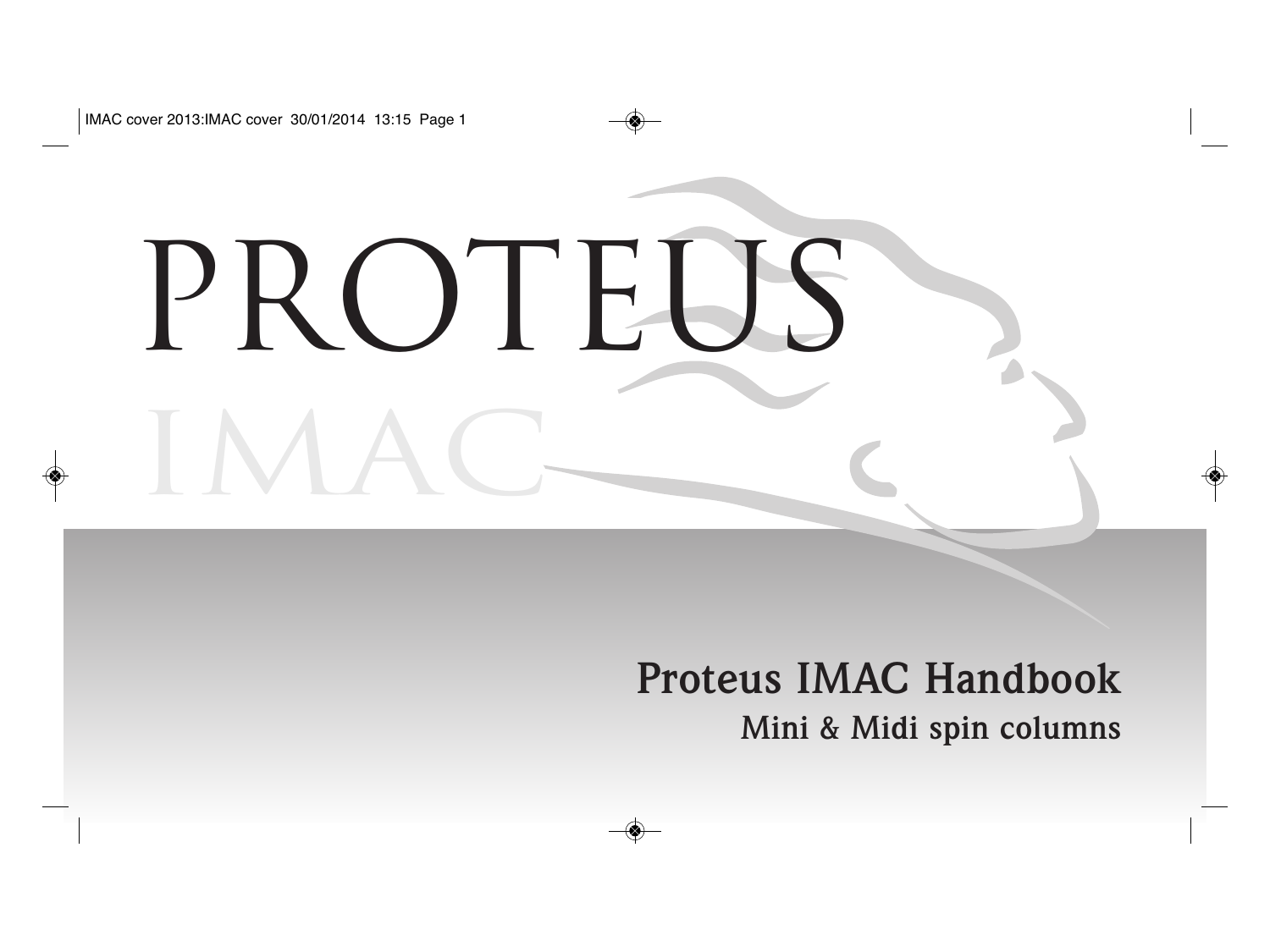| Introduction                          |          |
|---------------------------------------|----------|
| Proteus benefits                      | 3        |
| Contents of a Proteus spin column kit | $\Delta$ |
| Additional equipment recommended      | 8        |
| Storage conditions                    | 8        |
| Technical support                     |          |
| Specifications                        | 10       |

#### **SECTION 2**

| Principles of Metal Chelate chromatography     | 11 |
|------------------------------------------------|----|
| Affinity chromatography                        | 12 |
| General conditions for optimal binding         | 16 |
| Choosing the correct buffer conditions         | 18 |
| Eluting the protein from a Proteus spin column | 19 |
| Binding kinetics of Proteus metal chelate      |    |
| spin columns                                   | 20 |
| Proteus metal chelate affinity resin           | 21 |

#### **SECTION 3**

| Easy-to-read protocol for purifying           |    |
|-----------------------------------------------|----|
| recombinant proteins using IMAC               | 22 |
| Procedure to prepare working solutions of the |    |
| Metal Chelate buffers                         | 23 |
| Step by step Mini Protocol                    | 26 |
| Step by step Midi Protocol                    | 30 |
| Selected Metal Chelate applications under     |    |
| native and denaturing conditions.             | ΆΔ |

#### **APPENDIX**

| Procedure to convert RPM to RCF in a  |    |
|---------------------------------------|----|
| fixed angle rotor                     | 39 |
| Procedure to convert RPM to RCF in a  |    |
| swing bucket rotor                    | 40 |
| Metal Chelate kit buffer formulations | 41 |
| Questions and answers                 | 42 |
| Troubleshooting assistant             | 47 |
| Glossary                              | 50 |
| References                            | 53 |
| Ordering information                  | 54 |

IMAC 1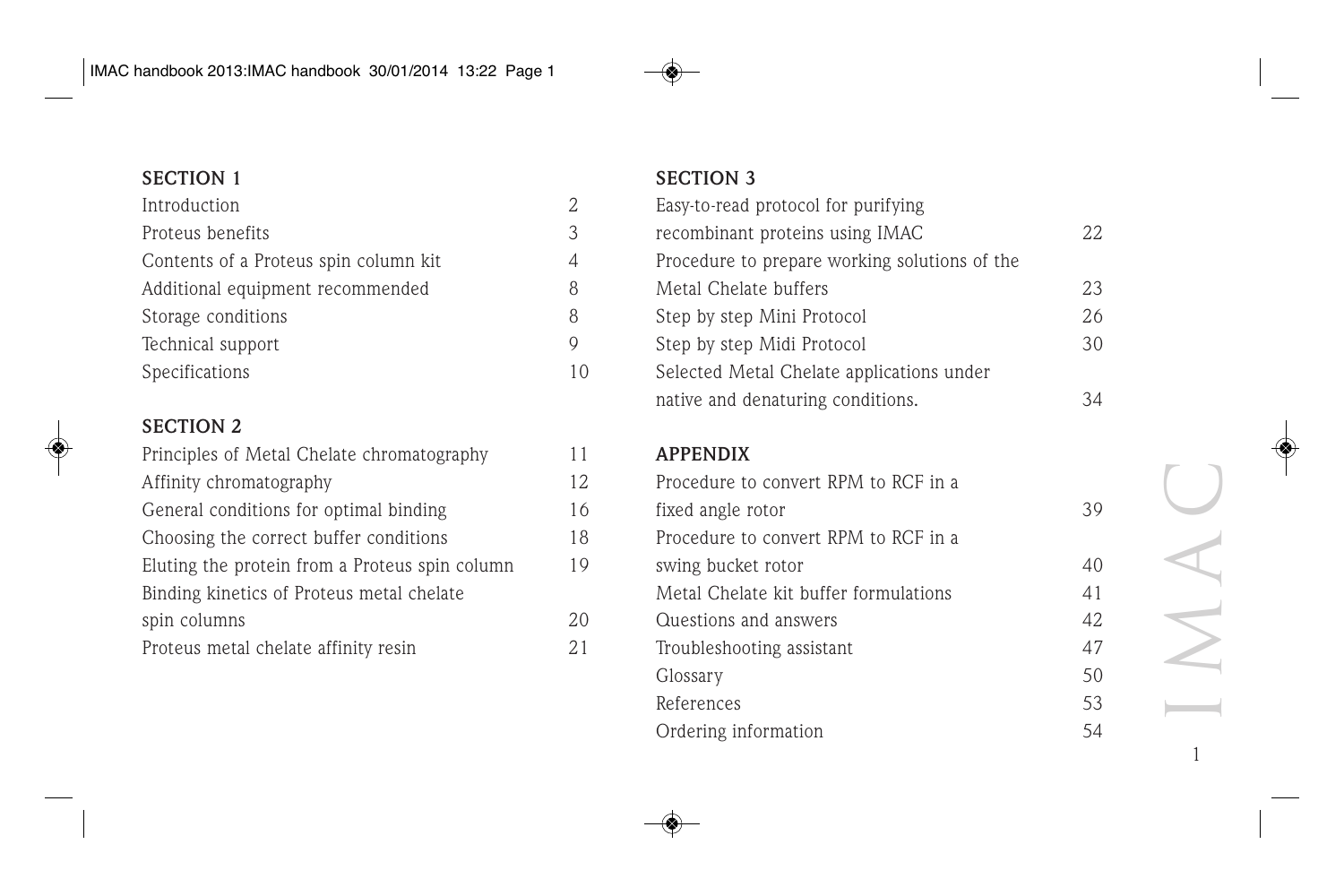#### **Introduction:**

PROTEUS

2

The Proteus IMAC kit is designed for simple, rapid His-tagged recombinant protein purification from a cell lysate under native or denaturing conditions. Proteus spin columns replace lengthy and expensive chromatographic methods such as FPLC®. Metal chelate affinity chromatography is a rapid onestep purification, which removes most contaminants and can achieve purities close to homogeneity.

This Proteus IMAC purification kit incorporates pre-packed  $Ni<sup>2+</sup>$ -IDA agarose resin plugs in ready-to-use spin columns. The objective is to offer the researcher total protein purification solutions from the initial fractionation stage to the final polishing steps. Resolution of the His-tagged protein is achieved either in a 2.2 ml microfuge tube for the Proteus Mini spin column or in a 50 ml centrifuge tube for the Proteus Midi spin column.

The rapid purification protocols provided in this handbook for affinity chromatography permit the recovery of high levels of pure recombinant protein in minutes. Large numbers of samples can be processed at the same time. There is negligible hold-up volume; ensuring high solute recovery with minimal non-specific absorptive losses. Proteus employs powerful resin-based technology for separating proteins and involves only a few steps, making the isolation of pure protein samples rapid and simple to perform. Recombinant proteins purified using Proteus spin columns may be used in a wide range of structure and activity-based laboratory procedures.

FPLC® is a registered trademark of Amersham Biosciences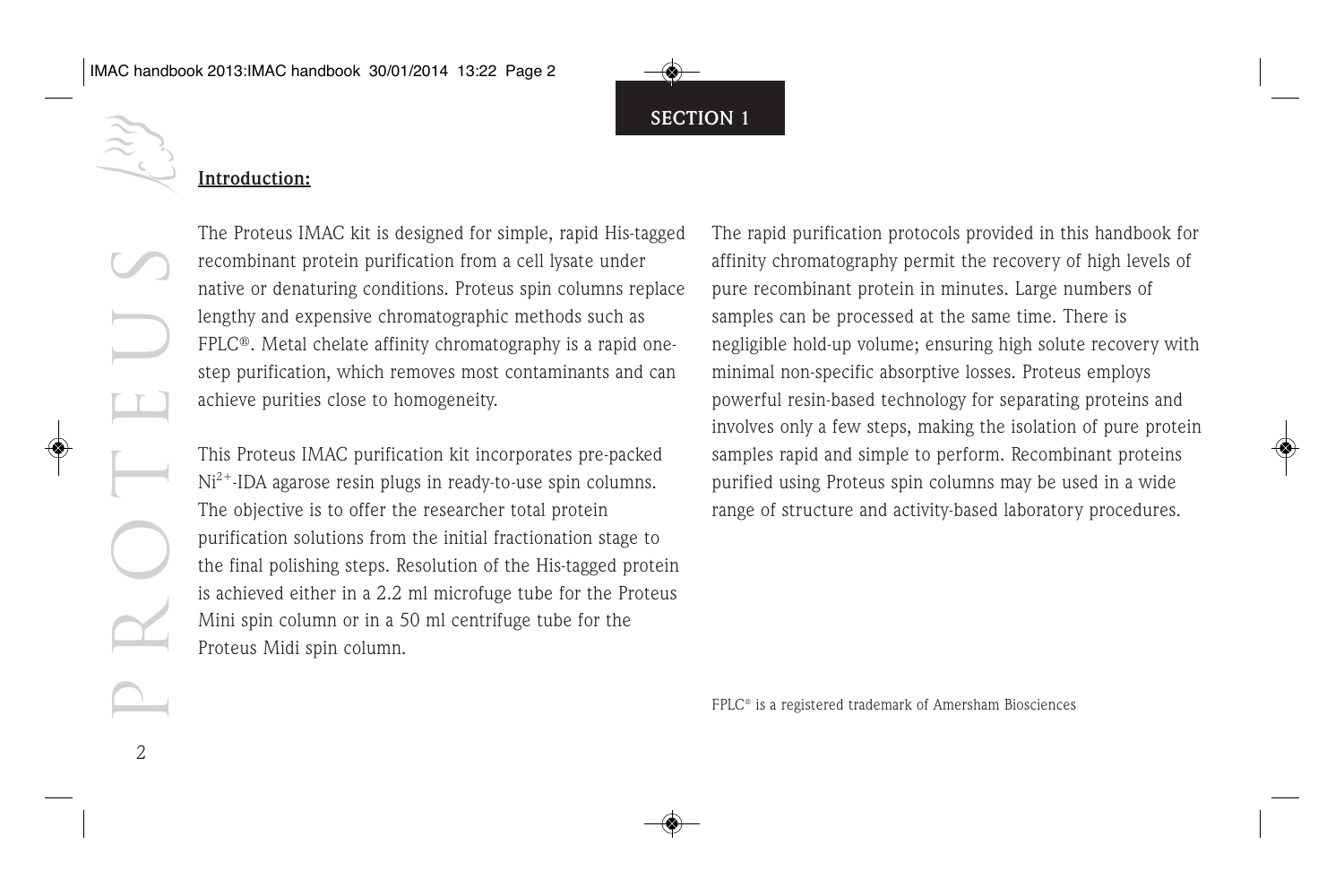#### **Proteus Benefits:**

- Proteus IMAC kits are designed to eliminate tedious chromatographic steps normally associated with metal chelate chromatography.
- Proteus IMAC technology reduces time-to-purity by incorporating protocols to suit various applications, supported by a comprehensive handbook and required buffers in a convenient kit format.
- The beaded supports offer excellent flow properties. This combined with the tapering of the Midi spin column provides uniform flow paths that allow optimal use of the available resin bed in swing bucket rotors. The Mini spin columns are specifically designed for fixed angle rotors found in all microfuges.
- Negligible hold-up volume of the IMAC resin plug ensures high recovery of the recombinant protein of interest.
- The provision of a disposable spin column is ideally suited to GMP production where current user requirements and price sensitivities demand regeneration of the affinity matrix using harsh treatments.



Proteus Midi Spin Column



Midi Plug

3

IMAC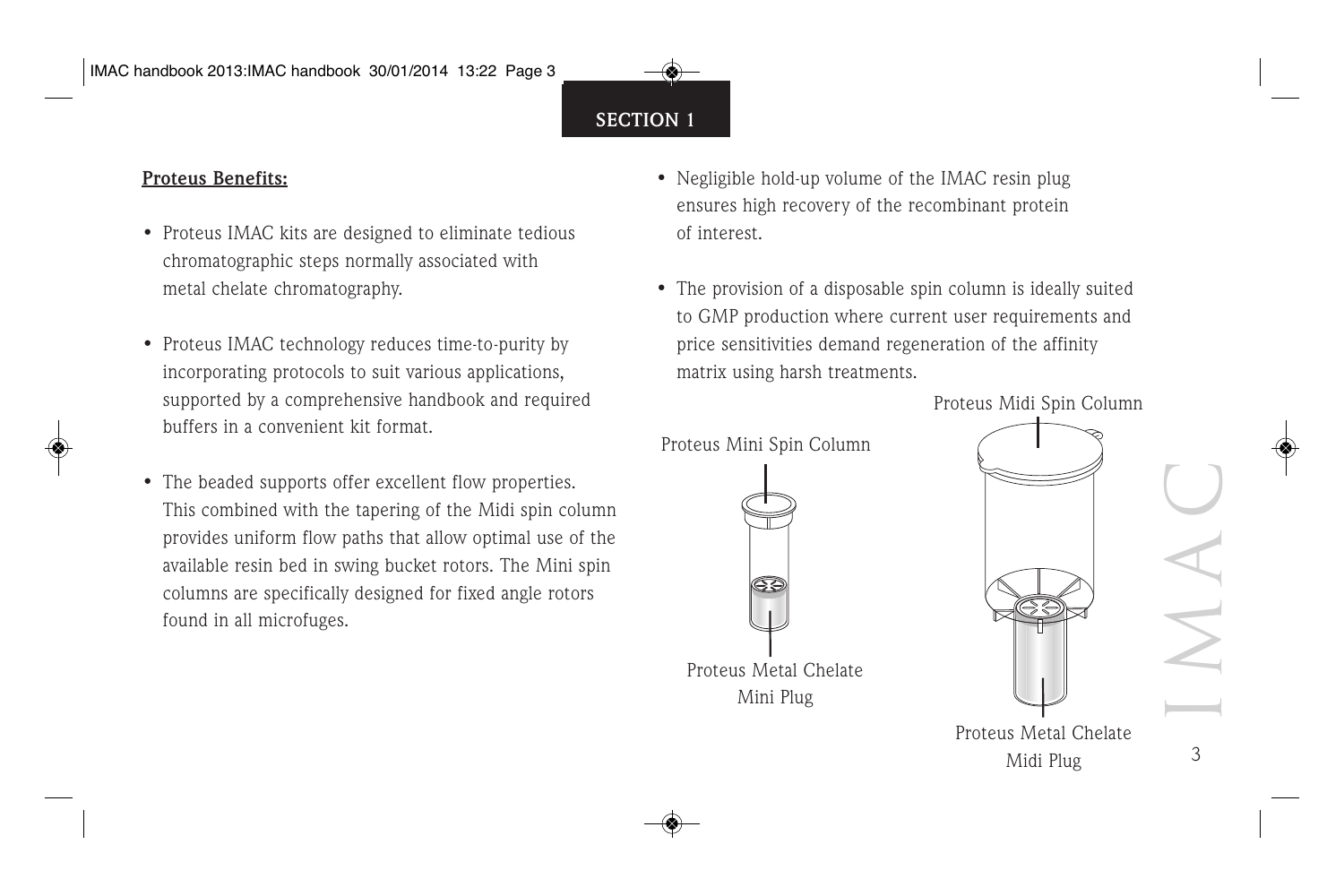**MINI**

#### **Proteus IMAC Mini spin column kit contents:**

The Proteus Mini kit contains:

- 24 x Proteus spin column plugs containing Ni-IDA agarose resin.
- 24 x Proteus spin columns (0.65 ml capacity in a fixed angle rotor).
- 48 x 2.2 ml centrifuge tubes.

PROTEUS

4

• 24 x 10 kDa MWCO ultrafiltration spinners.

- 1 x 250 ml 5 x PBS buffer (buffer A) bottle.
- 1 x 150 ml 1 x imidazole buffer (buffer B) bottle.
- Plug insertion tool.
- Comprehensive handbook.
- Ultrafiltration spinner instruction sheet.
- Laminated protocol card.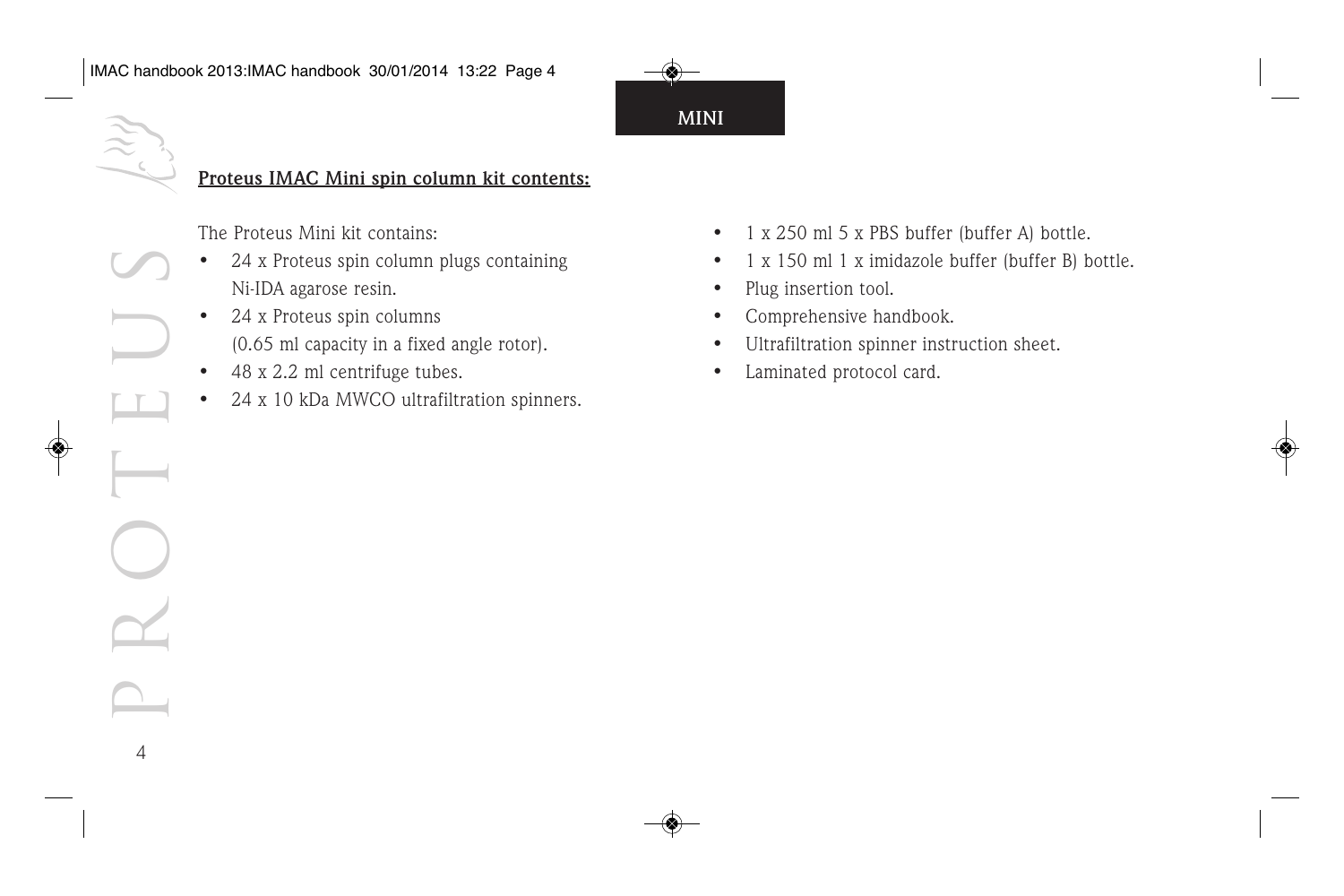**MINI**

**Proteus IMAC Mini spin column kit contents:**

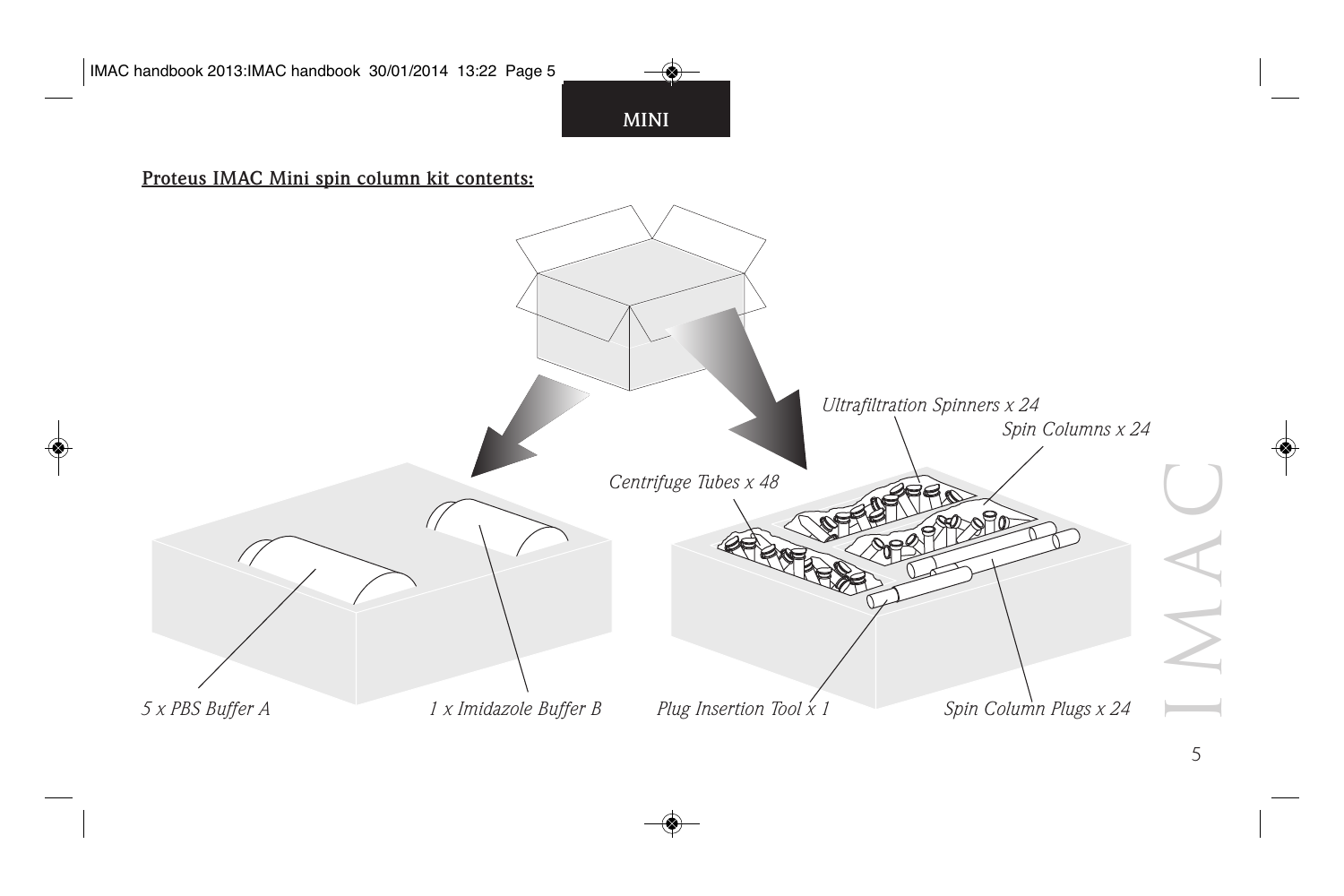**MIDI**

#### **Proteus IMAC Midi spin column kit contents:**

The Proteus Midi kit contains:

- 8 x Proteus spin column plugs containing Ni-IDA agarose resin.
- 8 x Proteus spin columns (20 ml capacity in a swing bucket rotor).
- 12 x 50 ml centrifuge tubes.

PROTEUS

6

8 x 10 kDa MWCO ultrafiltration spinners.

- 1 x 250 ml 5 x PBS buffer (buffer A) bottle.
- 1 x 150 ml 1 x imidazole buffer (buffer B) bottle.
- Plug insertion tool.
- Comprehensive handbook.
- Ultrafiltration spinner instruction sheet.
- Laminated protocol card.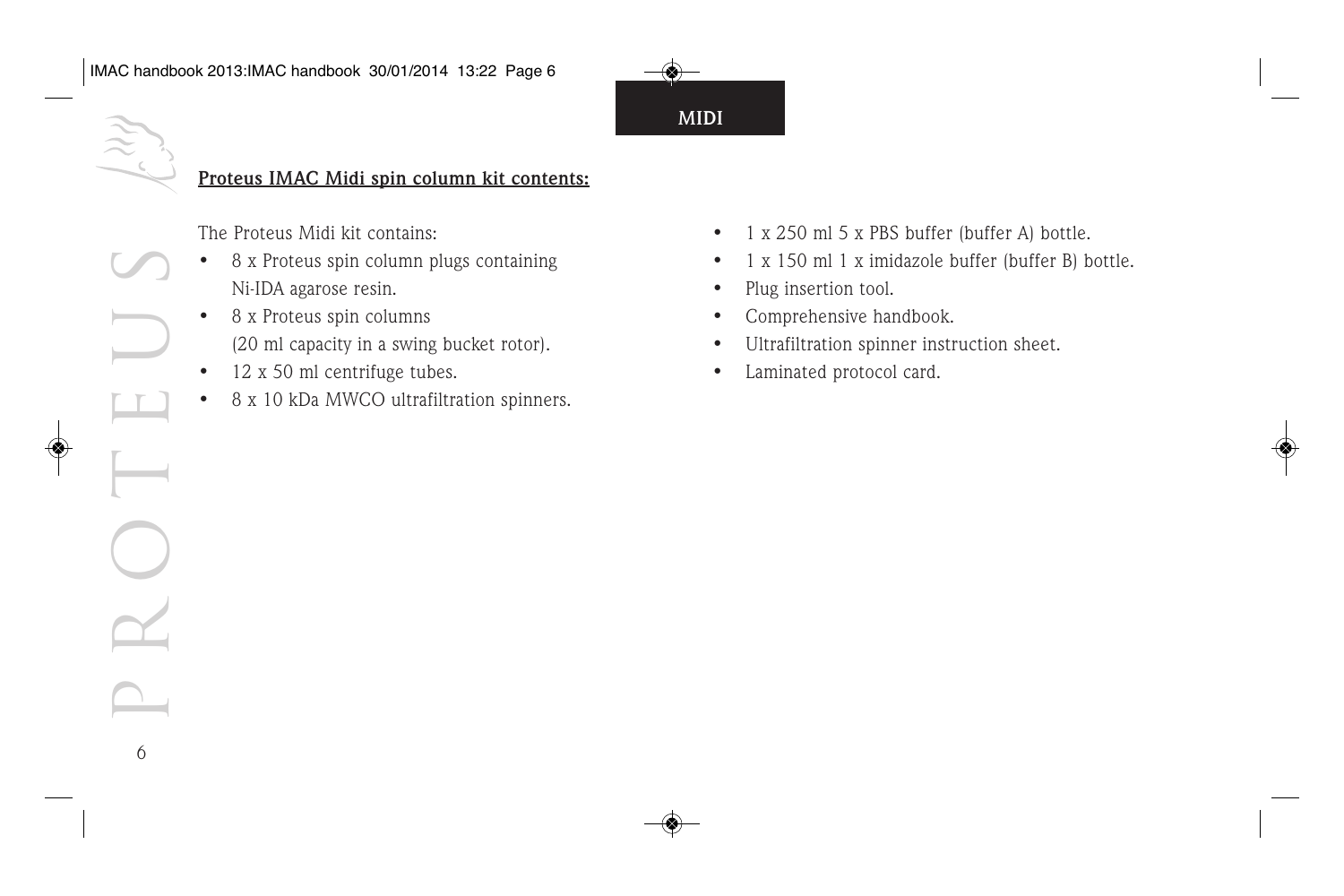**MIDI**

**Proteus IMAC Midi spin column kit contents:**

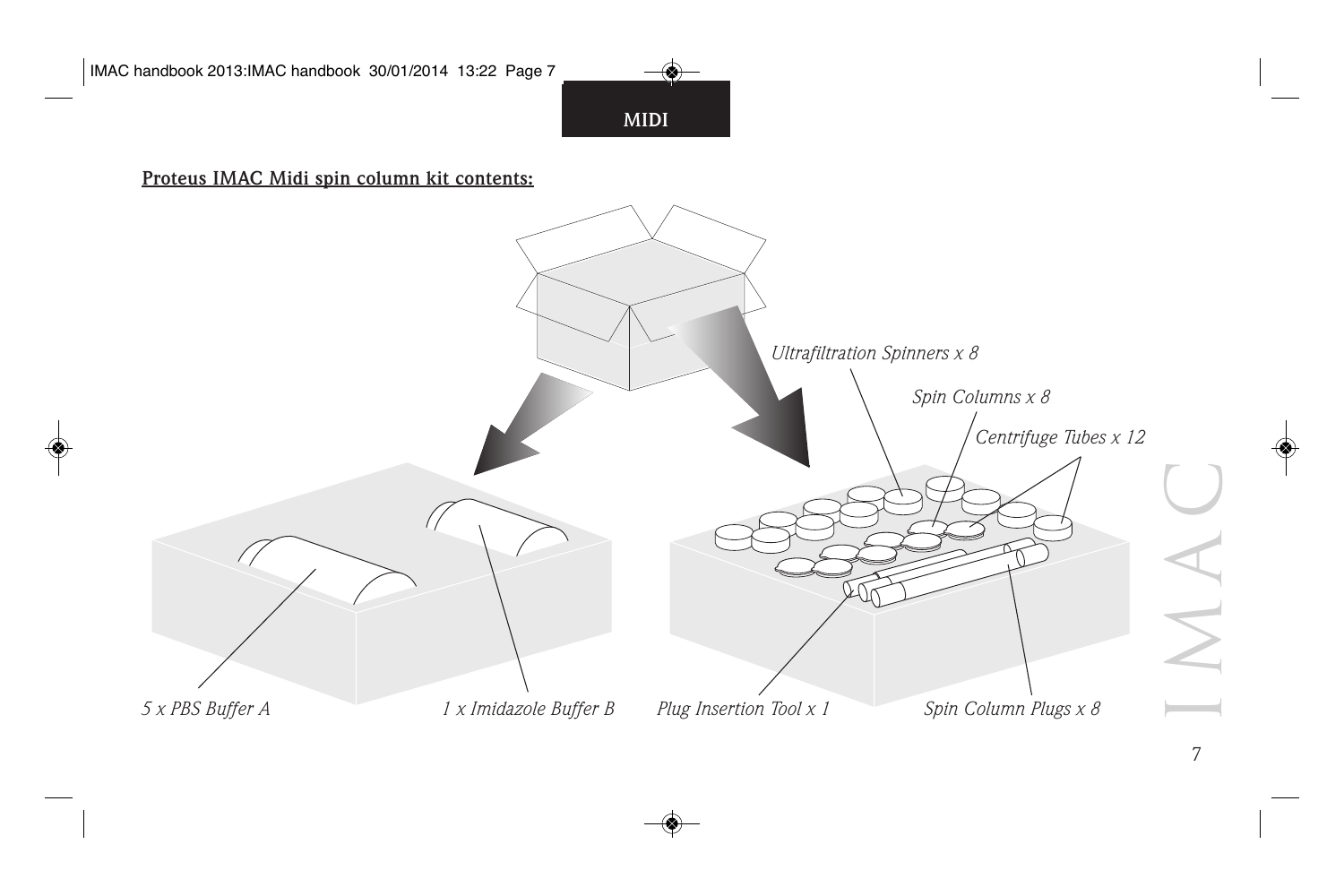**Additional equipment recommended:**

- Syringe-end filters:  $0.2 \mu m$  and  $1.2 \mu m$  for clarification.
- Quartz cuvettes for UV absorbance measurements.
- UV/VIS spectrophotometer.
- Pasteur pipettes and micro-pipettes.
- Marker pen and test tube rack.
- A bench-top centrifuge with swing bucket rotor that can accommodate 50 ml centrifuge tubes.
- A microfuge that can accommodate 2.2 ml microcentrifuge tubes.

*N.B. (For the Midi spin column only) The preferred rotor is a swing bucket rotor. For optimal performance with a fixed angle rotor, ensure that the orientation of the spin column in the rotor is the same for sample binding, washing and elution steps.*

#### **Storage conditions:**

**SECTION 1**

Remove the Proteus IMAC plug box from the kit and store it at 2-8 ˚C. There is no need to place the rest of the kit in a fridge or cold room. All buffers, for example, contain 0.1 % sodium azide and can be stored at room temperature. Do not freeze the resin plugs or store them at room temperature. Freezing the suspension will damage the agarose beads. The resin is pre-swollen and de-fined. It is transported in 20 % ethanol. Proteus spin columns are stable for up to 2 years at 2-8 ˚C from the date of manufacture. The expiry date is recorded clearly on the outside of the box.

#### **Disclaimer:**

This product is for research use only and is not intended for use in clinical diagnosis. No claims beyond replacement of unacceptable material or refund of purchase price shall be allowed.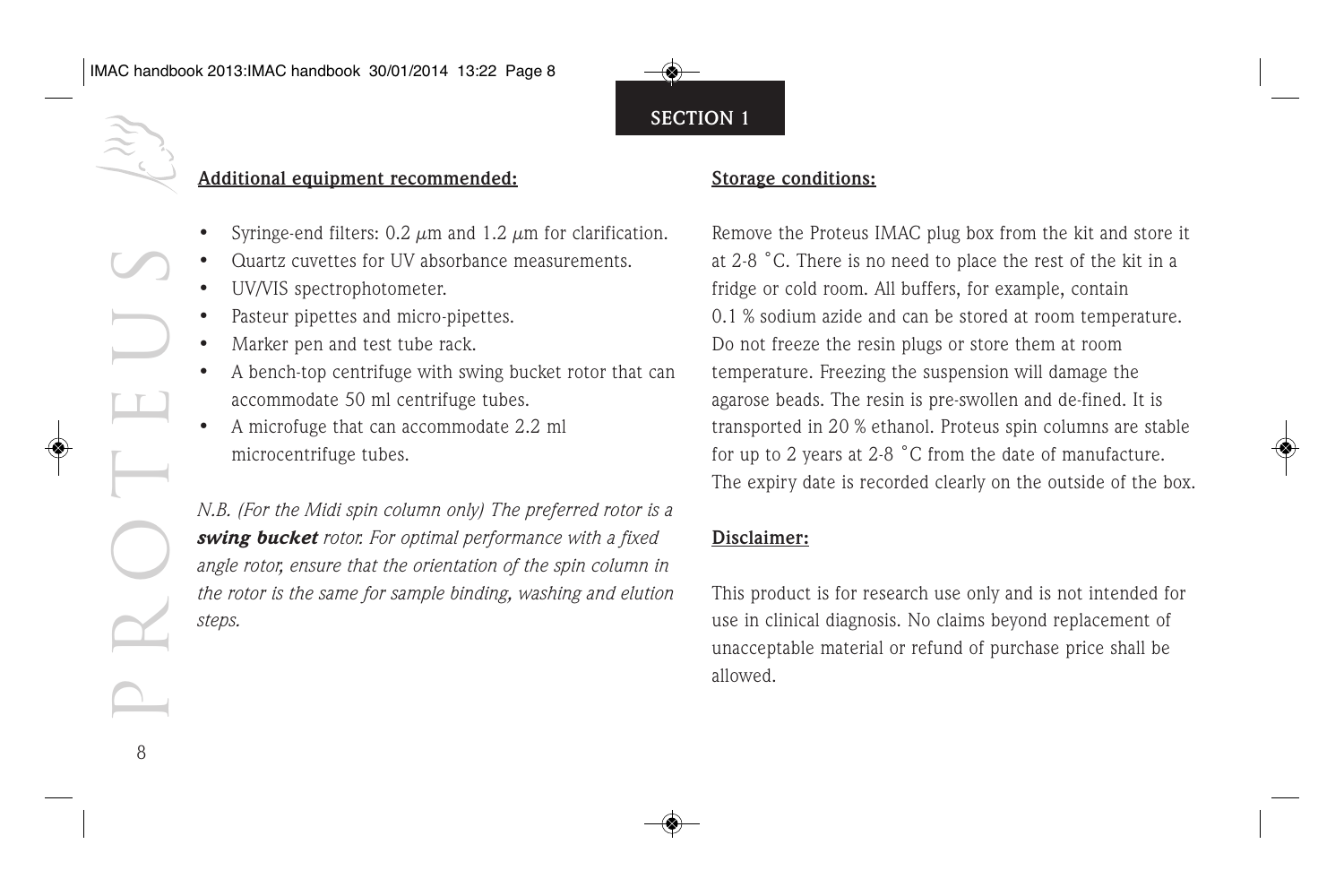#### **Technical support:**

Contact the Protein Ark technical support and sales centre for assistance:

Protein Ark Ltd The Innovation Centre, 217 Portobello, Sheffield S1 4DP, UK

Tel: +44 (0) 33 33 40 20 25

Fax: +44 (0) 33 33 40 20 25

Email: info@proteinark.com

Web: www.proteinark.com

 $\frac{1}{2}$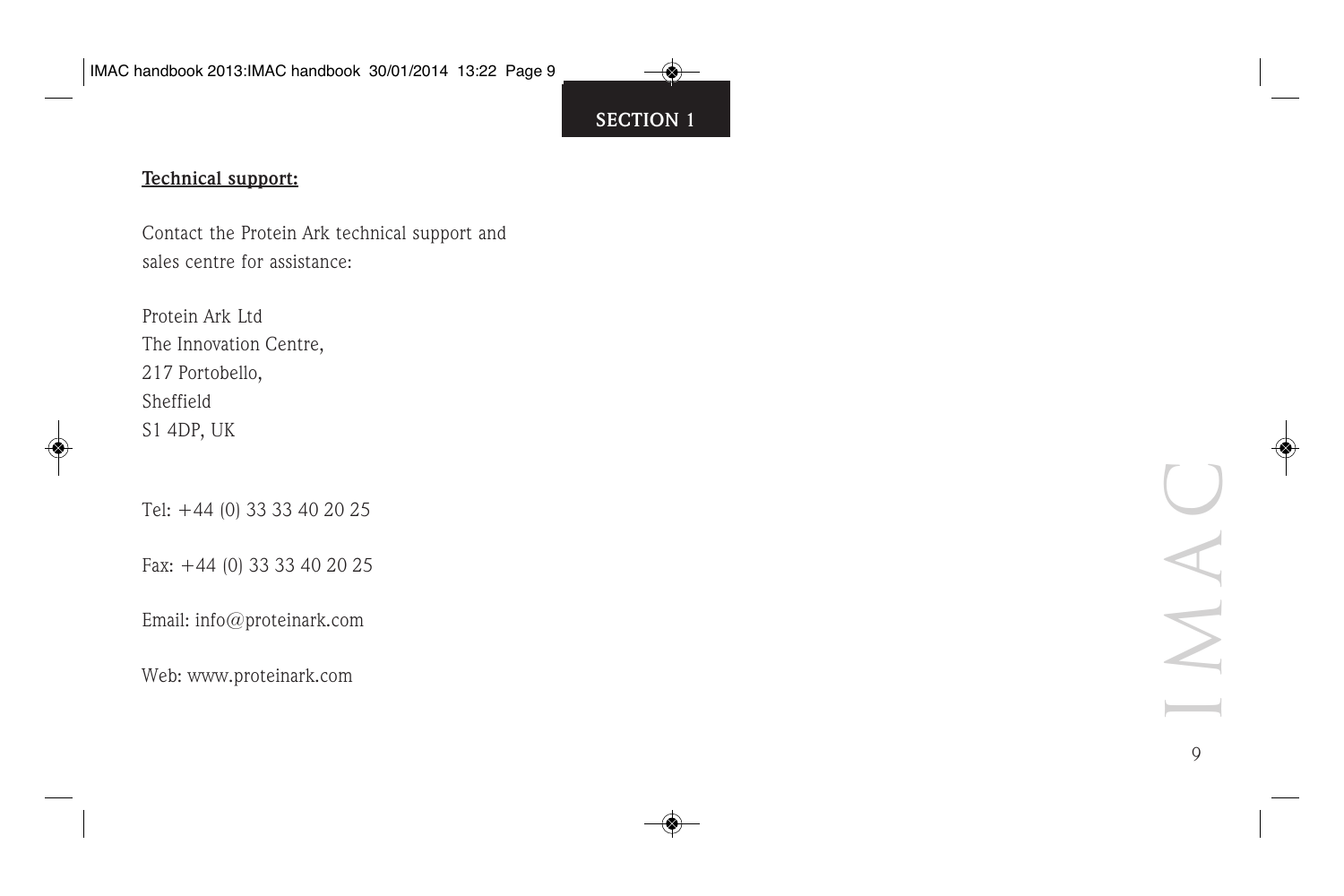#### **Specifications:**

| <b>Supporting Proteus</b><br>matrix: | <b>Typical binding</b><br>Covalently coupled to agarose resin<br>capacity: |                                 | 1 mg His-tagged recombinant<br>protein (Mini)  |  |
|--------------------------------------|----------------------------------------------------------------------------|---------------------------------|------------------------------------------------|--|
| Charged metal ion: $Ni2+$            |                                                                            |                                 | 10 mg His-tagged recombinant<br>protein (Midi) |  |
| Max sample<br>volume:                | 0.65 ml (Mini, Fixed angle rotor)<br>20 ml (Midi, Swing bucket rotor)      | <b>Chemical stability:</b> High |                                                |  |
| Resin bed volume: 0.23 ml (Mini)     |                                                                            | Endotoxin levels:               | Unknown                                        |  |
|                                      | $1.6$ ml (Midi)                                                            | Solubility in water: Insoluble  |                                                |  |
| Bead size range:                     | 45-165 $\mu$ m                                                             | Plastic                         |                                                |  |
| Recommended                          | pH 2.0-12.0                                                                | construction:                   | Polypropylene                                  |  |
| working pH:                          |                                                                            | Colour coded                    | <b>Black</b>                                   |  |
| <b>Typical number</b>                | $2 \ (Mini)$                                                               | end-caps:                       |                                                |  |
| of uses per plugs:                   | $2 \ (Midi)$                                                               |                                 |                                                |  |

PROTEUS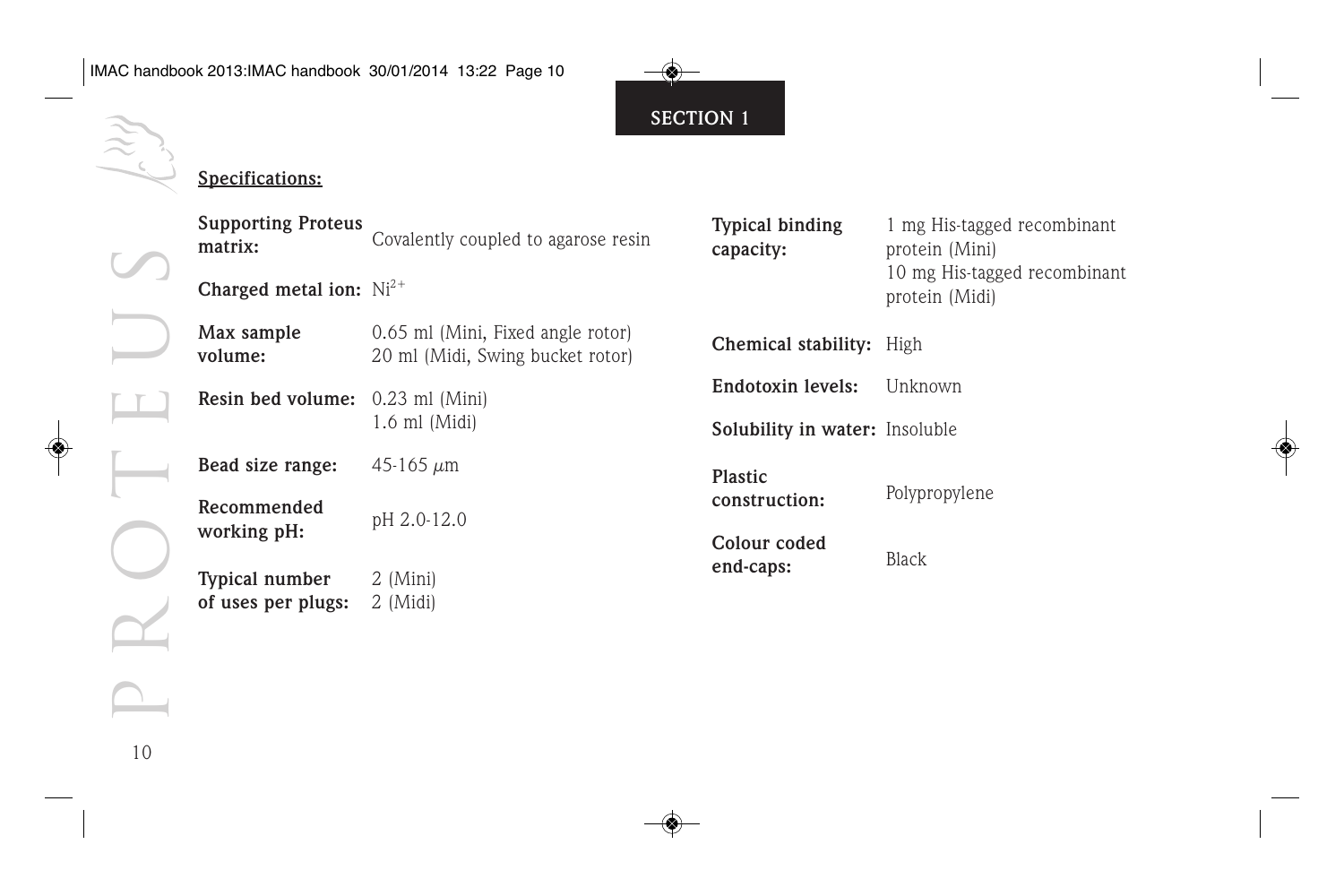#### **Chemical compatibility of the Proteus spin columns:**

All resins are susceptible to oxidative agents. Avoid high temperatures. The spin columns are resistant to short exposure to organic solvents (e.g. 30 % ethanol) and are stable in all aqueous buffers commonly used for metal chelate chromatography cleaning-in-place e.g. 1 M NaOH, 0.01 M HCl. IMAC resin is resistant to 6 M guanidine-HCl and 8 M urea.

#### **Principles of Metal Chelate chromatography:**

This handbook focuses specifically on metal chelate affinity chromatography. Proteins are engineered with affinity tags attached to the 5' or 3' end of the target gene. Examples of such tags are hexahistidine  $(M<sub>r</sub> 700-900)$  and an 8-residue peptide containing alternating histidines  $(M_r 900)$ .

IMAC technology was introduced by Porath et al (1975). The matrix is attached to chelating groups that immobilize transition metal ions such as  $Ni^{2+}$ ,  $Co^{2+}$ ,  $Cu^{2+}$ ,  $Zn^{2+}$  (see Porath and Olin, 1983; Porath, 1988; Sulkowski, 1989). Certain amino acids such as histidine, tryptophan, cysteine and tyrosine can act as electron donors on the surface of the protein and bind reversibly to the transition metal ion. In the vast majority of instances, 6 x histidine tag is engineered at the N or C terminus of the protein  $(K_d - 10^{-13}$  at pH 8.0).

The most common matrix for IMAC purification is iminodiacetic acid (IDA).  $Ni^{2+}$  is the most widely used metal ion as most IMAC tags seem to have very high affinity for immobilized  $Ni^{2+}$ . The simplicity of IMAC technology is extremely attractive as it lends itself to the bind, wash and elute mode of operation if the appropriate buffer formulations are selected. IMAC can often be used with samples without any pre-treatment e.g. buffer exchange step. The use of metal chelate affinity is widespread for the selective adsorption of engineered recombinant proteins and has largely superseded non-affinity methods of chromatography for purifying recombinant proteins.

IMAC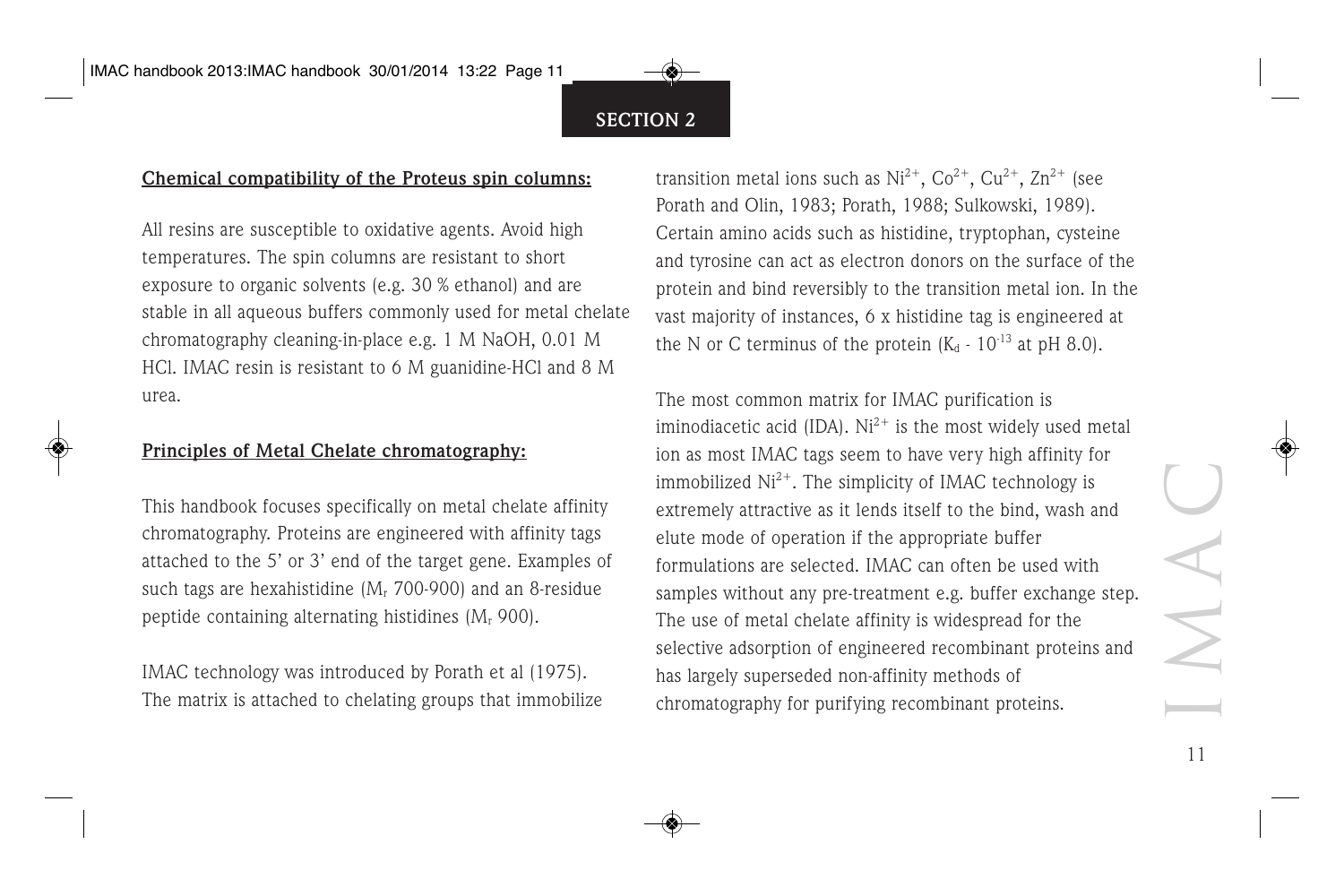#### **Application drivers for Metal Chelate chromatography:**

Multiple parallel purifications of His-tagged engineered recombinant proteins

Screening expression clones for high levels of His-tagged proteins

Scouting mutant clones for recombinant protein expression Purification of recombinant proteins for raising antibodies Purification of recombinant proteins for activity and/or structural studies

#### **Affinity chromatography:**

The essence of affinity chromatography utilizes the concept of bio-specificity, implying an interaction between a natural binding site and the natural ligand, whether it be enzymesubstrate, enzyme-inhibitor or His-tagged protein-metal ion interactions.

Often a researcher needs to choose the correct base matrix, select the optimal activation chemistry and couple a suitable ligand to develop an affinity column to purify the target protein. Proteus spin columns remove the guesswork associated with optimizing the resin chemistry by offering ready-to-use resin plugs that have satisfied stringent quality control to guarantee reproducible purification performance. Many affinity support preparations require less than 5 ml resin so these Mini and Midi spin columns contain ideal bed volumes. Optimal buffer and elution conditions for the purification step of many His-tagged proteins have been defined and these are recommended on page 23.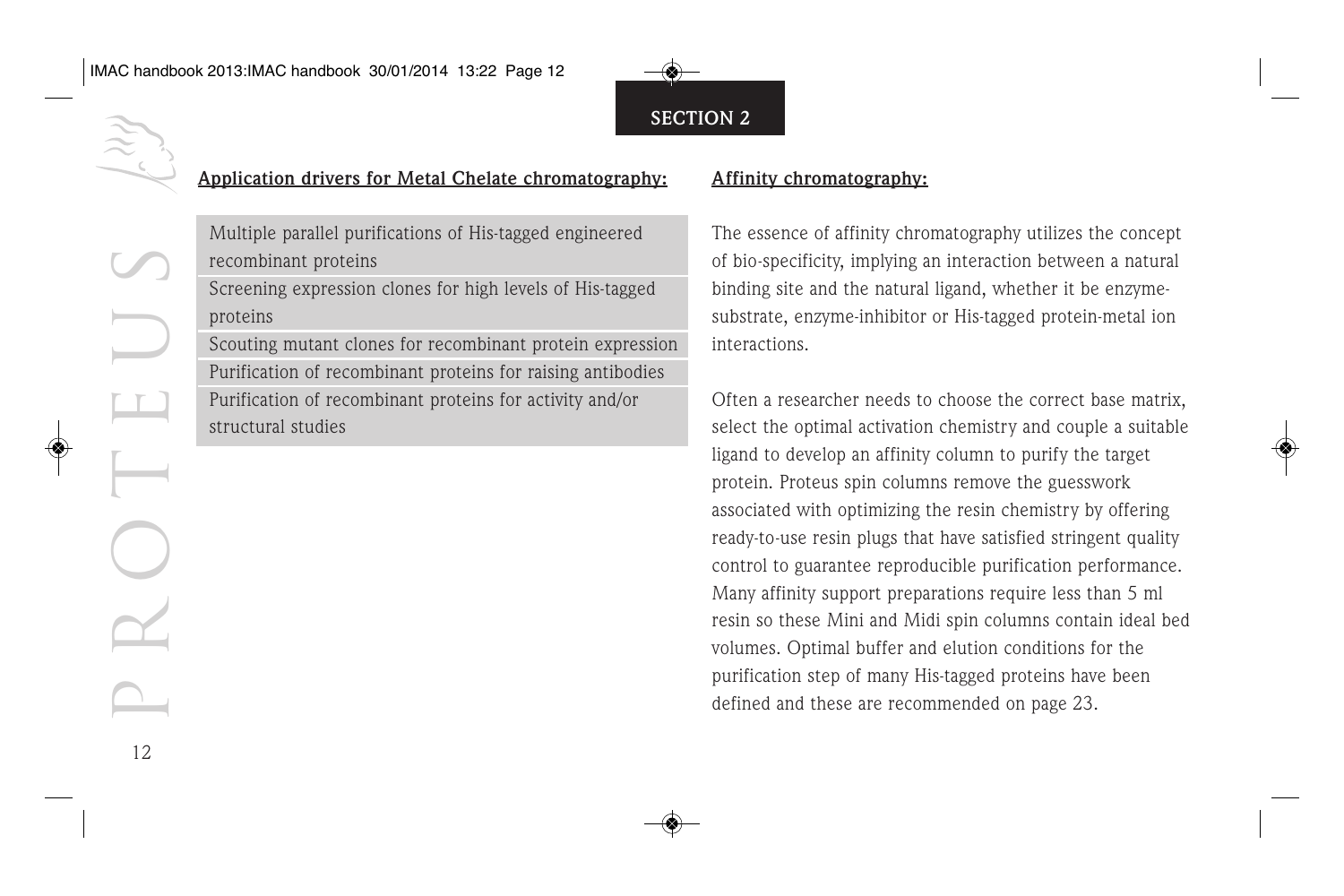Most columns currently offered operate by gravity flow and typically contain less than 5 ml resin. The columns are normally constructed from polystyrene or polypropylene with a simple barrel and the addition of porous disks to contain the resin. However, the affinity separation often takes several hours to complete; in addition the researcher usually has to pack the column, which can add a minimum 2 further hours to the purification step. The elaborate nature of the packing means that it is usually undertaken by an experienced laboratory worker.

The majority of purifications require fast processing times to minimise the hydrolytic actions of proteases. Proteus IMAC kits allow multiple parallel purifications to be achieved without the need to employ expensive PEEK tubing (proteinfriendly)-based chromatography systems. For example, 12 parallel small scale His-tagged protein purifications can be achieved in a microfuge containing a 12 tube fixed angle rotor.

*Fig. 1. Schematic diagram of a Proteus Mini or Midi IMAC spin column plug.*



*Remove bottom cap*

IMAC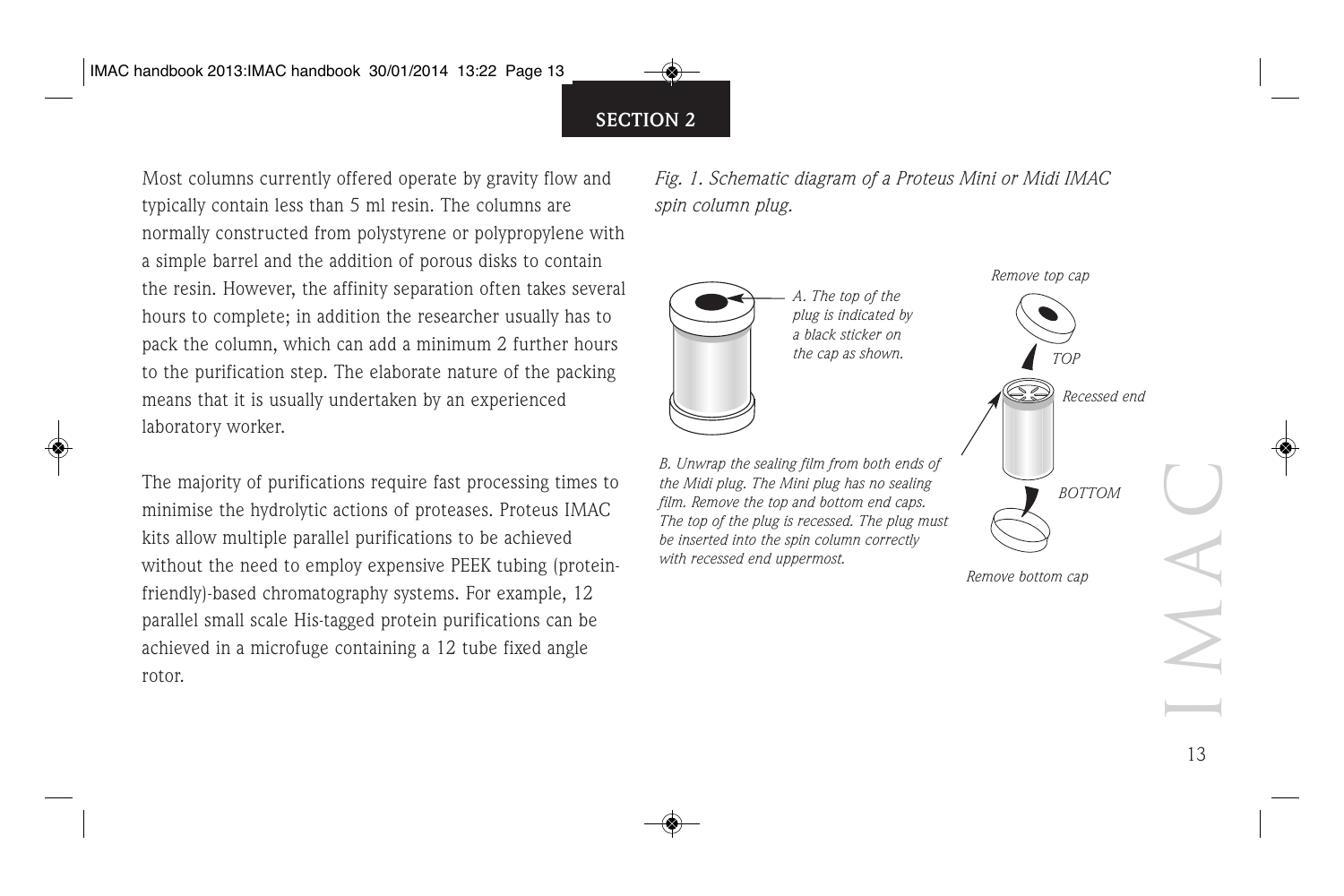**MINI**

*The plug and play concept for the Proteus Mini spin column*



*insertion tool.*



*It is now ready for pre-equilibration with binding buffer followed by centrifugation.*

Œ

14

*end uppermost.*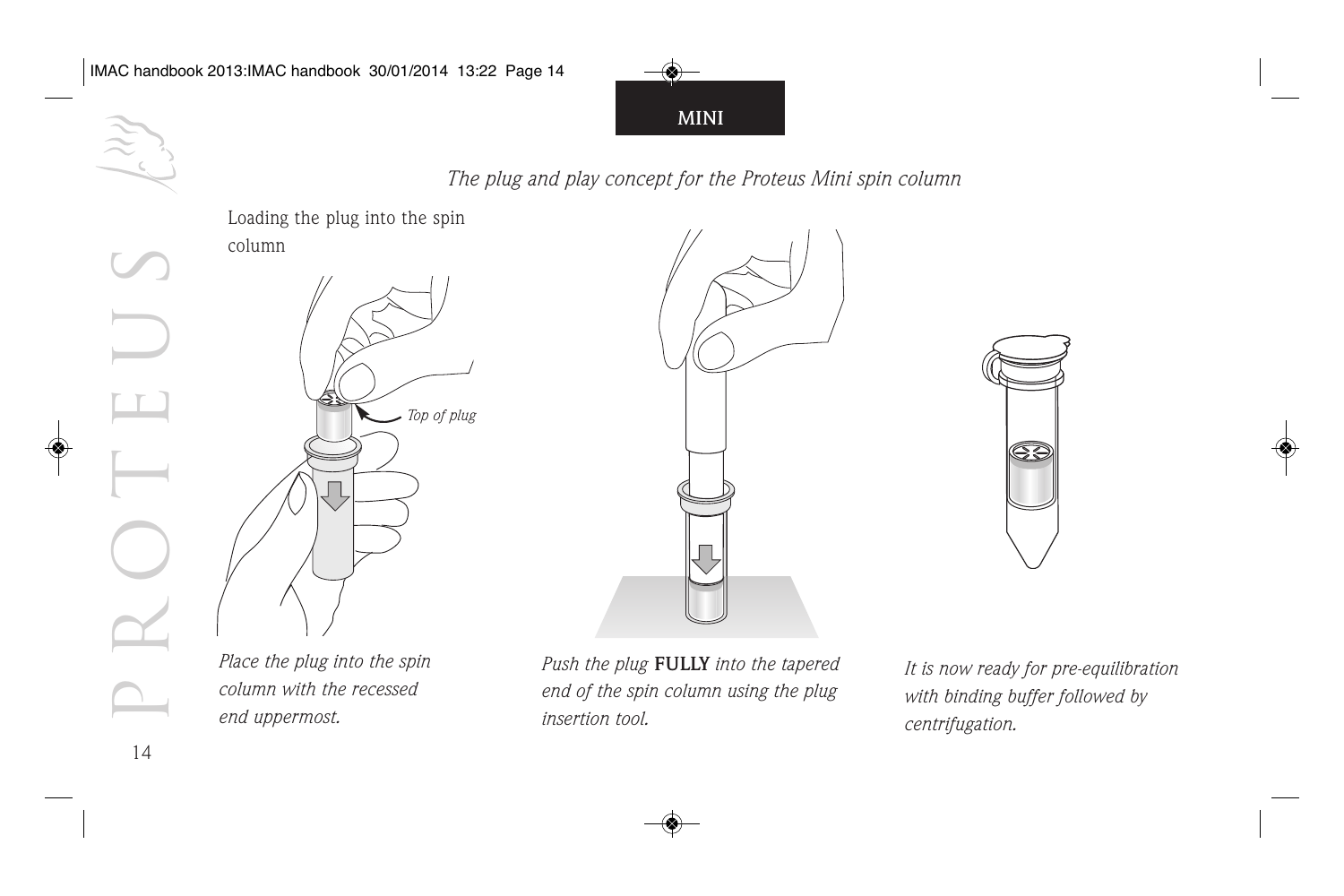**MIDI**

*The plug and play concept for the Proteus Midi spin column*



*Place the plug into the spin column with the recessed end uppermost.*

*Push the plug* **FULLY** *into the tapered end of the spin column using the plug insertion tool.*

*It is now ready for preequilibration with binding buffer followed by centrifugation.*

*After use, the plug is removed using the plug insertion tool.*

15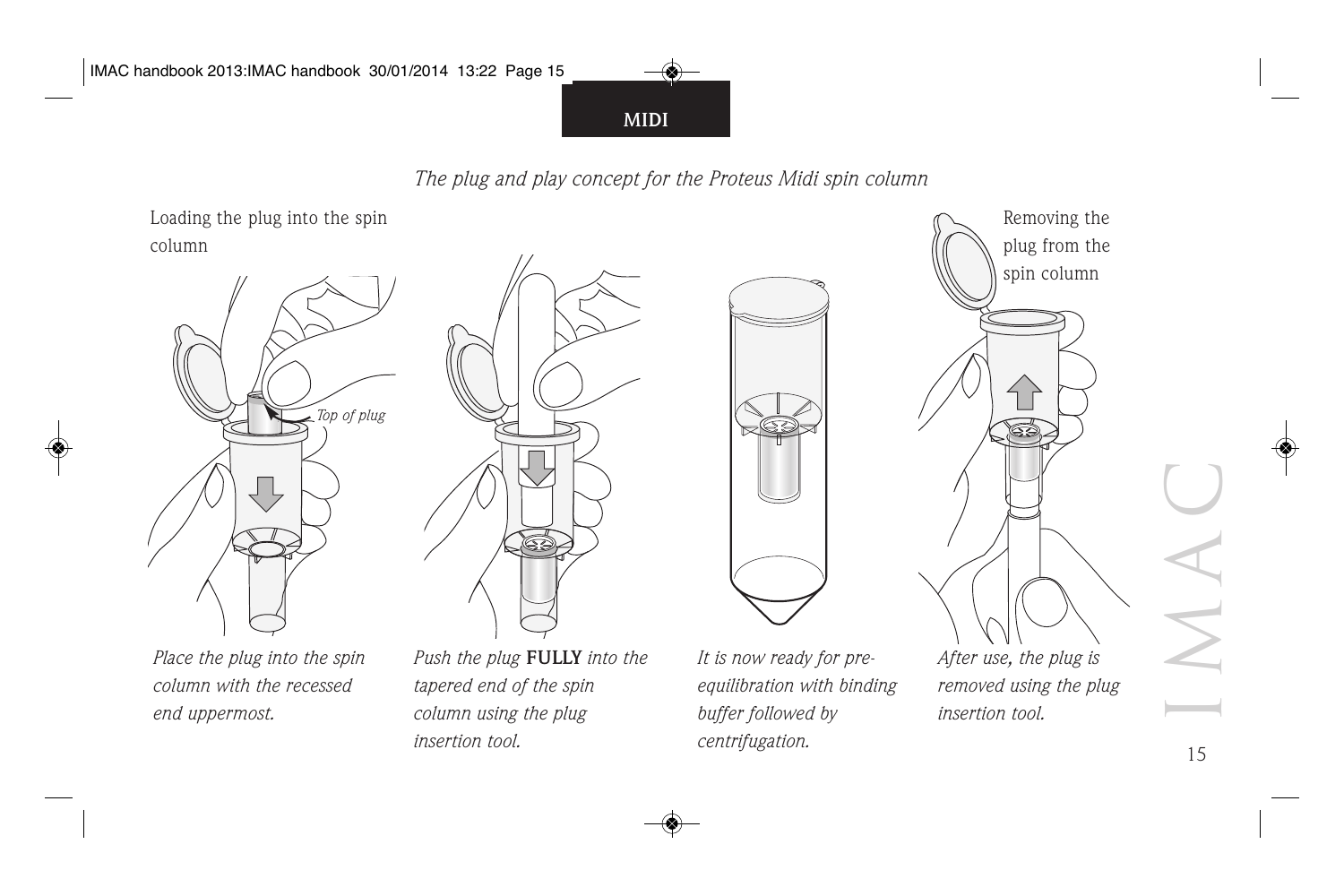#### **General considerations for selecting optimal binding conditions for Proteus IMAC kits.**

This kit exploits the hexahistidine sequence that permits efficient purification of the expressed protein from a broad host such as bacterial cells, Baculovirus vectors, mammalian cells or yeast. Baculovirus, mammalian cells and yeast expression vectors are often used to express eukaryotic proteins as they generate proteins with the similar posttranslational modifications such as phosphorylations and glycosylations.

Lysis conditions, such as the nature of the lysis buffer, depend upon the type of expression vector. Mammalian or Baculovirus-infected insect cells can be lysed by sonication at  $+4$  °C with either freeze/thaw cycles or addition of up to 1 % non-ionic detergents and cell lysis of *E.coli* is usually achieved by sonication on ice or homogenization either with or without lysozyme treatment.

The culture pellet is resuspended in lysis buffer at a pH close to pH 7.4-8.0 using a similar concentration of buffer, imidazole and NaCl to that of a pre-equilibration buffer used for metal chelate chromatography. Binding of His-tagged soluble proteins present in the cytoplasm or periplasm and insoluble aggregates in the presence of denaturants occurs close to physiological pH.

Typically, a protease inhibitor cocktail, such as Boehringer "Complete EDTA-free", 5-50  $\mu$ g/ml DNase I and 10 mM β-mercaptoethanol are added to the lysis buffer. Addition of β-mercaptoethanol to the lysis buffer and the binding, wash and elution buffers are optional. Its inclusion depends upon whether the His-tagged protein elutes with contaminants as β-mercaptoethanol can reduce all disulphide bonds formed between the contaminating proteins and the target protein. Initially, the researcher should try to bind the His-tagged protein directly from the cleared lysate.

16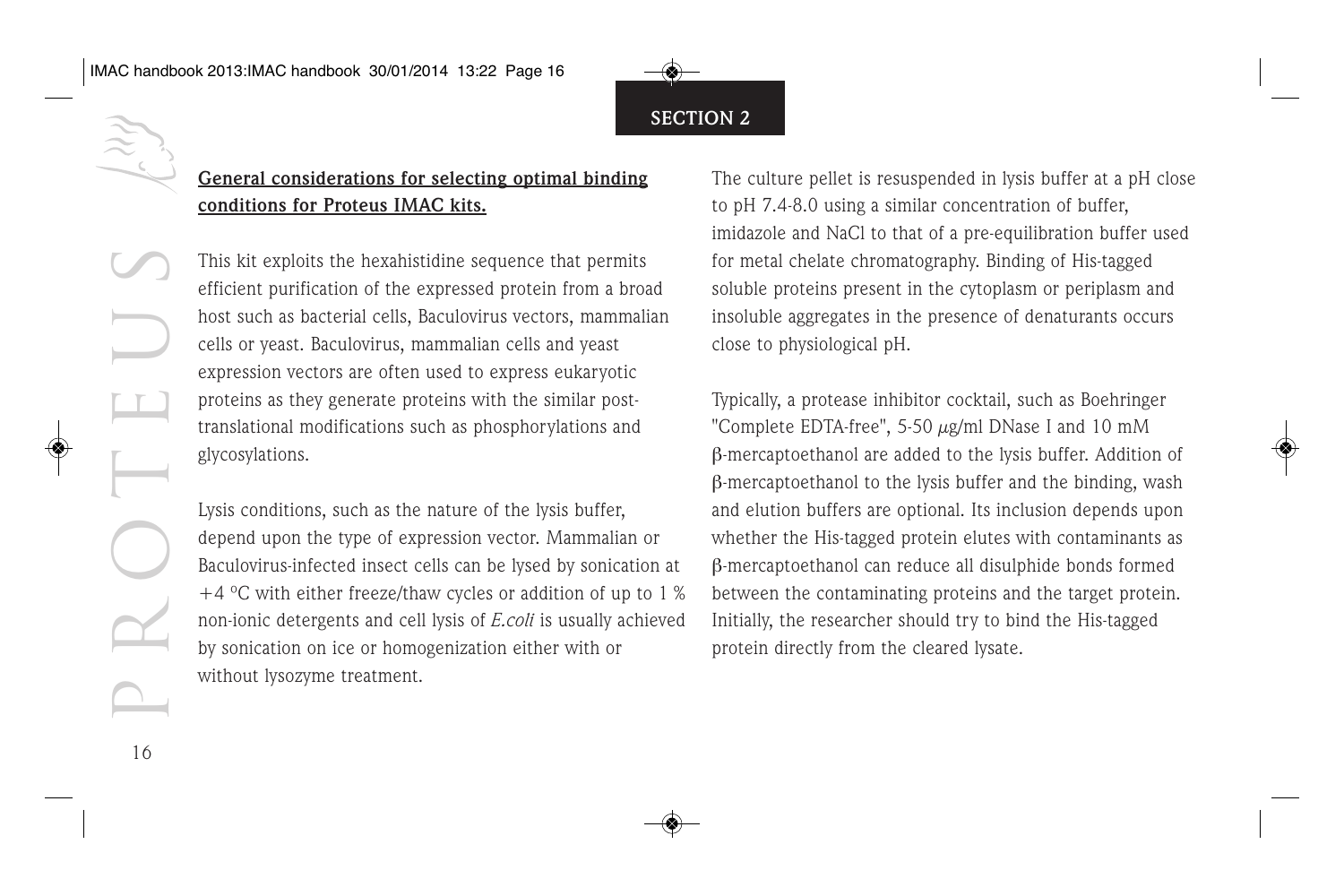It is imperative that the lysate is completely clear as any particulate matter e.g. cell debris will partially foul the resin and cause spin times for the binding, washing and elution steps to be increased. It is important that the sample is first filtered through a 0.2  $\mu$ m syringe-end filter to remove particulates that could clog the resin flow channels. All samples should be filtered just prior to loading even if they have been filtered several days before the chromatographic run.

If the binding efficiency is poor and the lysis buffer differs significantly from the pre-equilibration buffer, optimal binding of the His-tagged protein to the Ni-IDA spin columns can be achieved by rapid dialysis, diafiltration using ultrafiltration concentrators, gel-filtration chromatography in the appropriate pre-equilibration buffer or titration with a concentrated stock solution of pre-equilibration buffer.

Note that the precise conditions for binding, washing and eluting your target protein may need to be optimized empirically as there are several factors such as accessibility of the His-tag which affect protein behaviour in non-denaturing conditions during metal chelate chromatography.

Aggregation/precipitation of proteins is common during storage and repeated freeze/thaw cycles. Of equal importance is the ability to process the samples rapidly and, if the need arises, to be able to purify the target protein in a Proteus spin column at 4 ˚C.

Optimal conditions for binding the target molecule to a resin are critical for successful separation of the protein. If the binding conditions are not optimal with respect to pH, salt concentration, presence of metal ions or chelating agents, flow rates, residence time etc, purification is adversely affected.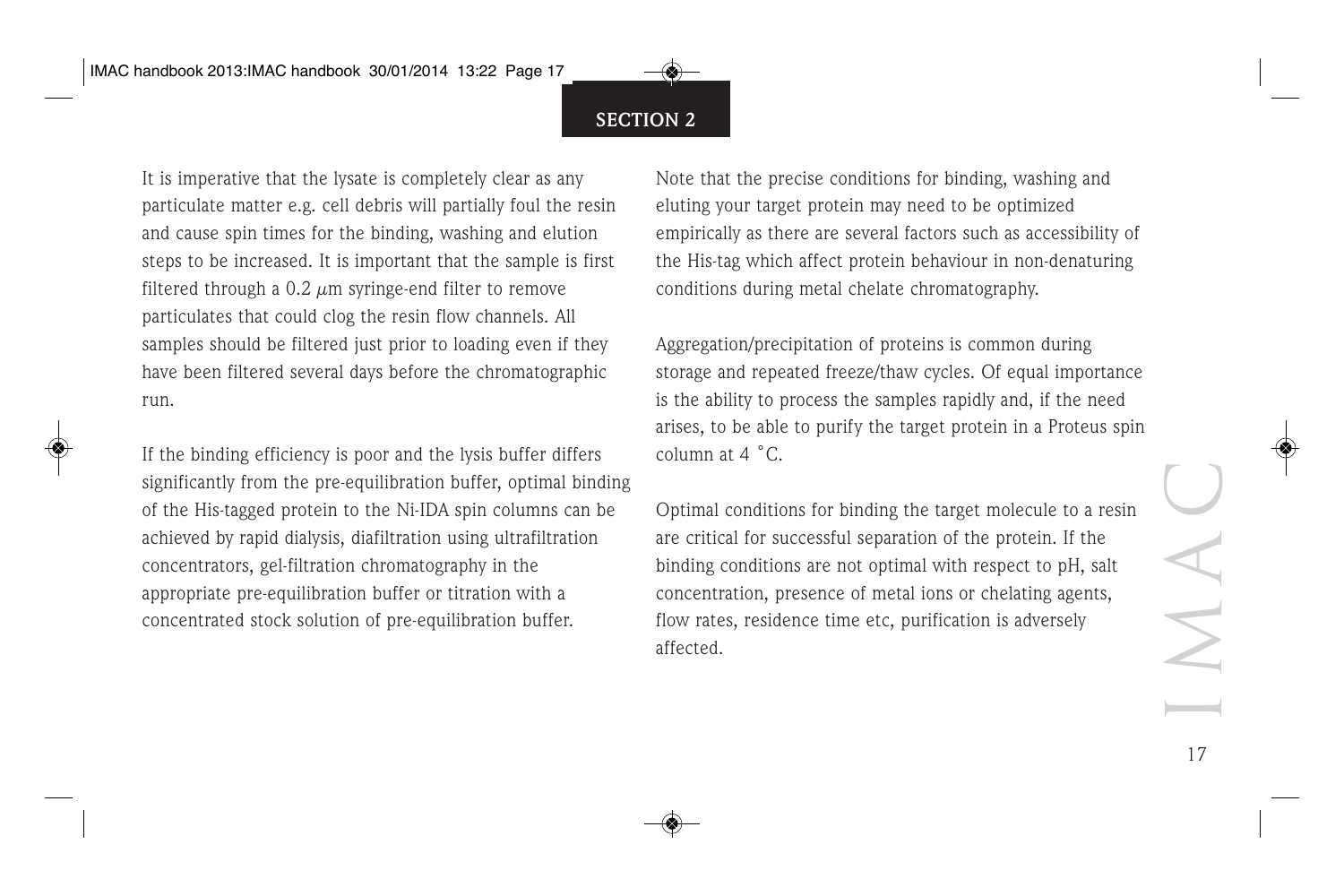#### **Choosing the correct buffer conditions for IMAC separations:**

We recommend sodium phosphate buffers as buffers with secondary or tertiary amines e.g. Tris buffers can reduce the nickel ion. pH 7-8 works well for most immobilized  $Ni<sup>2+</sup>$ applications and 0.15-0.5 M NaCl is added to the buffers in order to prevent non-specific ionic interactions and to stabilize some proteins in solution.

Non-ionic detergents such as 8 M urea and 6 M guanidinium HCl do not interfere with metal chelate affinity separations. When a recombinant protein is expressed at high levels in *E.coli*, the protein elutes as insoluble aggregates called inclusion bodies. These denaturants completely unfold the target protein making the His-tag much more accessible for interaction with the immobilized  $Ni<sup>2+</sup>$  matrix.

Attempts can be made to renature the target protein by dialyzing it sequentially against binding buffers containing decreasing levels of urea or passing decreasing levels of urea in binding buffer over the washed protein bound to the Ni-IDA spin column and eluting the refolded protein with 300 mM imidazole (between pH 7 and pH 8). Alternatively, denatured proteins can be diluted into a large volume of buffer lacking denaturant. The dispersive effect dilutes out the denaturant resulting in the re-folding of the protein.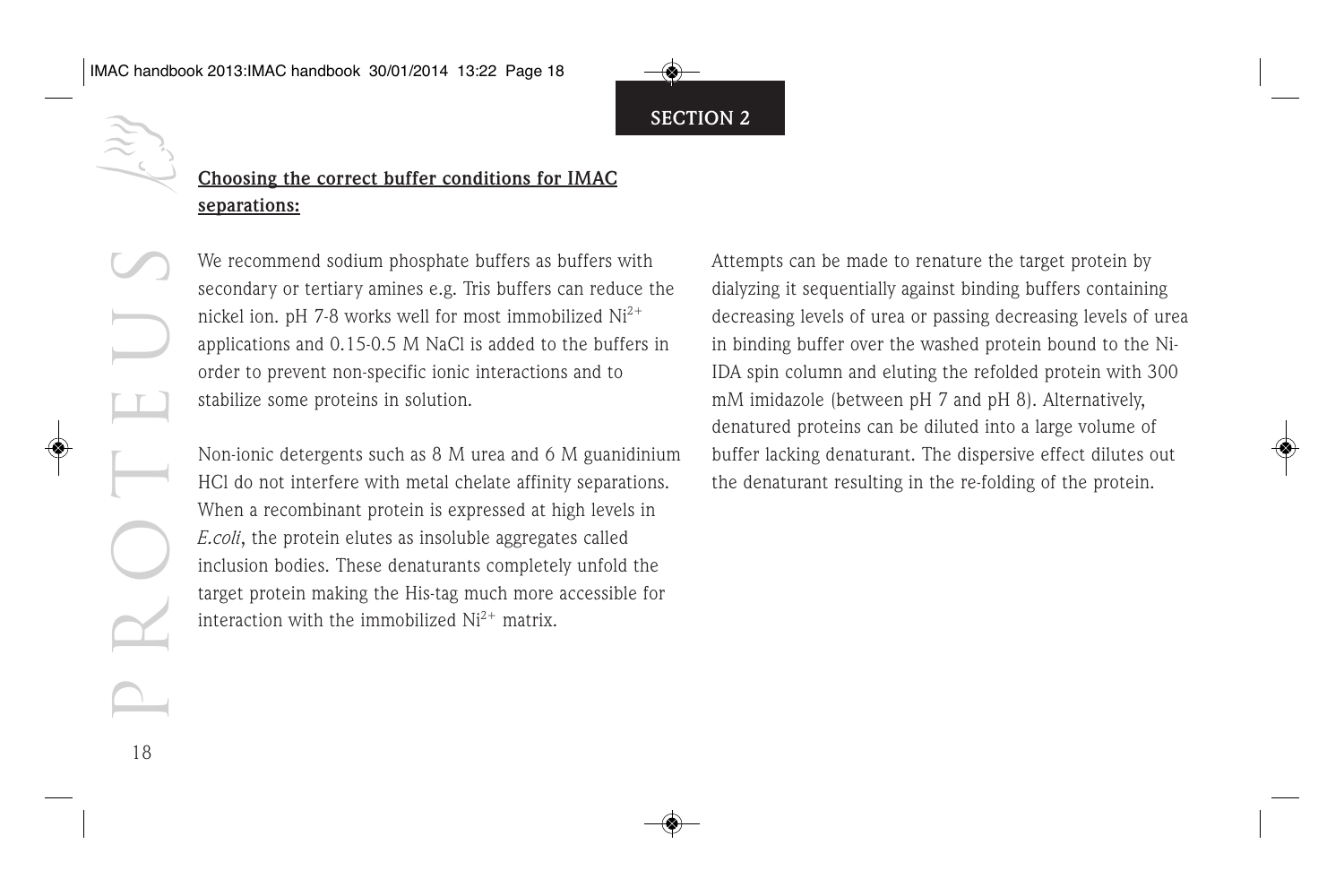#### **Eluting the protein from a Proteus IMAC spin column:**

The most common elution conditions for IMAC separations involve the use of a competitive counter-ligand such as imidazole. This is the preferred elution method for purifications under native conditions. For purifications under denaturing conditions, elution is performed either using imidazole in the presence of denaturant such as 8 M urea or by a reduction in elution pH from pH 7.4 to pH 4.5. It is important to appreciate that a few proteins are acid-labile and they can lose their activity at very low pH values. Above all, the elution conditions must preserve the integrity and activity of the target protein. Most observed denaturation is caused by harsh elution conditions.

IMAC 19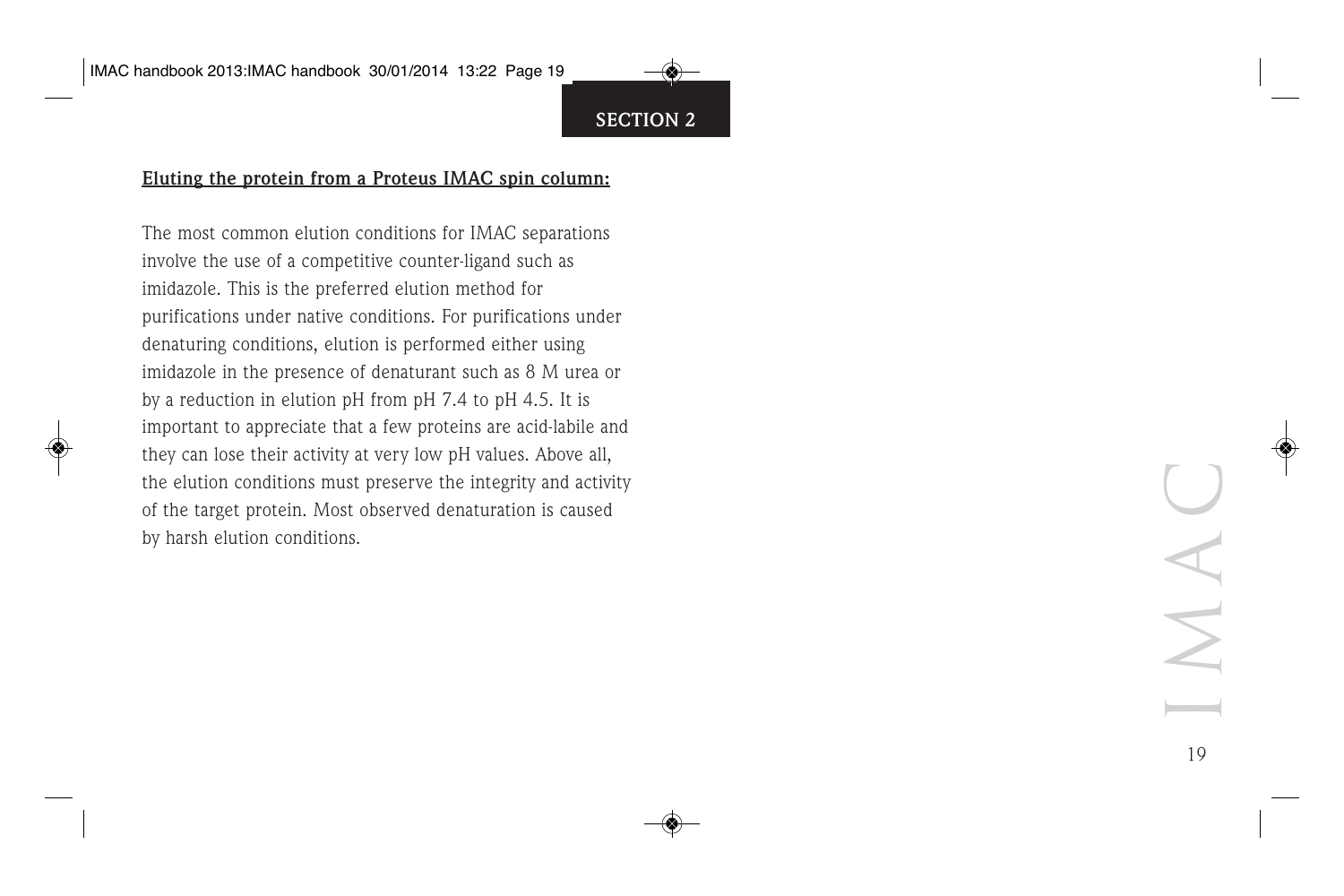

#### **Binding kinetics of IMAC spin columns**

The flow rate through an affinity chromatography support is important in achieving optimal separation. Flow rate through the column support is inextricably related to the efficiency of the separation; too fast a flow will cause the mobile phase to move past the beads faster than the diffusion time necessary to reach the internal bead volume. Our studies demonstrate that the large internal surface area of the Midi Proteus resin bed compensates completely for the velocity of the mobile phase through the column support when the centrifugal speed does not exceed 1,250 g\*.

The IMAC resin chemistries used in the Proteus spin column have sufficiently rapid association kinetics between the protein molecule and the immobilized ligand to allow for optimal diffusional flow through the internal bead structure.The spin speed is set slower than the other steps in the bind-wash-elute protocol as a lower residence time between the affinity support and the target protein will generate a lower binding capacity (Cuatrecasas et al, 1968). The slower sample loading spin speeds (100-150 g) of 30 min ensures that the affinity supports operate close to their optimal binding configuration.

Traditionally, gravity flow chromatography is very slow and resolution of the protein separation can be adversely affected by secondary diffusion effects.

\*No Midi performance data is available for spin speeds greater than 1,250 g.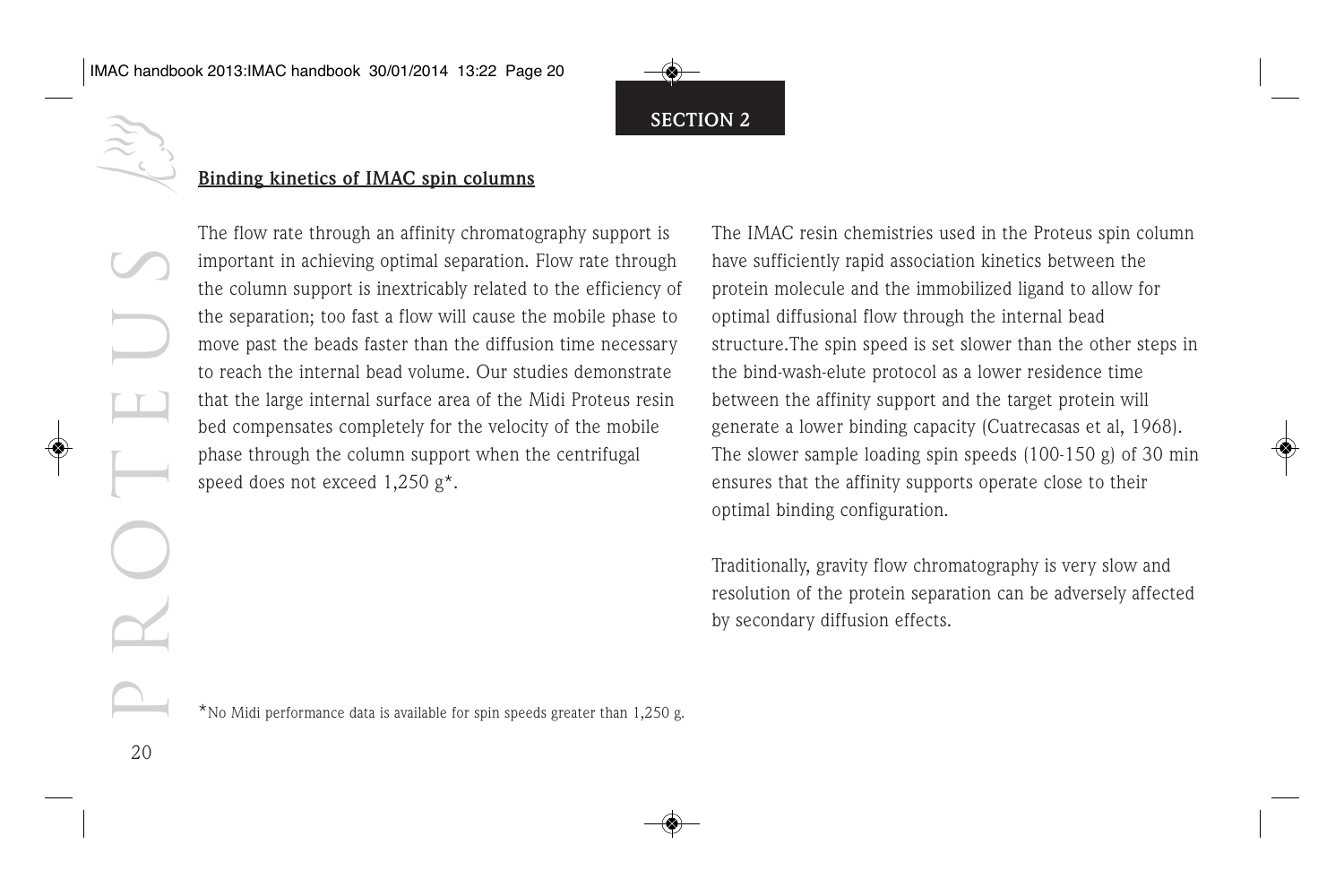#### **Ni-IDA affinity resin:**

IDA cross-linked agarose resin consists of iminodiacetic acid groups ligated by stable ether linkages via a flexible spacer arm. The resin is charged with  $Ni^{2+}$  to give a marine blue appearance. The resultant  $Ni^{2+}$ -IDA agarose matrix is ideal for the rapid purification of 6xHis-tagged proteins.

> IMAC 21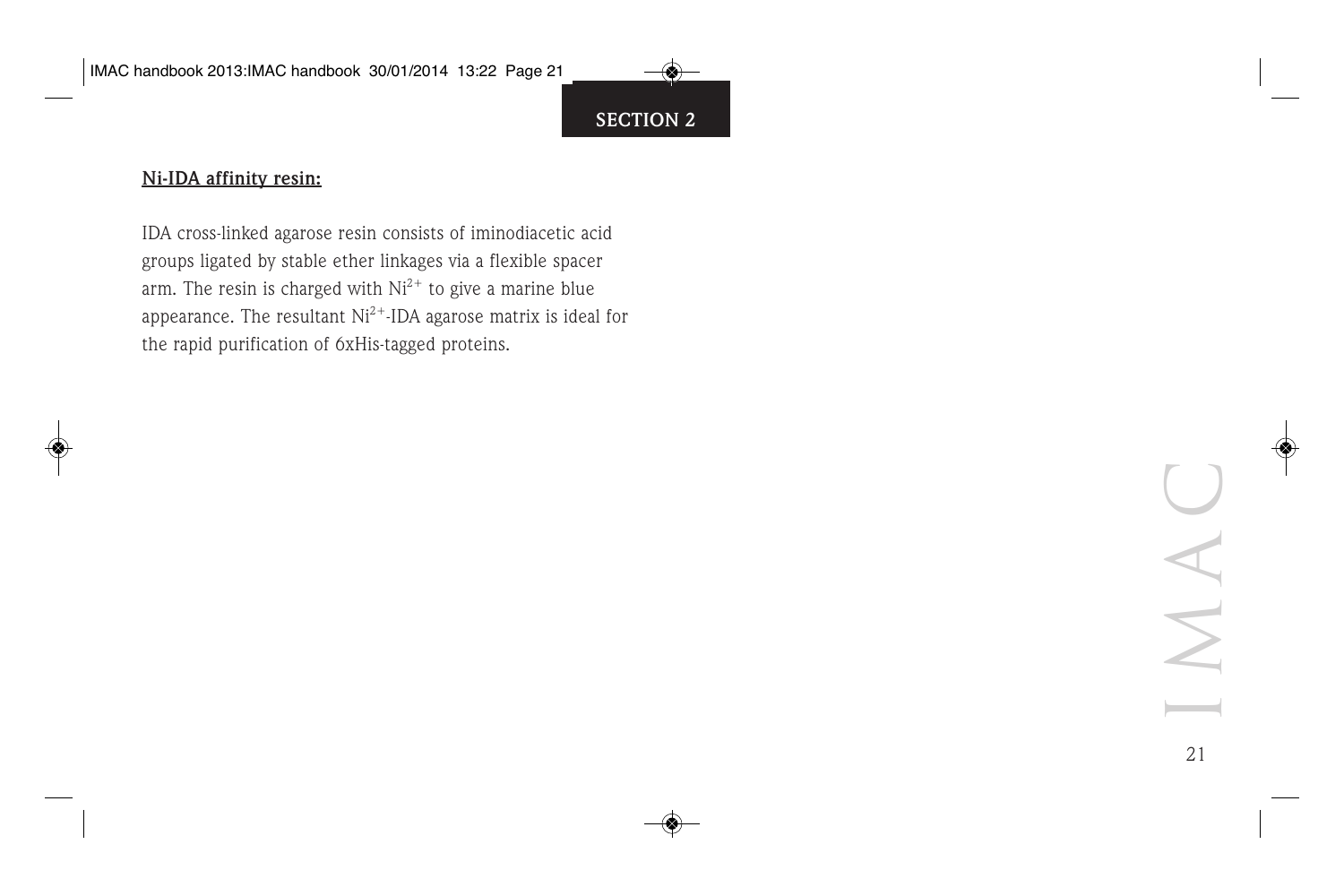#### **Protocol for purifying His-tagged proteins using Proteus IMAC kits:**

#### **Under NATIVE conditions:**

These protocols refer to the purification of active folded proteins. As strength of binding will be determined by length and accessibility of the His-tag the metal ion, buffer composition and pH and elution conditions, some adjustments of the procedure in this handbook is often required.

Ideally, the cell lysate should be made up in phosphate buffer pH 7.4-8.0 in the presence of NaCl (to reduce non-specific adsorption effects).

The following metal chelate buffers are proposed for your IMAC separation. The procedure to prepare these working buffer solutions from stock buffers supplied in the kit is shown in Table 1 (page 23).

#### **Suggested buffers for NATIVE IMAC purifications:**

All buffers contain sodium azide as a preservative.

- Binding buffer: 50 mM sodium phosphate buffer pH 7.4, 300 mM NaCl, 10 mM imidazole.
- Wash buffer: 50 mM sodium phosphate buffer pH 7.4, 300 mM NaCl, 30 mM imidazole.
- Elution buffer: 50 mM sodium phosphate buffer pH 7.4, 300 mM NaCl, 300 mM imidazole.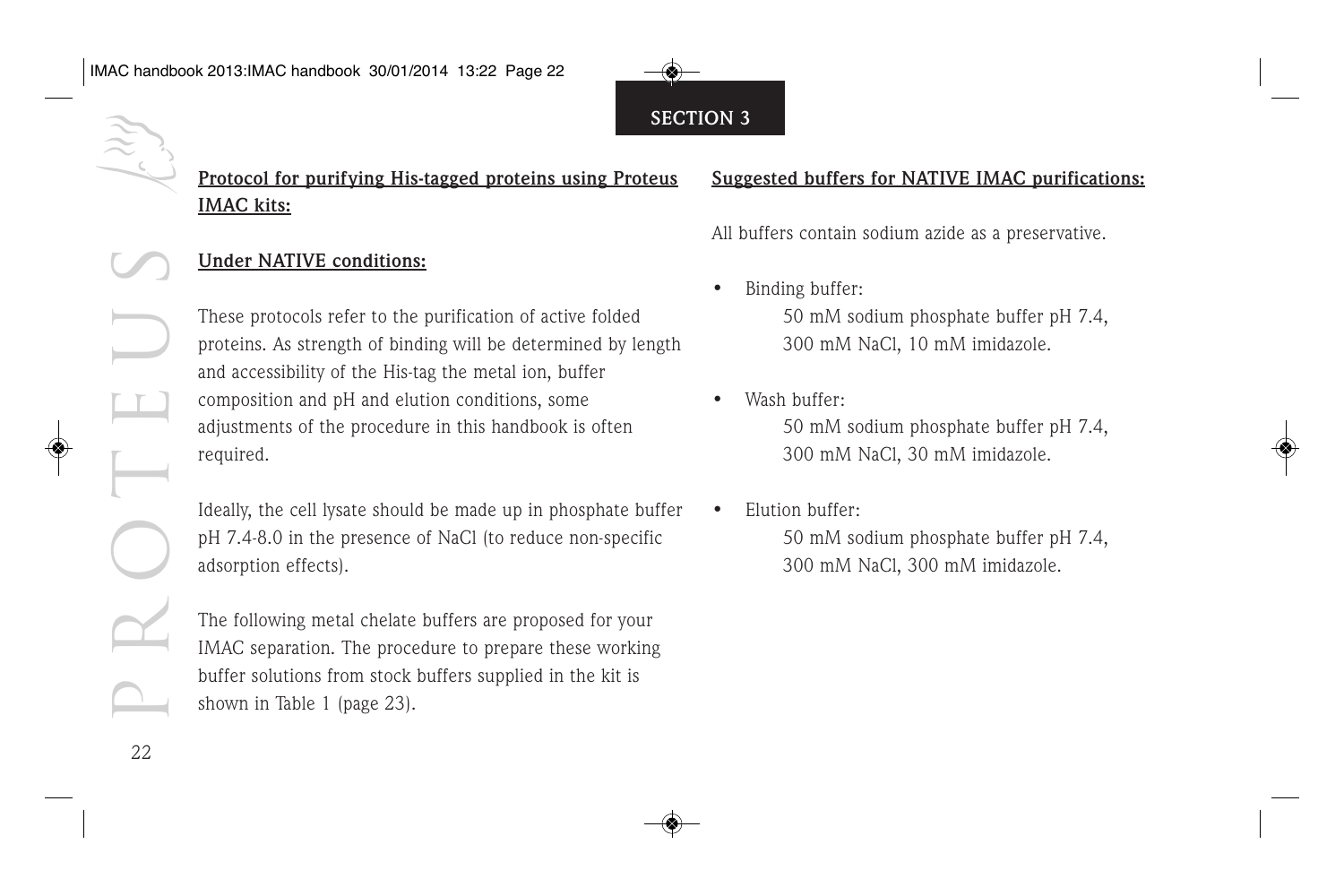*Table 1 showing how to prepare your metal chelate binding, wash and elution buffers.*

| Imidazole<br>concentration (mM) | Recommended<br>usage  | Buffer A (ml)<br>(5 x PBS buffer) | Elution buffer B (ml)<br>(1 M imidazole pH 7.4) | <b>Distilled</b><br>water $(ml)$ | <b>Total</b><br>volume (ml) |
|---------------------------------|-----------------------|-----------------------------------|-------------------------------------------------|----------------------------------|-----------------------------|
| 10                              | <b>Binding buffer</b> | 20                                |                                                 | 79                               | 100                         |
| 20                              |                       | 20                                | $\overline{2}$                                  | 78                               | 100                         |
| 30                              | Wash buffer           | 20                                | 3                                               | 77                               | 100                         |
| 50                              |                       | 20                                | 5                                               | 75                               | 100                         |
| 100                             |                       | 20                                | 10                                              | 70                               | 100                         |
| 150                             |                       | 20                                | 15                                              | 65                               | 100                         |
| 200                             |                       | 20                                | 20                                              | 60                               | 100                         |
| 250                             |                       | 20                                | 25                                              | 55                               | 100                         |
| 300                             | <b>Elution buffer</b> | 20                                | 30                                              | 50                               | 100                         |
| 350                             |                       | 20                                | 35                                              | 45                               | 100                         |
| 400                             |                       | 20                                | 40                                              | 40                               | 100                         |
| 450                             |                       | 20                                | 45                                              | 35                               | 100                         |
| 500                             |                       | 20                                | 50                                              | 30                               | 100                         |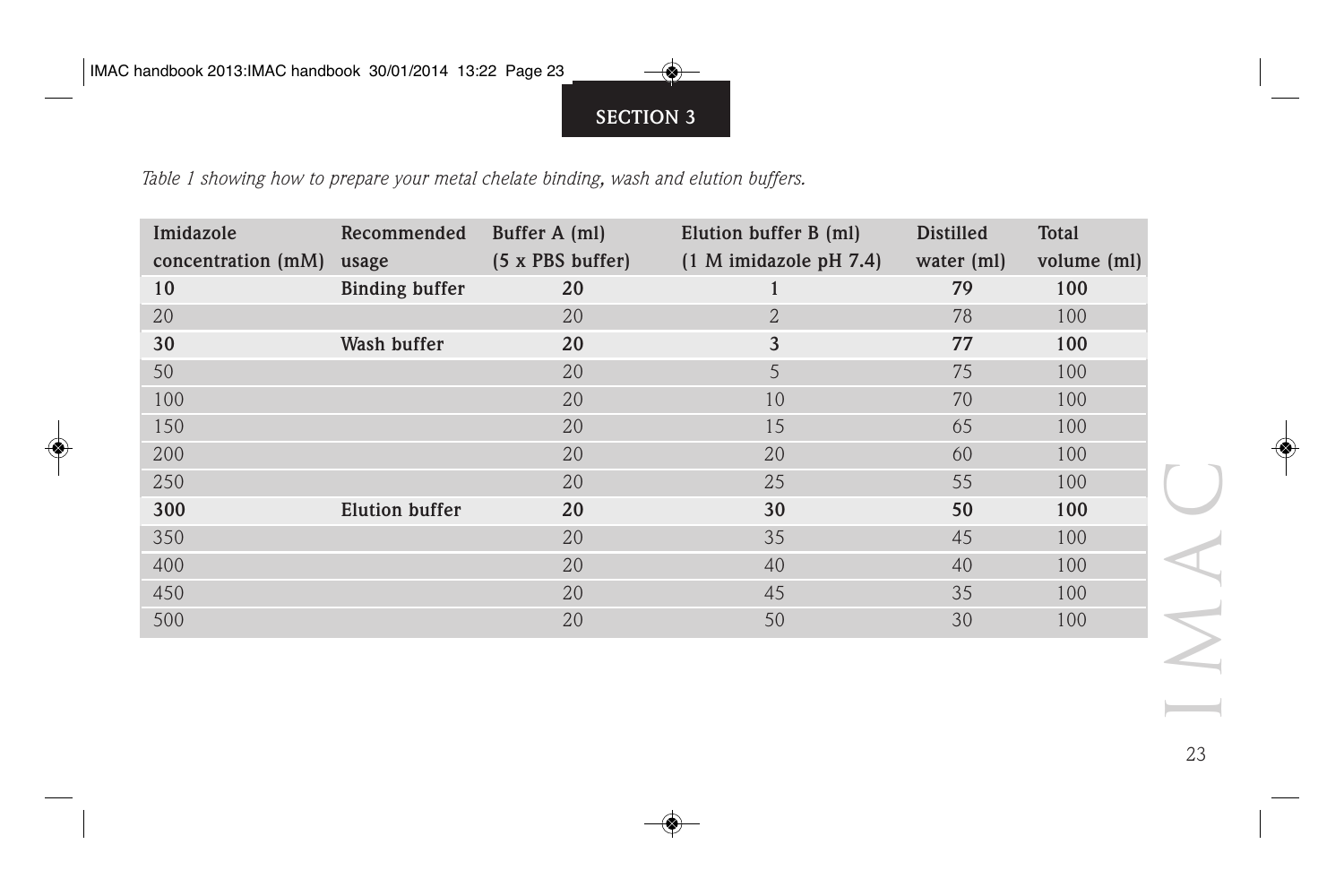The two buffers provided in the kit are supplied as concentrated stocks. Always measure the pH of the working buffer solutions when they are prepared and adjust to pH 7.4 whenever necessary.

It is not uncommon for buffers to precipitate or freeze partially in the cold during long term storage or when laboratory temperatures drop at night. The buffers should be warmed up and they can be used once all the precipitate has re-dissolved.

#### **Under DENATURING conditions:**

Recombinant proteins often form insoluble inclusion bodies when they are expressed at high levels. These proteins can be solubilized easily in the presence of denaturants such as 6-8 M urea or 6 M guanidine hydrochloride. Additionally, a researcher may be choose to purify their recombinant protein under denaturing conditions if they wish to use the purified denatured protein for raising antibodies. Two buffer configurations can be used under denaturing conditions. One buffer system employs imidazole to competitively elute the target protein under denaturing conditions and the other buffer system uses a more acidic pH to elute the target protein in the absence of imidazole. Choosing either buffer system on page 25 will depend critically upon the nature of your target protein e.g. stability in acid environment.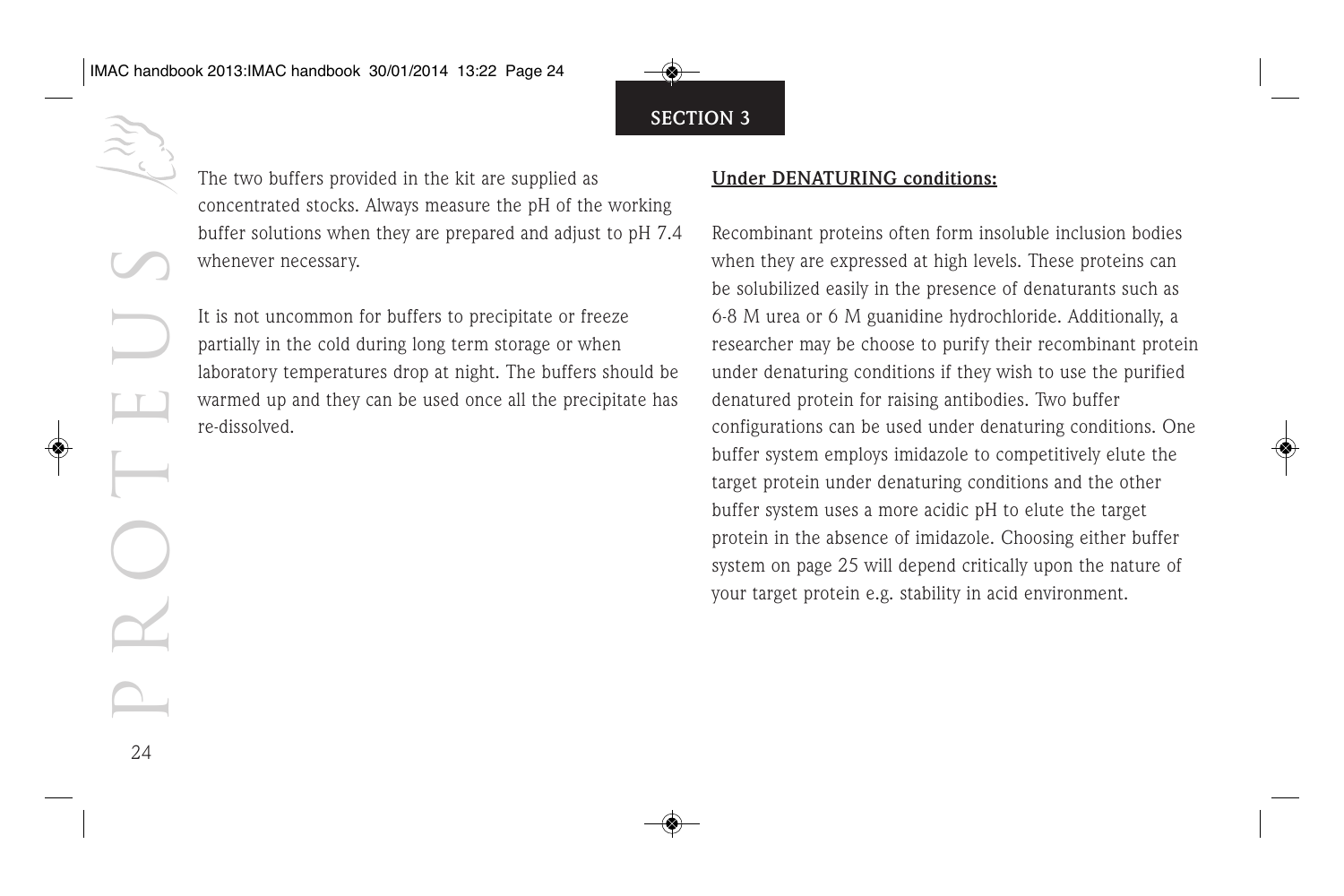#### **Suggested buffers for DENATURING purifications:**

#### **(1) Imidazole Elution:**

• Binding buffer:

50 mM sodium phosphate buffer pH 7.4, 300 mM NaCl, 10 mM imidazole, 6-8 M Urea.

• Wash buffer:

50 mM sodium phosphate buffer pH 7.4, 300 mM NaCl, 30 mM imidazole, 6-8 M Urea.

• Elution buffer:

50 mM sodium phosphate buffer pH 7.4, 300 mM NaCl, 300 mM imidazole, 6-8 M Urea.

#### **(2) Acid Elution:**

• Binding buffer:

50 mM sodium phosphate buffer pH 7.4, 300 mM NaCl, 6-8 M Urea.

• Wash buffer:

50 mM sodium phosphate buffer pH 6.0, 300 mM NaCl, 6-8 M Urea.

• Elution buffer:

50 mM sodium phosphate buffer pH 4.0, 300 mM NaCl, 6-8 M Urea.

N.B. Addition of urea will cause the pH to drop. Titrate the buffer with NaOH to bring the pH back to pH 7.4. The pH of those buffers containing urea should be checked and adjusted, if necessary, immediately before use.

IMAC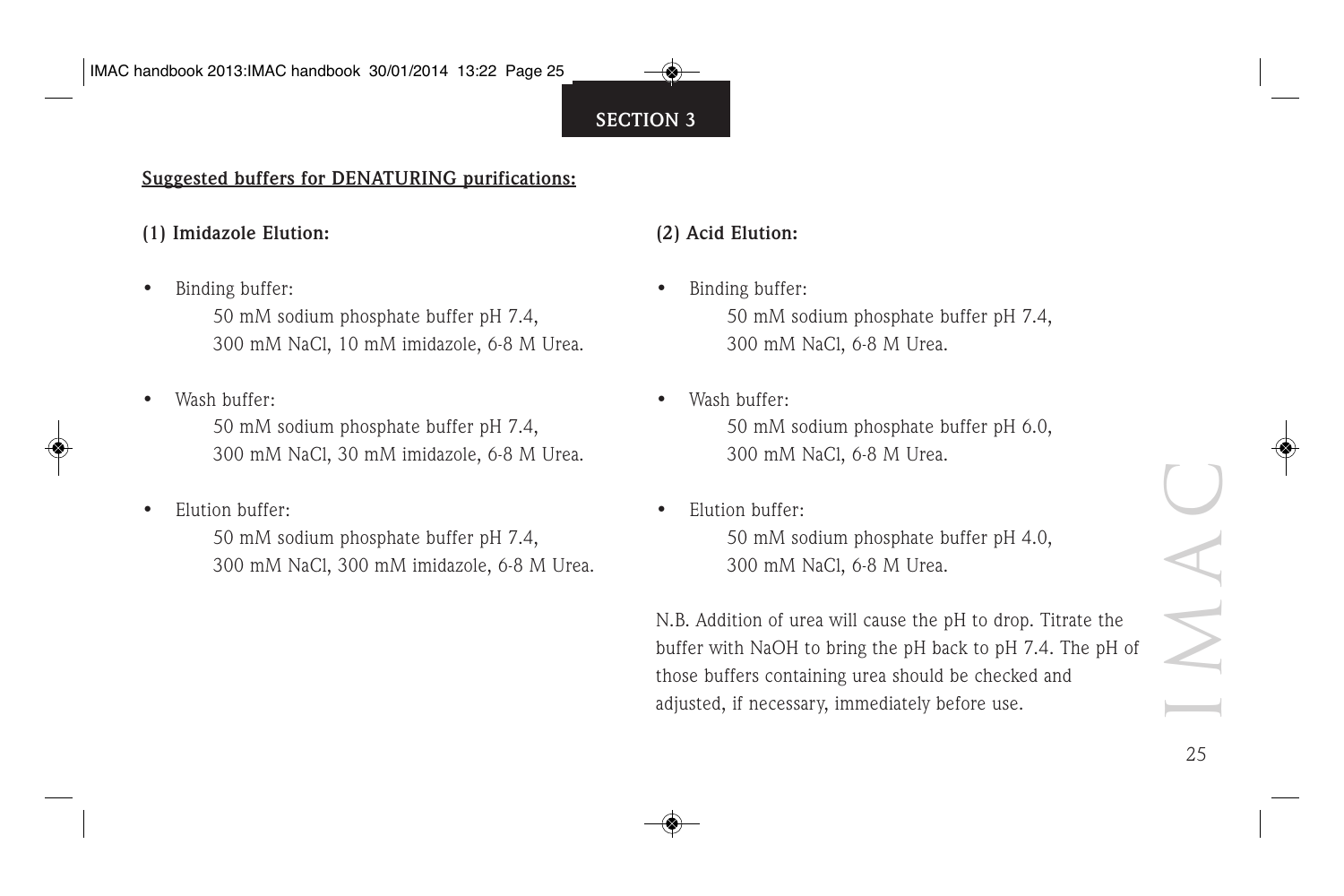#### **Step by step protocol for Mini Spin Columns**

| RESIN PLUG LOADING<br>1. Load the pre-packed resin Mini plug containing immobilized IMAC<br>resin into the Proteus spin column barrel using the Mini insertion tool<br>as shown on page 14.                                                                                                                                                                                                             | <b>CLARIFICATION OF SAMPLE</b><br>3. Filter 1 ml sample through a 0.2 $\mu$ m pore size syringe filter to remove<br>any cellular debris, precipitating protein complexes just prior to sample<br>loading.                                                                                                                                                                     |
|---------------------------------------------------------------------------------------------------------------------------------------------------------------------------------------------------------------------------------------------------------------------------------------------------------------------------------------------------------------------------------------------------------|-------------------------------------------------------------------------------------------------------------------------------------------------------------------------------------------------------------------------------------------------------------------------------------------------------------------------------------------------------------------------------|
|                                                                                                                                                                                                                                                                                                                                                                                                         |                                                                                                                                                                                                                                                                                                                                                                               |
| PRE-EQUILIBRATION (Total spin times $= 2$ mins)<br>2. Equilibrate the IMAC spin column with 0.65 ml binding buffer pH 7.4<br>$(10 \text{ mM }$ imidazole) by centrifuging the spin column at 1,800 g<br>(4,400 rpm in a Heraeus Biofuge Pico or 5,000 rpm in a Sanyo MSE<br>Micro Centaur) for 1 min. Repeat this pre-equilibration step with<br>$0.65$ ml binding buffer, pH 7.4 at 1,800 g for 1 min. | SAMPLE LOADING (Total spin time $= 6$ mins)<br>4. Pipette up to 0.65 ml filtered cleared lysate into the spin column.<br>Centrifuge the spin column at $640 \text{ g}$ (2,600 rpm in a Heraeus Biofuge<br>Pico or 3,000 rpm in a Sanyo MSE Micro Centaur) for 6 mins. It may<br>be necessary to increase the spin time or spin speed if any sample<br>remains above the plug. |
|                                                                                                                                                                                                                                                                                                                                                                                                         | N.B. In some circumstances, you may wish to re-apply the sample wash<br>back through the spin column before the wash step in order to<br>increase the residence time between the target protein and the resin<br>plug for efficient binding.                                                                                                                                  |
| * If 1 spin column is to be used, ensure that the spin column is counterbalanced<br>in the microfuge with a microcentrifuge tube filled with the correct level of water.                                                                                                                                                                                                                                |                                                                                                                                                                                                                                                                                                                                                                               |

**MINI**

 $^\star$  If 1 spin column is to be used, ensure that the spin column is counterbalanced in the microfuge with a microcentrifuge tube filled with the correct level of water.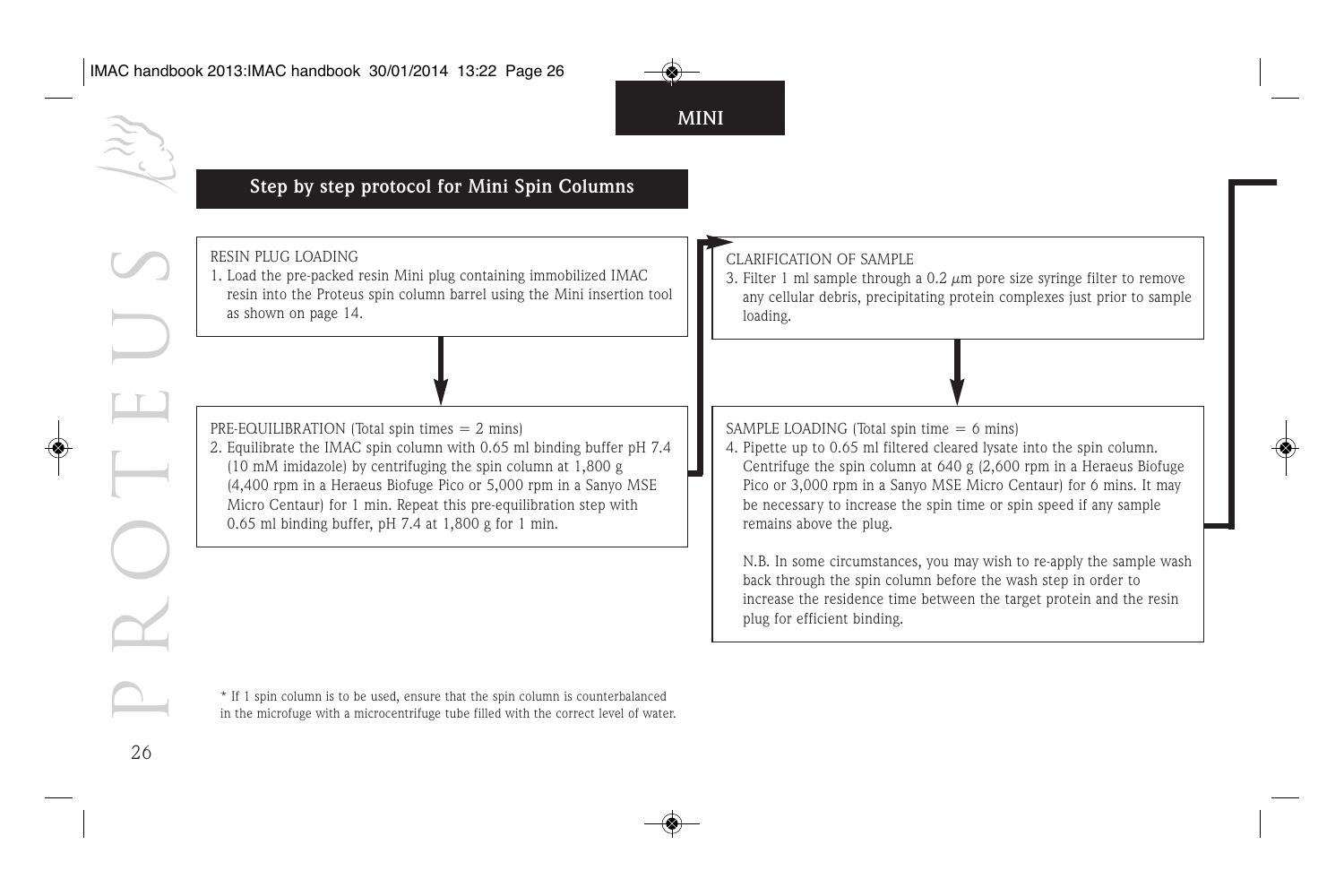Pure Protein

Used Spin Column

Œ

WASHING (Total spin time  $= 5$  mins) 5. Wash the spin columns up to five times with 0.65 ml wash buffer, pH 7.4 (30 mM imidazole) to remove non-tagged proteins with no affinity for the immobilized metal ion by centrifuging the spin columns for 1 min at 1,800 g (4,400 rpm in a Heraeus Biofuge Pico or 5,000 rpm in a Sanyo MSE Micro Centaur). The washes should be collected for analysis. As imidazole absorbs UV radiation at 280 nm, we recommend that the wash buffer is used as the reference solution for auto-zeroing the UV-Vis spectrophotometer if imidazole is used to elute the target protein from the spin columns.

ELUTION (Total spin times  $= 2$  mins)

6. Elute the bound His-tagged protein with 0.65 ml elution buffer pH 7.4 (300 mM imidazole) directly into a fresh centrifuge tube by centrifuging the spin columns for 1 min at 1,800 g. The eluate should be collected for further analysis. Repeat the above elution procedure faithfully to ensure complete recovery of all recombinant proteins.

N.B. Check the protein content of each eluted fraction before pooling them. Otherwise, you risk diluting a concentrated, purified sample.

DESALTING AND CONCENTRATING

7. Imidazole and any residual metal ions should be removed by diafiltration using ultrafiltration concentrators or rapid dialysis against an appropriate buffer for your downstream application. Otherwise, the imidazole may strip the metal ion from a metalloprotein of interest or the target protein may irreversibly precipitate out of solution when stored at –20 °C or  $-80$  °C.

REGENERATION OF THE IMAC MINI PLUG 8. Wash the Mini plugs twice with 0.65 ml elution buffer by centrifuging the spin columns at 1,800 g for 1 min. Then wash the plugs twice with 0.65 ml binding buffer by centrifuging the spin columns at 1,800 g for 1 min. Proceed to the pre-equilibration step of another bindwash-elute cycle if the plugs are to be re-used immediately. After regeneration, plugs can also be stored, without their end caps, in 0.1 % sodium azide (made up in distilled water) at 2-8 °C until further use.

IMAC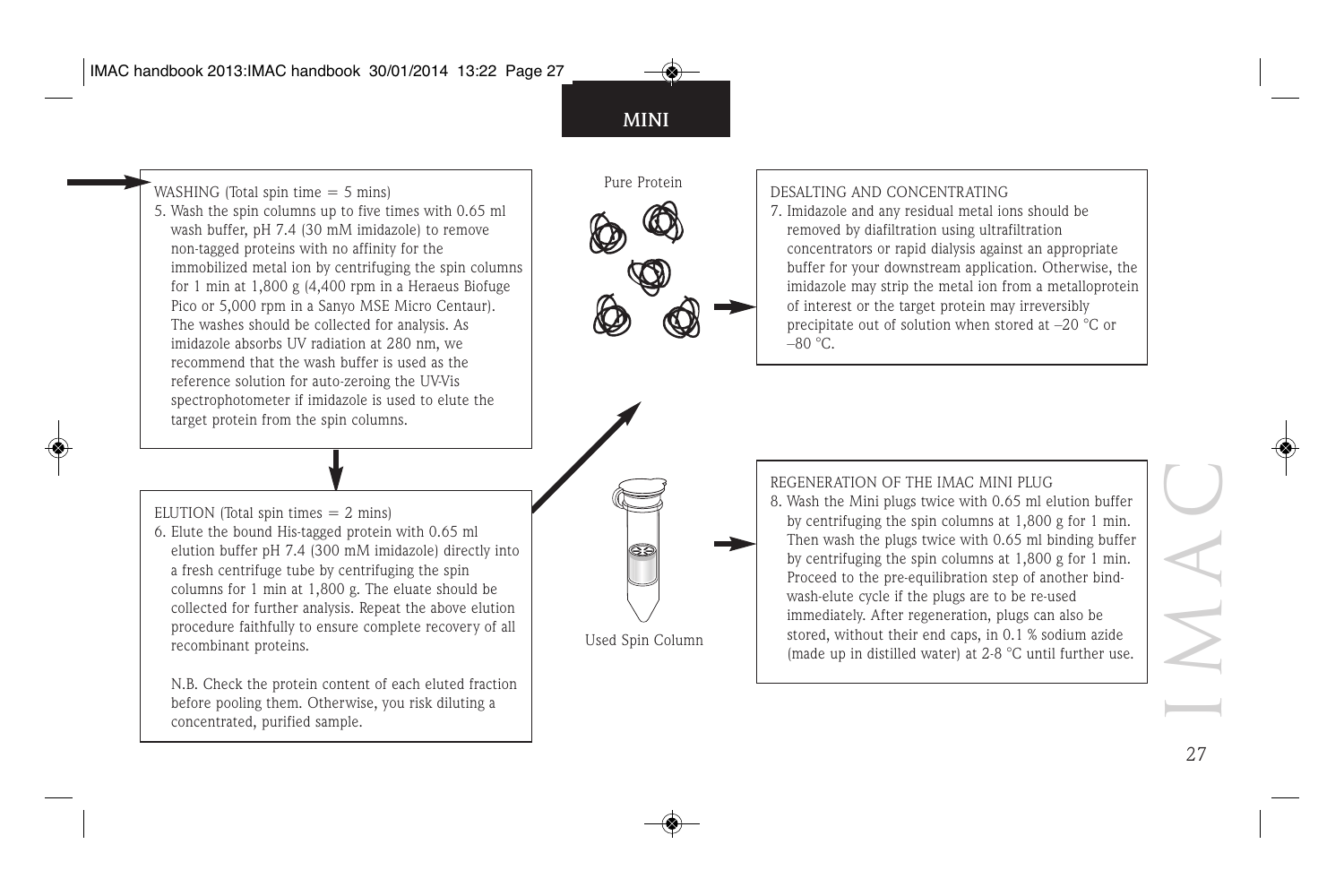**MINI**

#### **Easy to read Mini Purification Protocol:**

| <b>Fraction</b>        | Volume    | <b>Step</b>                 | <b>RCF</b> | Spin time |
|------------------------|-----------|-----------------------------|------------|-----------|
| Pre-equilibration $#1$ | $0.65$ ml | Binding buffer              | 1,800 g    | 1 min     |
| Pre-equilibration $#2$ | $0.65$ ml | Binding buffer              | 1,800 g    | 1 min     |
| Sample load            | $0.65$ ml | $0.2 \mu m$ filtered sample | 640 g      | 6 min     |
| Wash $#1$              | $0.65$ ml | Wash buffer                 | 1,800 g    | 1 min     |
| Wash $#2$              | $0.65$ ml | Wash buffer                 | 1,800 g    | 1 min     |
| Wash $#3$              | $0.65$ ml | Wash buffer                 | 1,800 g    | 1 min     |
| Wash $#4$              | $0.65$ ml | Wash buffer                 | 1,800 g    | 1 min     |
| Wash $#5$              | $0.65$ ml | Wash buffer                 | 1,800 g    | 1 min     |
| Final eluate $#1$      | $0.65$ ml | Elution buffer              | 1,800 g    | $1$ min   |
| Final eluate $#2$      | $0.65$ ml | Elution buffer              | 1,800 g    | 1 min     |

#### **Easy to read Mini Regeneration Protocol:**

| Fraction      | Volume    | <b>Step</b>    | <b>RCF</b>       | Spin time |  |
|---------------|-----------|----------------|------------------|-----------|--|
| Clean-up $#1$ | 0.65 ml   | Elution buffer | 1,800 g          | min       |  |
| Clean-up $#2$ | 0.65 ml   | Elution buffer | .800 g           | min       |  |
| Wash $#1$     | $0.65$ ml | Binding buffer | .800 g           | min       |  |
| Wash $#2$     | $0.65$ ml | Binding buffer | $,800 \text{ g}$ | min       |  |

28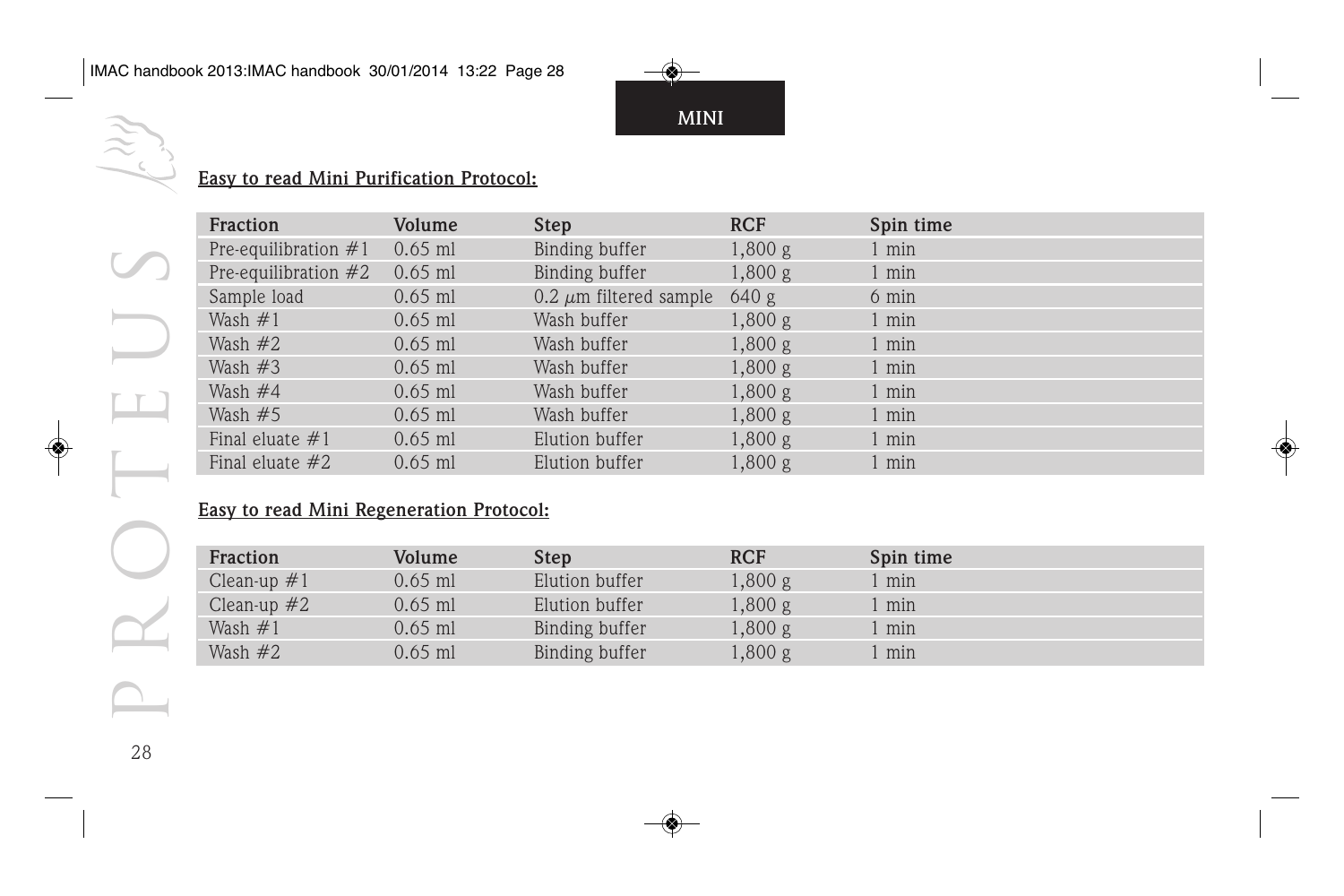**MINI**

IMAC

29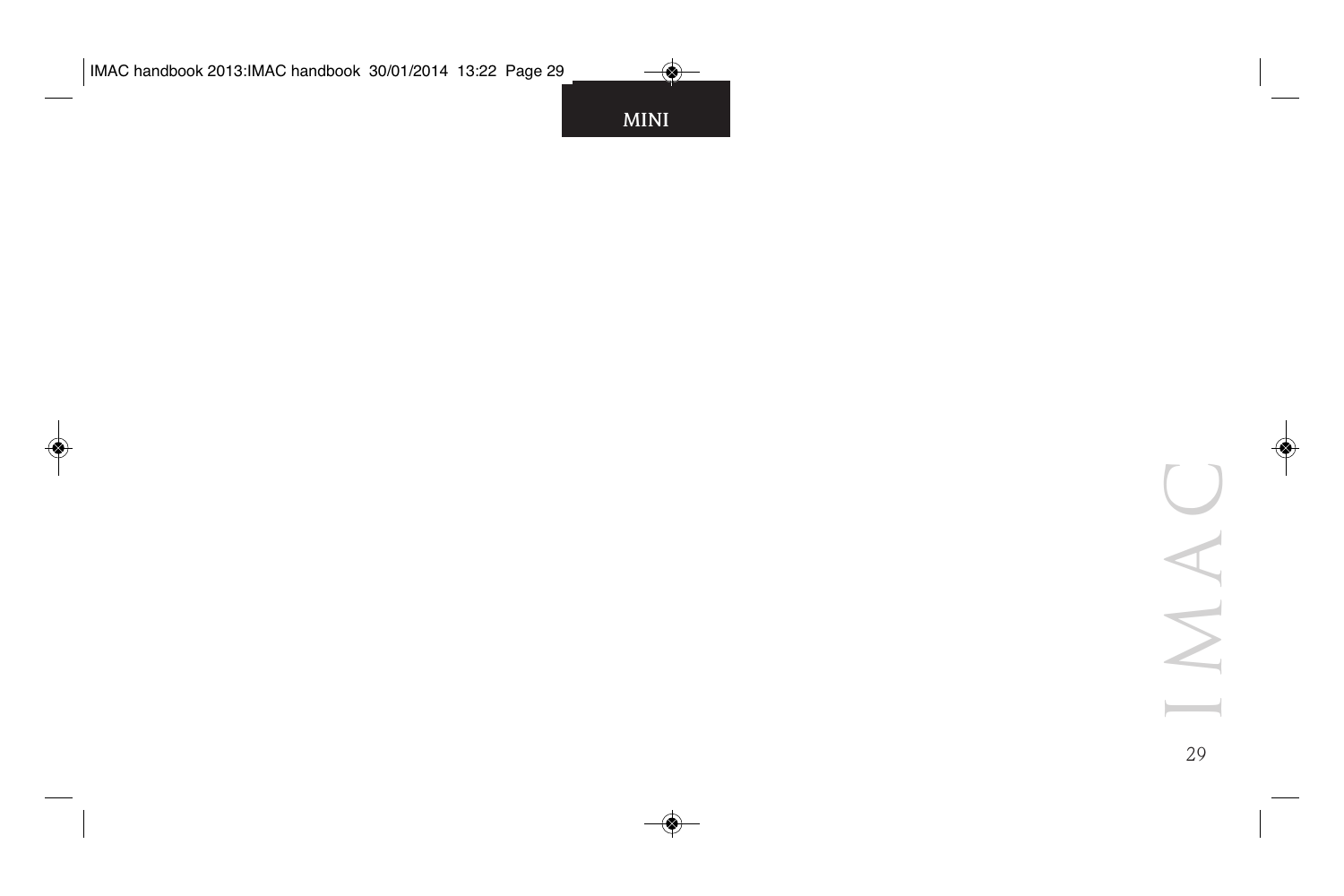

#### **Step by step protocol for Midi Spin Columns**

| RESIN PLUG LOADING<br>1. Load the pre-packed resin Midi plug containing immobilized IMAC<br>resin into the Proteus spin column barrel using the Midi insertion tool<br>as shown on page 15.      | <b>CLARIFICATION OF SAMPLE</b><br>3. Filter 22-25 ml sample first through a 1.2 $\mu$ m pore size syringe filter<br>and then immediately afterwards through a $0.2 \mu m$ pore size syringe<br>filter to remove any cellular debris, precipitating protein complexes<br>just prior to sample loading. |
|--------------------------------------------------------------------------------------------------------------------------------------------------------------------------------------------------|-------------------------------------------------------------------------------------------------------------------------------------------------------------------------------------------------------------------------------------------------------------------------------------------------------|
| PRE-EQUILIBRATION (Total spin time $=$ 3 mins)<br>2. Equilibrate the IMAC spin column with 10 ml binding buffer, pH 7.4<br>(10 mM imidazole) by centrifuging the spin column at 500 g for 3 min. | SAMPLE LOADING (Total spin time $=$ 30 mins)<br>4. Pipette up to 20 ml filtered cleared lysate into the spin column and<br>centrifuge the spin column at 100-150 g for 30 min. It may be<br>necessary to increase the spin speed or spin time if any sample remains<br>above the plug.                |
|                                                                                                                                                                                                  | N.B. In some circumstances, you may wish to re-apply the sample wash<br>back through the spin column before the wash step in order to<br>increase the residence time between the target protein and the resin<br>plug for efficient binding.                                                          |

**MIDI**

\* If 1 spin column is to be used, ensure that the spin column is counterbalanced in the centrifuge with a 50 ml centrifuge tube filled with the correct level of water.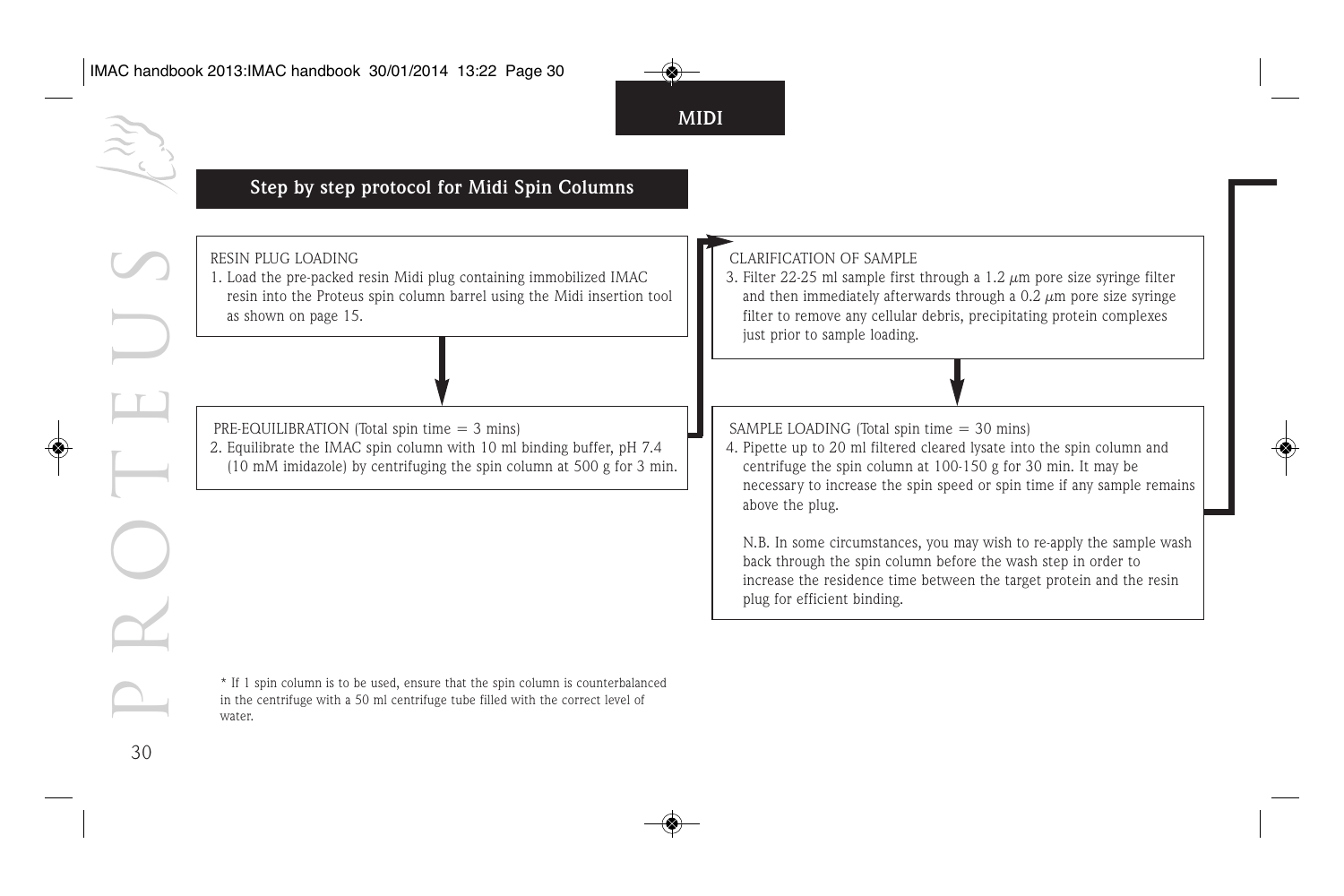Pure Protein WASHING (Total spin time = 9 mins) 5. Wash the spin columns up to three times with 10 ml wash buffer pH 7.4 (30 mM imidazole) to remove non-tagged proteins with no affinity for the immobilized metal ion by centrifuging the spin columns for 3 min at 500 g. The washes should be collected for analysis. As imidazole absorbs UV radiation at 280 nm, we recommend that the wash buffer is used as the reference solution for auto-zeroing the UV-Vis spectrophotometer if imidazole is used to elute the target protein from the spin columns.

#### DESALTING AND CONCENTRATING

7. Imidazole and any residual metal ions should be removed by diafiltration using ultrafiltration concentrators or rapid dialysis against an appropriate buffer for your downstream application. Otherwise, the imidazole may strip the metal ion from a metalloprotein of interest or the target protein may irreversibly precipitate out of solution when stored at –20 °C or  $-80$  °C.

ELUTION (Total spin times  $= 6$  mins)

6. Elute the bound His-tagged protein with 10 ml elution buffer pH 7.4 (300 mM imidazole) directly into a fresh centrifuge tube by centrifuging the spin columns for 3 min at 500 g. The eluate should be collected for further analysis. Repeat the above elution procedure faithfully to ensure complete recovery of all recombinant proteins.

N.B. Check the protein content of each eluted fraction before pooling them. Otherwise, you risk diluting a concentrated, purified sample.

REGENERATION OF THE IMAC MIDI PLUG 8. Wash the Midi plugs with 10 ml elution buffer by centrifuging the spin columns at 500 g for 3 min. Then wash the plugs with 10 ml binding buffer by centrifuging the spin columns at 500 g for 3min. Proceed to the pre-equilibration step of another bindwash-elute cycle if the plugs are to be re-used immediately. After regeneration, plugs can also be stored, without their end caps, in 0.1 % sodium azide Used Spin Column stored, without their end caps, in 0.1 % sodium azide<br>(made up in distilled water) at 2-8 °C until further use. IMAC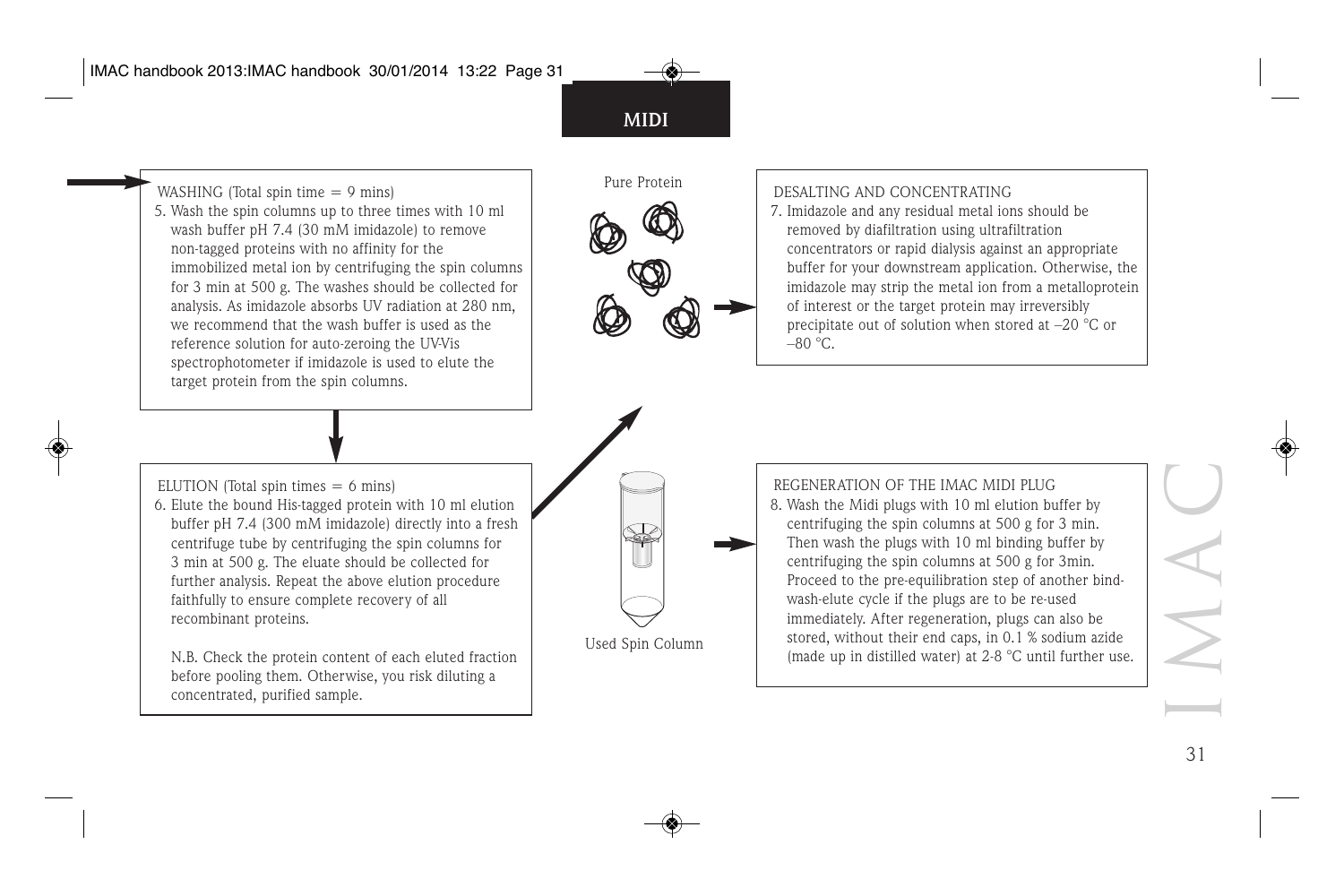**MIDI**

#### **Easy to read Midi Purification Protocol:**

| Fraction          | Volume          | <b>Step</b>                           | <b>RCF</b> | Spin time        |
|-------------------|-----------------|---------------------------------------|------------|------------------|
| Pre-equilibration | $10 \text{ ml}$ | Binding buffer                        | 500 g      | 3 min            |
| Sample load       | Up to 20 ml     | 0.2 $\mu$ m filtered sample 100-150 g |            | $30 \text{ min}$ |
| Wash $#1$         | $10 \text{ ml}$ | Wash buffer                           | 500 g      | 3 min            |
| Wash $#2$         | $10 \text{ ml}$ | Wash buffer                           | 500 g      | 3 min            |
| Wash $#3$         | $10 \text{ ml}$ | Wash buffer                           | 500 g      | 3 min            |
| Final Eluate $#1$ | $10 \text{ ml}$ | Elution buffer                        | 500 g      | 3 min            |
| Final Eluate $#2$ | $10 \text{ ml}$ | Elution buffer                        | 500 g      | 3 min            |

#### **Easy to read Midi Regeneration Protocol:**

| Fraction | Volume | Step           | RCF   | Spin time |
|----------|--------|----------------|-------|-----------|
| Clean-up | ' 0 ml | Elution buffer | 500 g | 3 min     |
| Wash     | 10 ml  | Binding buffer | 500 g | 3 min     |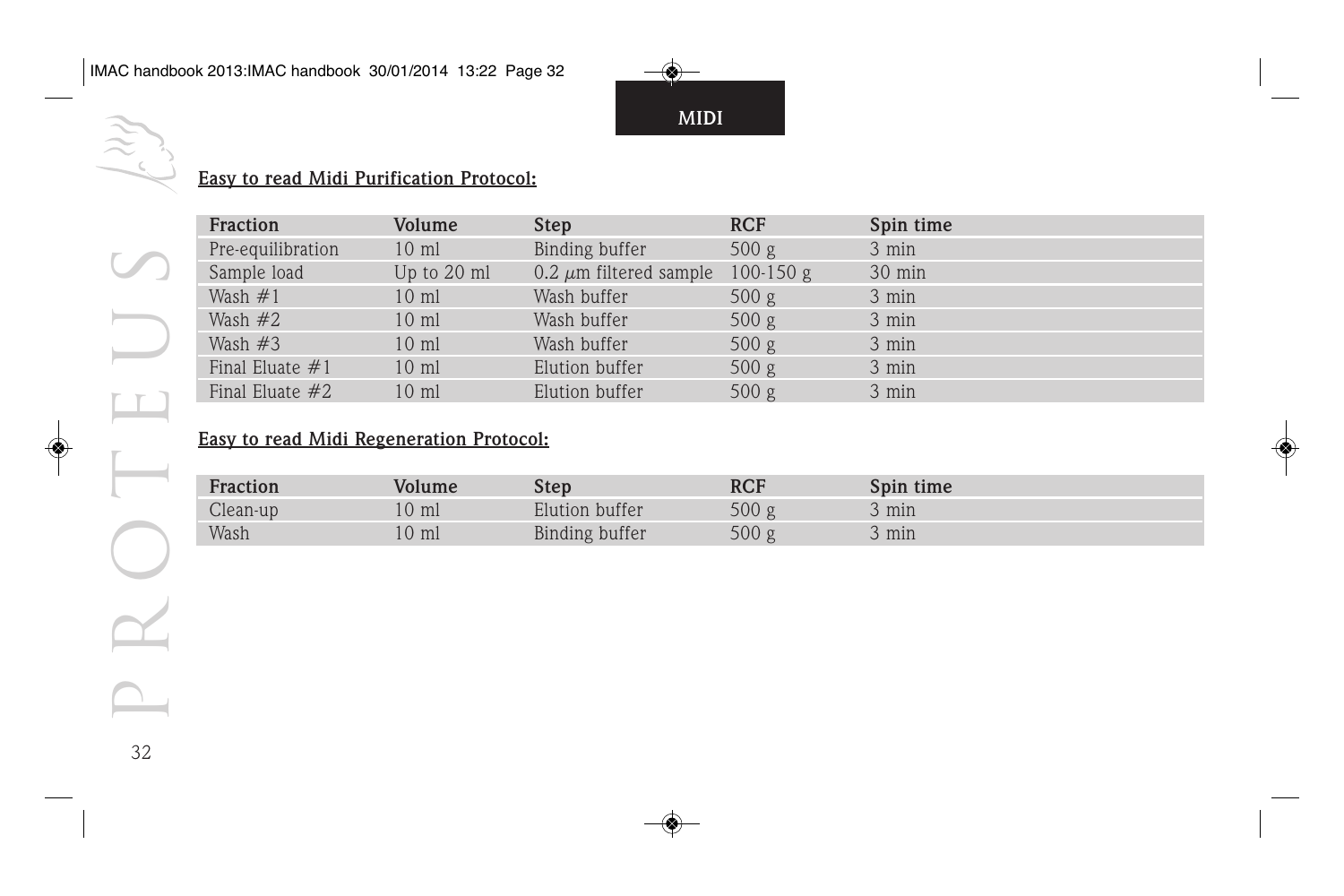**MIDI**

IMAC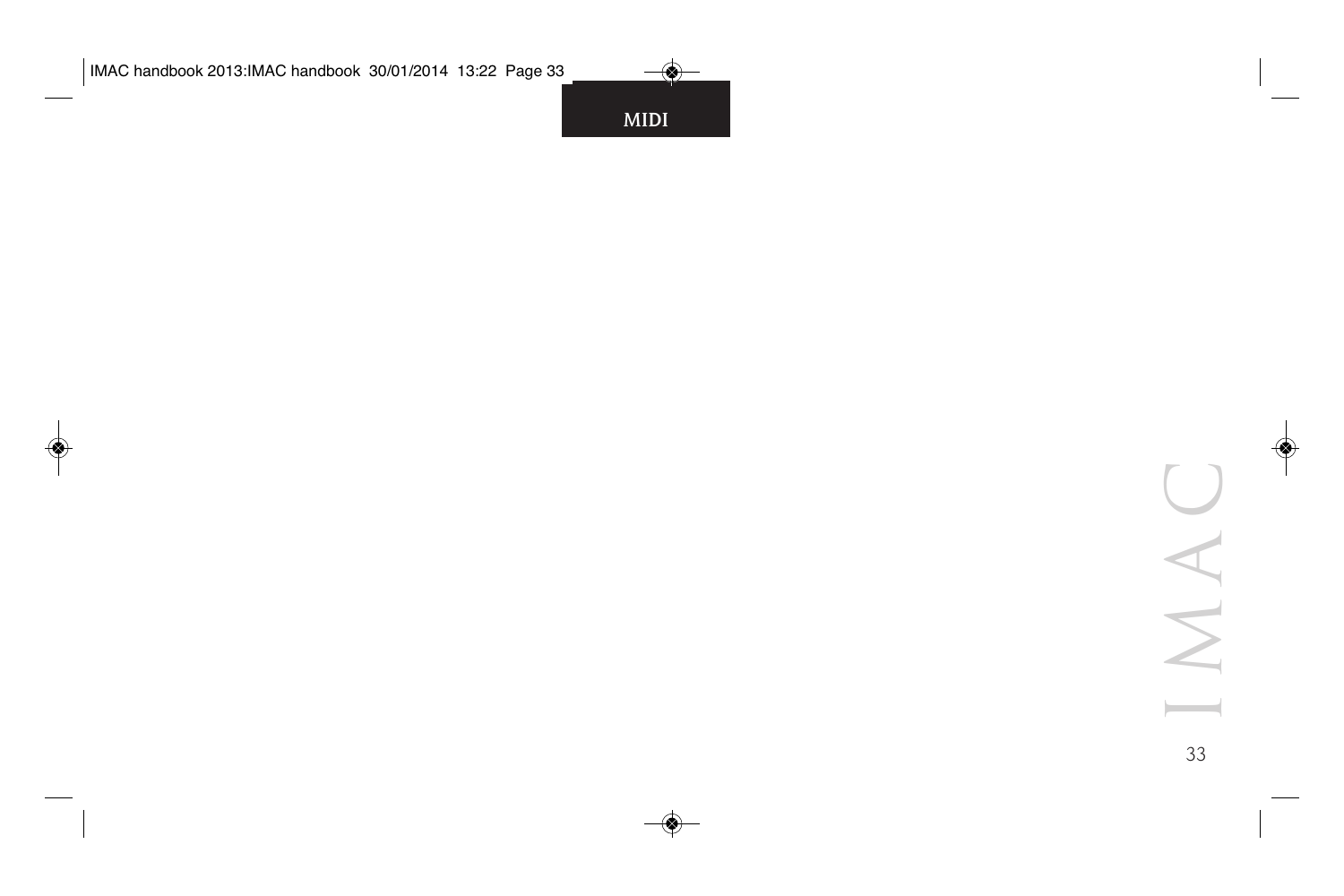#### **Selected applications of IMAC purification of recombinant proteins from crude** *E.coli* **extract:**

*A. Multiple–parallel purification of mutant forms of a 6 x His-tagged protein using Proteus IMAC spin columns.*

#### **Protocol:**

4 g *E. coli* cell pellet were resuspended in 20 ml buffer A and the cells were lysed by sonication before spinning at 40,000 x g. The Proteus spin column was equilibrated in 10 ml Buffer A. Supernatant (2 x 10 ml) was loaded onto the column in a 5 min spin step. The flow-through was passed back over the column to ensure efficient binding. The column was then washed with 2 x 10 ml wash buffer B, before eluting with 2 x 10 ml elution buffer C.

The flow-through and eluted fractions were then run on an SDS-polyacrylamide gel (Fig A1). The above protocol was applied to the wild-type protein and six site-specific mutants in parallel (Fig A2), yielding >95% pure protein.

- **Binding Buffer A:** 50 mM sodium phosphate, 0.3 M NaCl, 5 mM β-mercaptoethanol pH 8.0.
- Wash Buffer B: 50 mM sodium phosphate, 0.3 M NaCl , 50 mM imidazole, 5 mM β-mercaptoethanol pH 8.0.
- **Elution Buffer C:** 50 mM sodium phosphate, 0.3 M NaCl , 250 mM imidazole, 5 mM β-mercaptoethanol pH 8.0.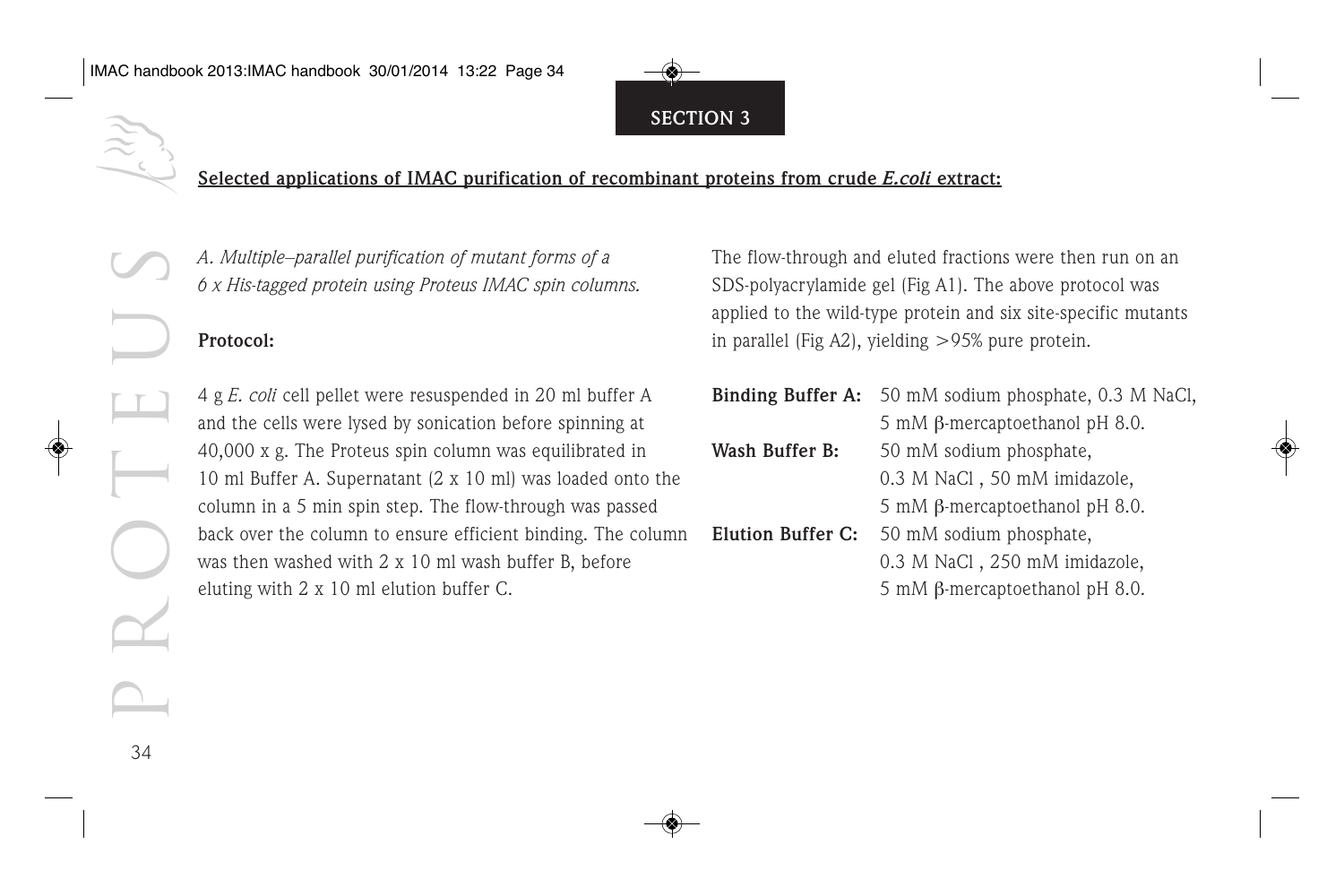



*Fig A1: Lane 1 corresponds to molecular weight markers. Lane 2 corresponds to flow through. Lanes 3 & 4 correspond to the 1st and 2nd final eluate.*

*Fig A2: Lane 1 corresponds to molecular weight markers. Lane 2 corresponds to final eluate of the wild type protein. Lanes 3 - 8 correspond to final eluates of 6 mutant His-tagged proteins.*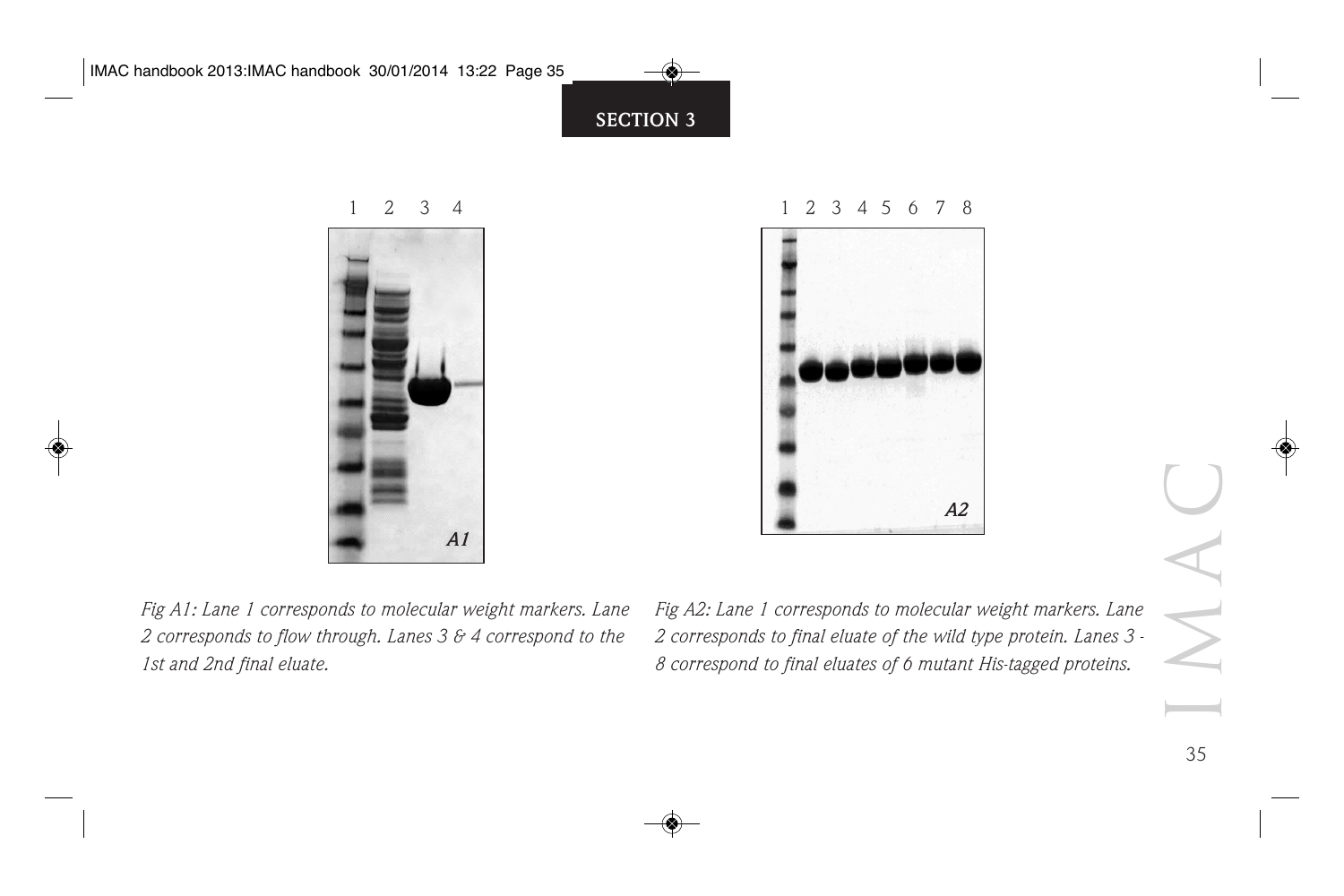*B. Purification of C-terminal His-tagged protein using Proteus IMAC Midi spin columns under native conditions.*

*E. coli* cell pellets were lysed by sonication in Buffer A, pH 7.4 and clarified by centrifugation and subsequent filtration. 10 ml sample was loaded on to the buffer A-pre-equilibrated Proteus IMAC column and spun at 150 g for 30 min. The column was washed with 3 x 10 ml wash buffer B and the target protein was eluted twice with 4 ml elution buffer C. The bind-wash-elute cycle was repeated with a further 10 ml sample to ensure that the performance of the column was unaffected in the second bind-wash-elute cycle when there was no further charging of the column with Ni metal.

The binding capacity of the Proteus IMAC column was unaffected after two consecutive purification runs. The recovered capacity of the column was 18 mg recombinant protein after the first purification cycle and 20 mg recombinant protein after the second purification cycle. This exceeded the stated 10 mg capacity of the column.

SDS-PAGE confirms the excellent purity of the target protein (see Fig. B).

| <b>Binding Buffer A:</b> PBS buffer pH 7.4. |                              |
|---------------------------------------------|------------------------------|
| Wash Buffer B:                              | PBS buffer pH 7.4, 1 M NaCl, |
|                                             | 20 mM imidazole.             |
| Elution Buffer C: PBS buffer pH 7.4,        |                              |
|                                             | 300 mM imidazole.            |

#### *Fig. B*

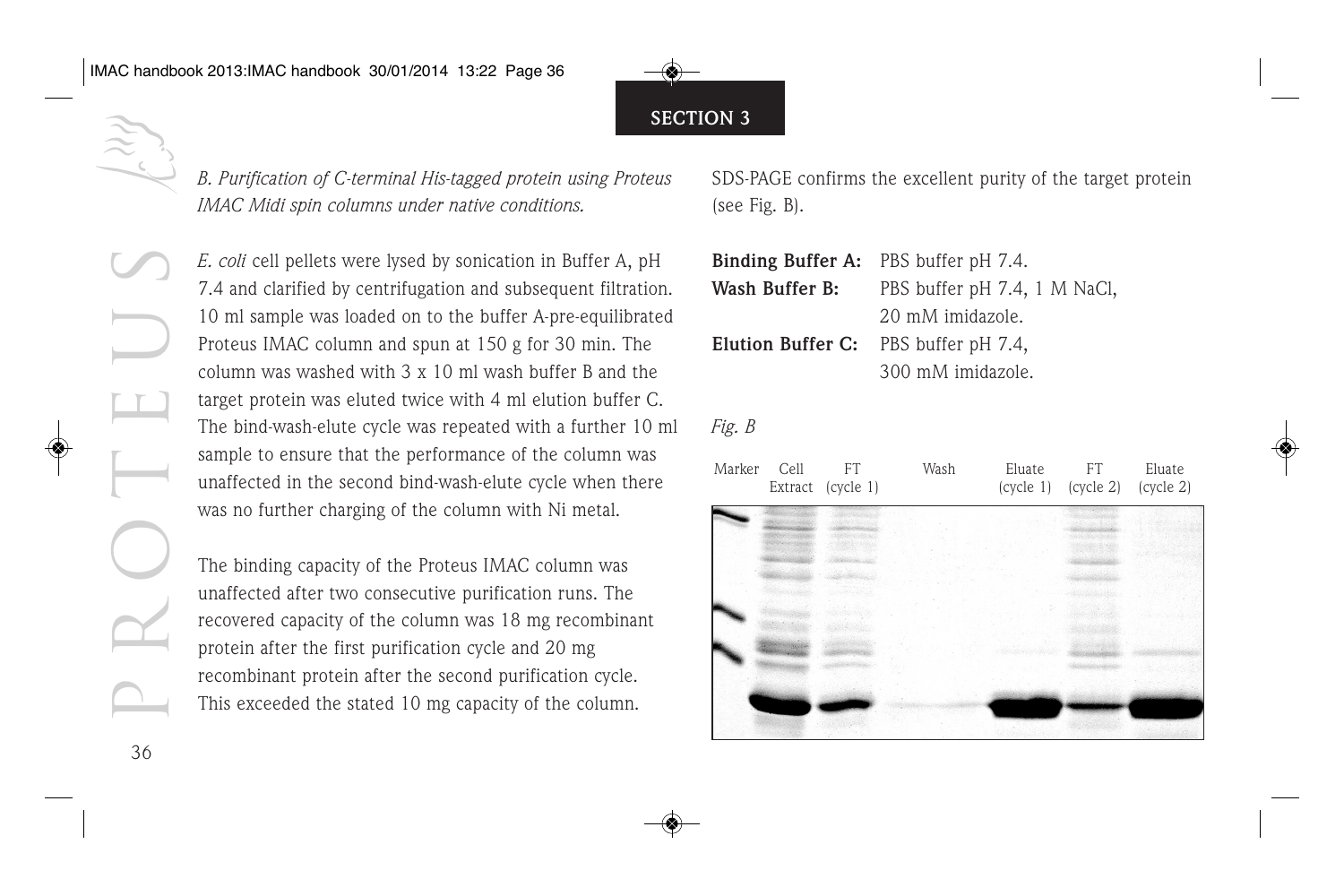*C. Purification of a His-tagged protein under denaturing conditions using the Proteus IMAC Mini spin columns*

Filtered cell extract was equilibrated with 2x 0.65 ml buffer A by centrifuging the spin column at 1,800 g for 1 min. Sample (0.65 ml) was spun through the spin column at 640 g for 6 min. The spin columns were washed 5 times with 0.65 ml wash buffer B and the bound recombinant protein was eluted twice with 2 x 0.65 ml elution buffer C by centrifuging the spin column at 1,800 g for 1 min. Nearly all of the recombinant protein was eluted in the elution step with elution buffer C. Excellent purity was observed in the SDS-polyacrylamide gel (Fig. C). A total of 0.55 mg recombinant protein was recovered from the final eluate.

- **Binding Buffer A:** 0.1 M sodium phosphate, 10 mM Tris, 10mM imidazole, 8 M Urea pH 8.0
- **Wash Buffer B:** 0.1 M sodium phosphate, 10 mM Tris, 20 mM imidazole, 8 M Urea pH 8.0
- **Elution Buffer C:** 0.1 M sodium phosphate, 10 mM Tris, 250 mM imidazole, 8 M Urea pH 8.0

#### 1 2 3 4 5 6 7 8 9 10



*Fig C: SDS-polyacrylamide gel (12.5 %) showing the purity of the His-tagged recombinant protein. Lane 1 corresponds to the molecular weight markers; Lane 2 corresponds to the sample load; Lane 3 corresponds to the flow through; Lanes 4-8 correspond to the wash steps and Lanes 9 & 10 correspond to the 1st and 2nd final eluates.*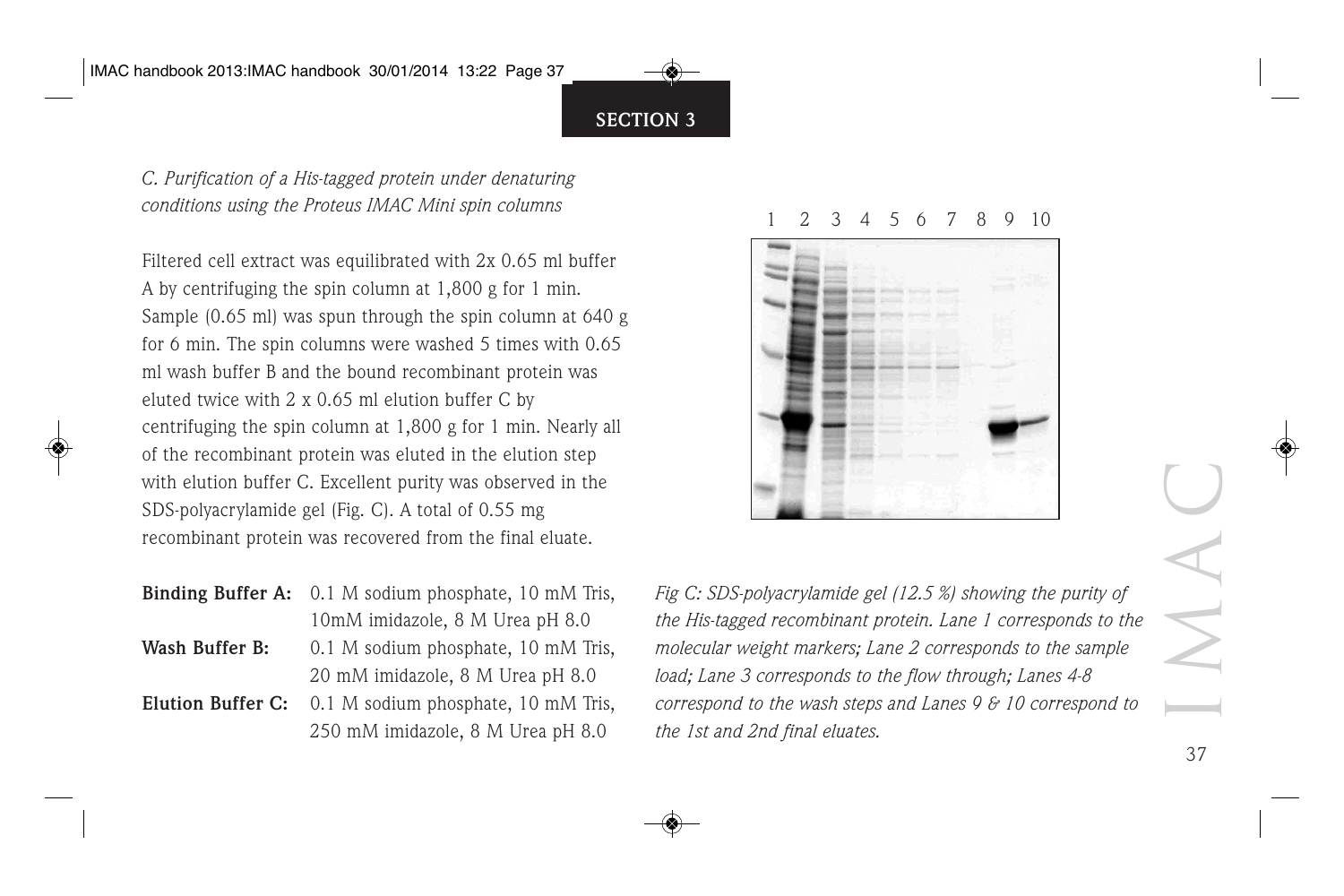*D. Purification and multiple loading of a membrane-associated His-tagged protein under native conditions using the Proteus MC Midi spin columns*

7 g *E. coli* cell pellet was re-suspended in 60 ml lysis buffer pH 8.0  $(+ 0.01 %$  Triton X-100) and lysed by sonication. The suspension was filtered through a  $0.2 \mu$ m filter and loaded on to the pre-equilibrated spin column in 3 x 20 ml aliquots. The spin column was washed with 3 x 10 ml wash buffer B and the target protein was eluted with 10 ml elution buffer. The sample flow through, washes and eluate were run on a 10 % SDS-polyacrylamide gel prior to Western blotting. The Western blot (Fig. D) showed no trace of the 50 kDa target protein in the flow through or wash steps, demonstrating an extremely high binding efficiency of the His-tagged target protein to the Proteus metal chelate column.

**Binding Buffer A:** 50 mM sodium phosphate, 0.3 M NaCl, 10mM imidazole, 0.01 % Triton X-100 pH 8.0

- **Wash Buffer B:** 50 mM sodium phosphate, 0.3 M NaCl, 30mM imidazole, 0.01 % Triton X-100 pH 8.0
- **Elution Buffer C:** 50 mM sodium phosphate, 0.3 M NaCl, 300mM imidazole, 0.01 % Triton X-100 pH 8.0



*Fig D: Western blot showing the purity of the membraneassociated His-tagged recombinant protein in lane 5 and the absence of target protein in the flow through and washes (lanes 1-4). Lane 1 responds to the flow through; Lanes 2-4 correspond to the wash steps and Lane 5 corresponds to the final eluate.*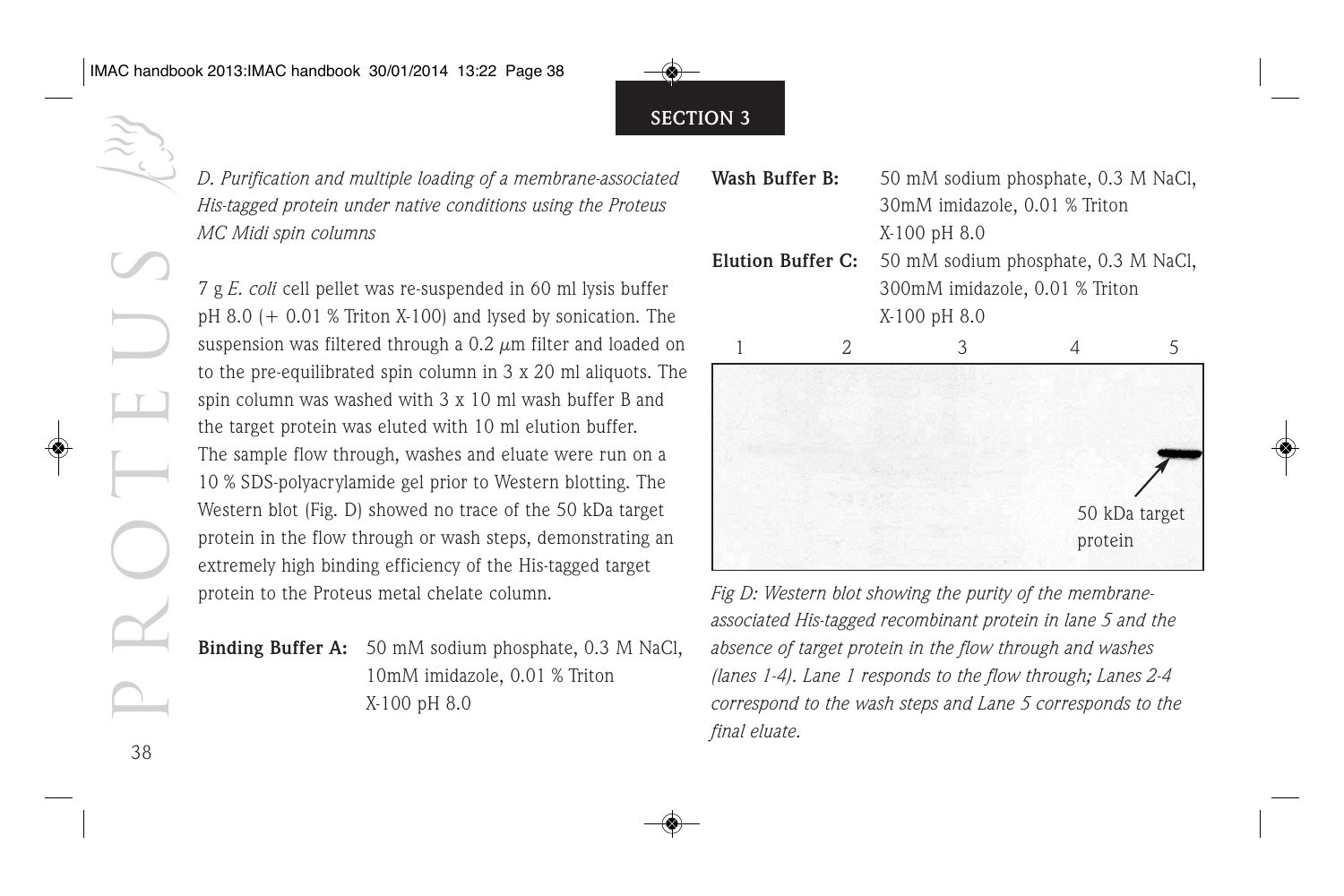*Take radius measurement in mm from center of rotor to center of microcentrifuge tube lid. Value = rmin.*



#### **How to convert rpm to g force (RCF) using a 45° fixed angle rotor**

It is important that the Proteus spin columns are centrifuged at the correct speeds. Use of considerable higher speeds than those indicated may damage the resin matrix and result in reduced performance. Many centrifuges display only rpm. See the diagram to enable accurate conversion between rpm and RCF (g force). This formula will work on any rotor providing an accurate measurement is taken from the center of the rotor to the centre of the microfuge tube lid.

$$
RCF = 1.12 \times r \left(\frac{rpm}{1000}\right)^2
$$

Where  $r =$  maximum radius, RCF = g force, RPM = revs per min. E.g. A 12 holder Sanyo Micro Centaur has an Rmax of 63.2 mm when 2.2 ml microcentrifuge tubes are used. Therefore 3,000 rpm corresponds to 637 g and 5,000 rpm corresponds to 1,770 g.

#### Determination of the maximum radius (r)

r = minimum radius in mm  $(r_{min})$  + 40 mm (the length of the micro-centrifuge tube). sin 45°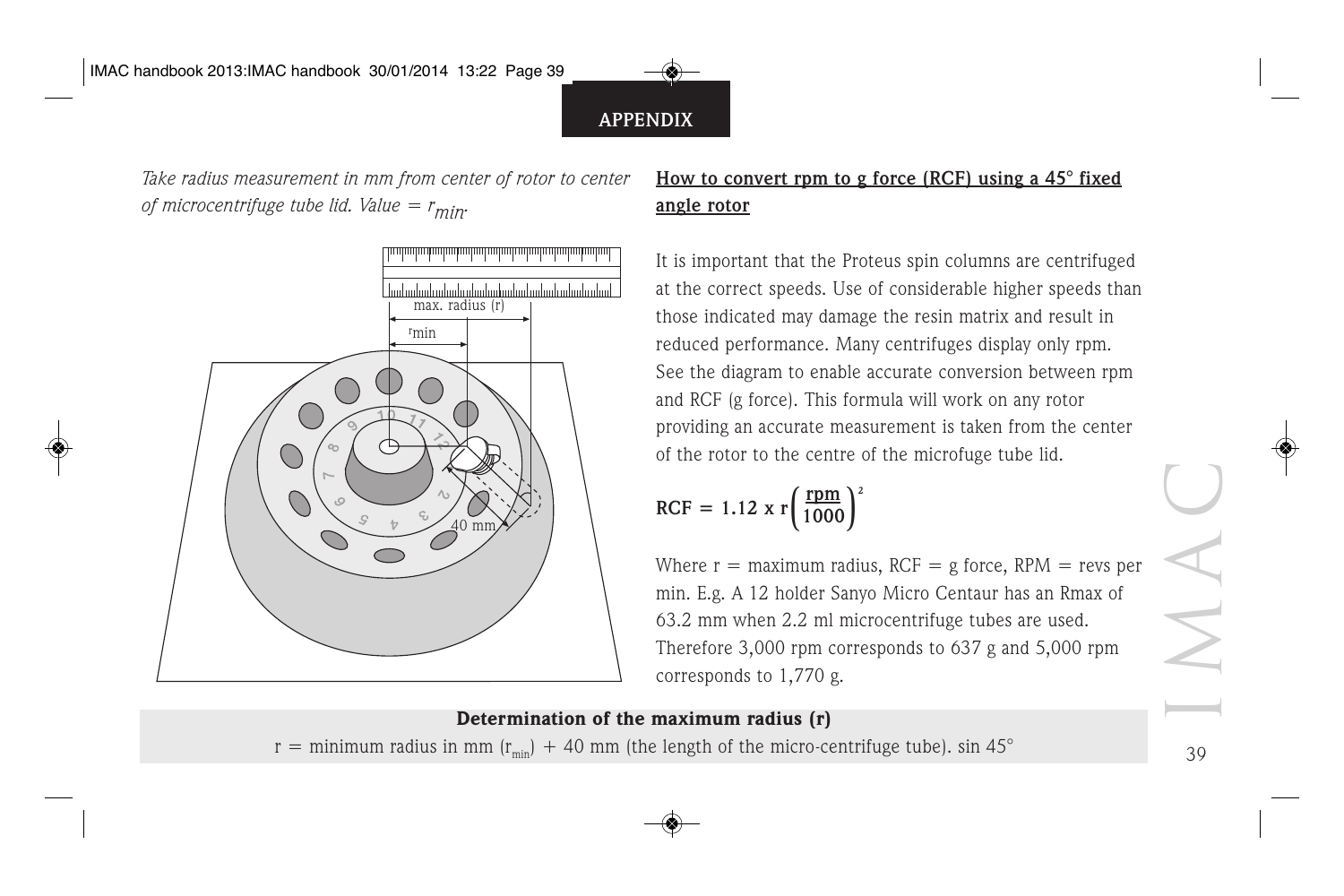

#### **How to convert rpm to g force (RCF) for the MIDI spin column using a swing bucket rotor**

It is important that the Proteus spin columns are centrifuged at the correct speeds. Use of higher speeds than those indicated may damage the resin matrix and result in reduced performance. Many centrifuges display only rpm. See the diagram to enable accurate conversion between rpm and RCF (g force). This formula will work on any rotor providing an accurate measurement is taken from the center of the rotor to the bottom of the swing bucket at its open position (when the bucket is rotated through 90˚ in its running position).

$$
RCF = 1.12 \times r \left(\frac{rpm}{1000}\right)^2
$$

Eg. 500 g corresponds to 1670 rpm when the radius  $(r)$  = 160 mm

40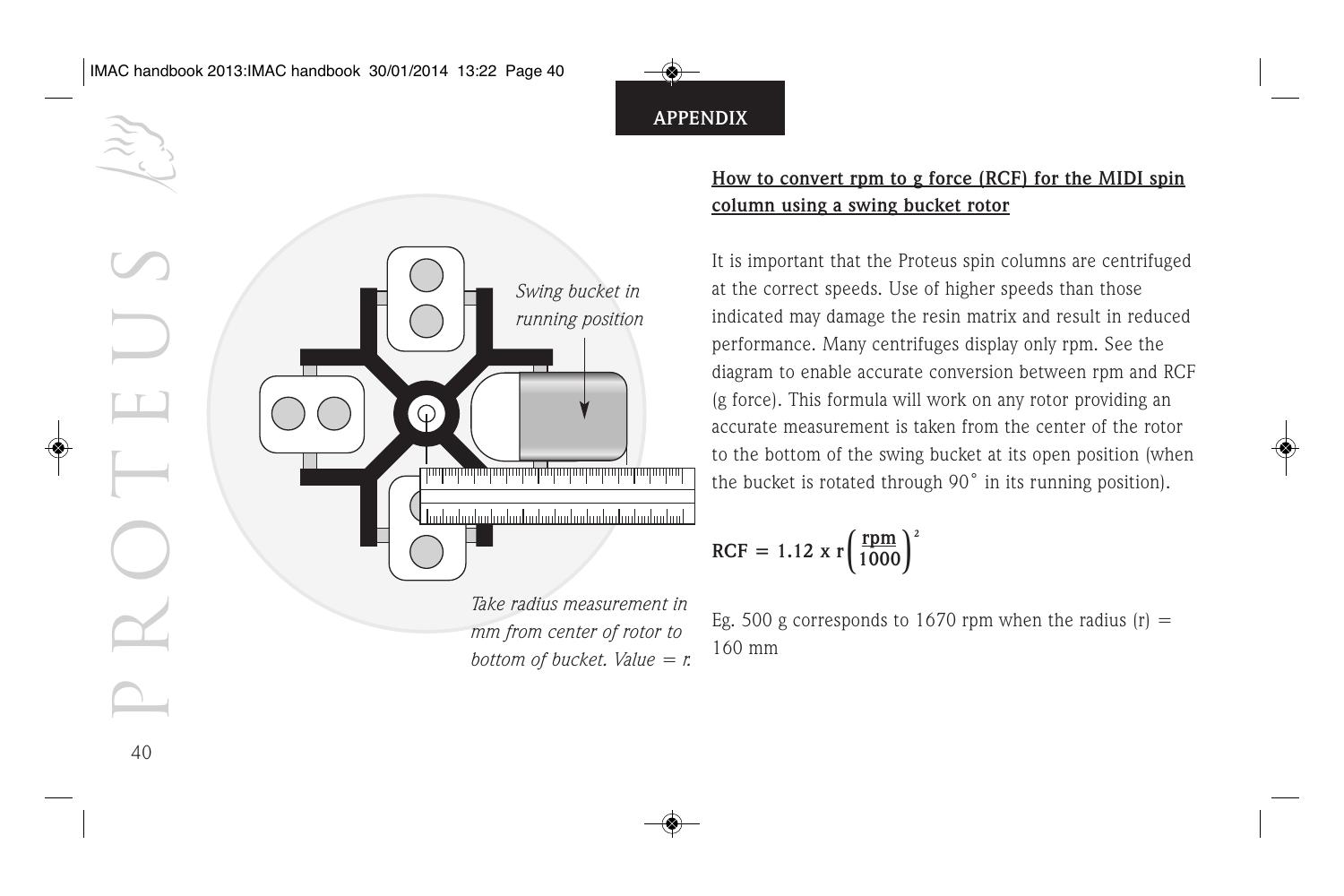#### **Metal Chelate kit buffer formulations:**

Under denaturing conditions, you may choose to add urea to the buffers below. In this case,  $480.48$  g urea (M<sub>r</sub> 60.06) should be added to a final 1 L buffer volume. Also note that the final pH of the buffers containing urea only should be adjusted immediately before use. All buffers contain 0.1 % sodium azide as preservative.

**5 x PBS buffer:** *To prepare 1 L 5 x binding buffer: Add 4.2103 g NaH2PO4 (Mr 137.99, monohydrate), 58.8455 g Na2HPO4 (Mr 268.1, heptahydrate), 87.66 g NaCl (Mr 58.44), 1.0 g NaN3 to 800 ml distilled water. Make up volume to 1L with distilled water. Do not adjust the pH at 5x. The pH of the concentrated stock solution will be lower than that of the diluted form.*

**1 x Imidazole buffer:** *To prepare 1 L 1 x binding buffer: Add 5.52 g NaH2PO4 (Mr 137.99, monohydrate), 2.681 g Na2HPO4 (Mr 268.1, heptahydrate), 17.532 g NaCl (Mr 58.44), 1.0 g NaN3, 68.08 g imidazole (Mr 68.08) to 750 ml distilled water. Use 6 N hydrochloric acid to adjust the pH to 7.4 at 25°C. Make up volume to 1L with distilled water.*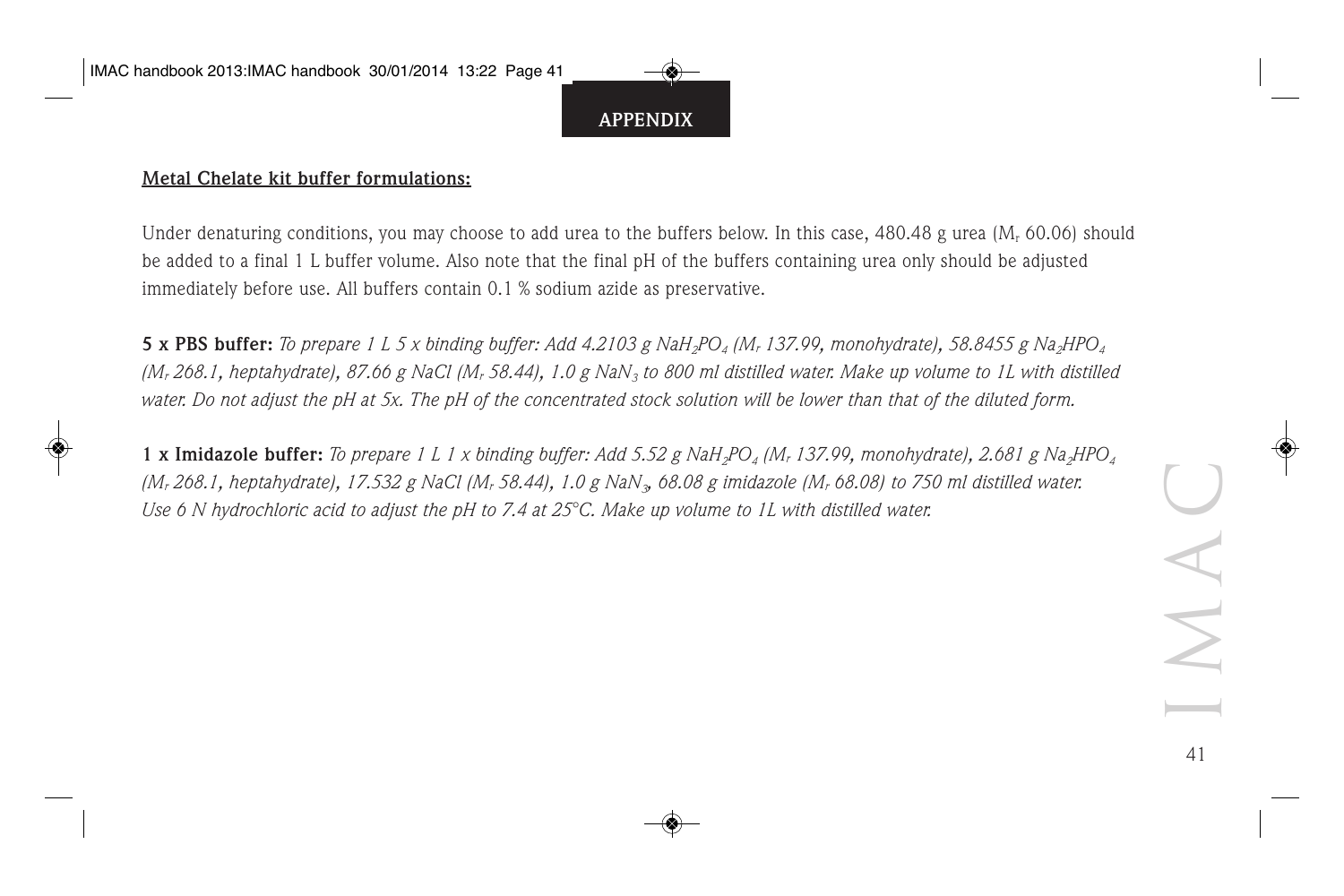

#### **Questions and Answers:**

*1. What is the shelf-life of a Proteus spin column?* The spin columns and resin plugs are guaranteed for 2 years after the date of manufacture provided they are stored at  $2-8$ °C.

#### *2. What is the preferred rotor for the Proteus Mini and Midi spin columns?*

**Mini spin columns:** The preferred rotor is a fixed angle rotor. There is no need to orientate the Mini spin column in the fixed angle rotor. **Midi spin columns:** The preferred rotor is a swing bucket rotor. For optimal performance with a fixed angle rotor, ensure that the orientation of the spin column in the rotor is the same for sample binding, washing and elution steps.

*3. Do I need to filter the buffers prepared in my laboratory?* It is good laboratory practice to filter all buffers. However, buffers supplied with the kit are pre-filtered for immediate use.

*4. Do I need to pre-filter my sample before loading it on to a Proteus spin column?*

All samples should be filtered through a final  $0.2 \mu m$  syringe filter just before the sample loading step.

#### *5. What are the binding capacities of Proteus Mini and Midi IMAC spin columns?*

**Mini spin columns:** Protein IMAC resin plugs have typical capacities of 1 mg His-tagged protein. **Midi spin columns:** Protein IMAC resin plugs have typical capacities of 10 mg His-tagged protein.

*6. How should I prepare my sample for the Proteus spin column?* Many chromatographic procedures demand that the sample is pre-conditioned prior to loading. We recommend that all samples are pre-filtered down to a  $0.2 \mu m$  pore size. High viscosity is mostly attributed to contaminating DNA or RNA. The intrinsic viscosity of a lysate can be reduced by either drawing it through a syringe needle several times or by adding appropriate amounts of DNase and/or RNase  $(5-10 \mu g/ml)$  to the lysis buffer and incubating the mix on ice for 15 mins.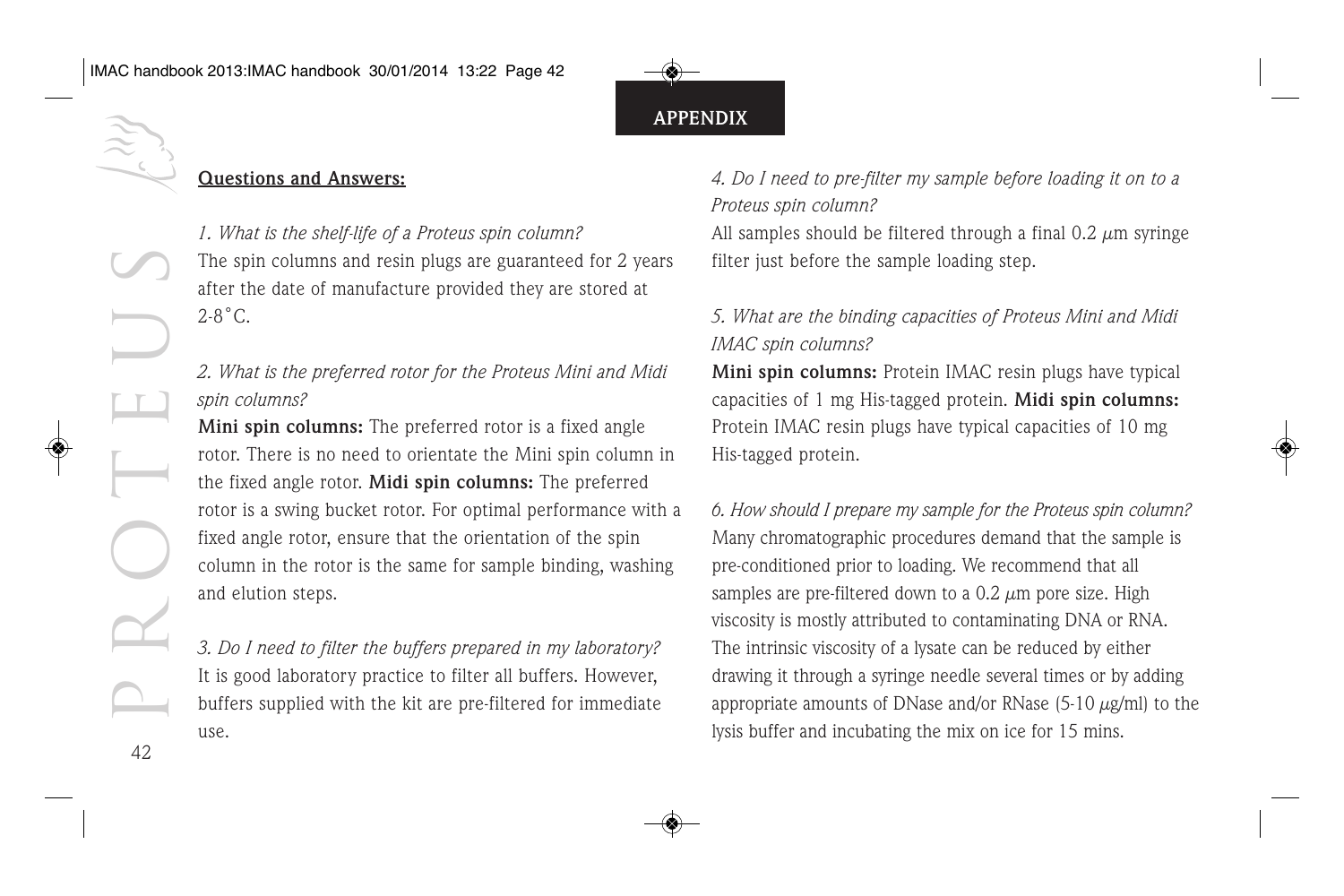*7. Should I add* β*-mercaptoethanol to the lysis buffer?* Reducing agents can reduce the resin matrix and adversely affect binding of the His-tagged protein to the spin column. Its inclusion depends upon whether the His-tagged protein elutes with contaminants as β-mercaptoethanol can reduce all disulphide bonds formed between the contaminating proteins and the target protein. Concentration less than or equal to 10 mM β-mercaptoethanol can be used with Proteus IMAC resin spin columns. Do not use strong reducing agents such as DTT or DTE as these tend to reduce the metal ion, which will lower the binding efficiency of the IMAC column.

#### *8. What is the maximum volume of solution I can load on to a Mini or Midi spin column?*

**Mini spin columns:** You can load a maximum volume of 0.65 ml. **Midi spin columns:** You can load up to 20 ml in a swing bucket rotor and up to 10 ml in a fixed angle rotor. Multiple 0.65 ml or 20 ml loads can be performed with low experession systems.

#### *9. What is the highest speed that I should spin the Proteus Mini and Midi spin columns?*

**Mini spin columns:** Although the spin columns have been tested at 11,960 g (13,000 rpm in a fixed angle rotor with an average radius of 49 mm), we do not recommend spin speeds greater than 5,000 g. At very high speed, you may observe gel shrinkage away from the side walls. This will not affect the performance of the spin columns as the gel will rehydrate rapidly in subsequent spin steps. **Midi spin columns:** There is no need to spin the devices at speeds greater than 1,000 g. No performance data is available at centrifugal speeds greater than 1,250 g.

*10. Is there a minimum spin speed for the Mini and Midi spin columns?*

There are no minimum speeds for either the Mini or Midi spin columns. The devices can be spun at speeds as low as 50 g.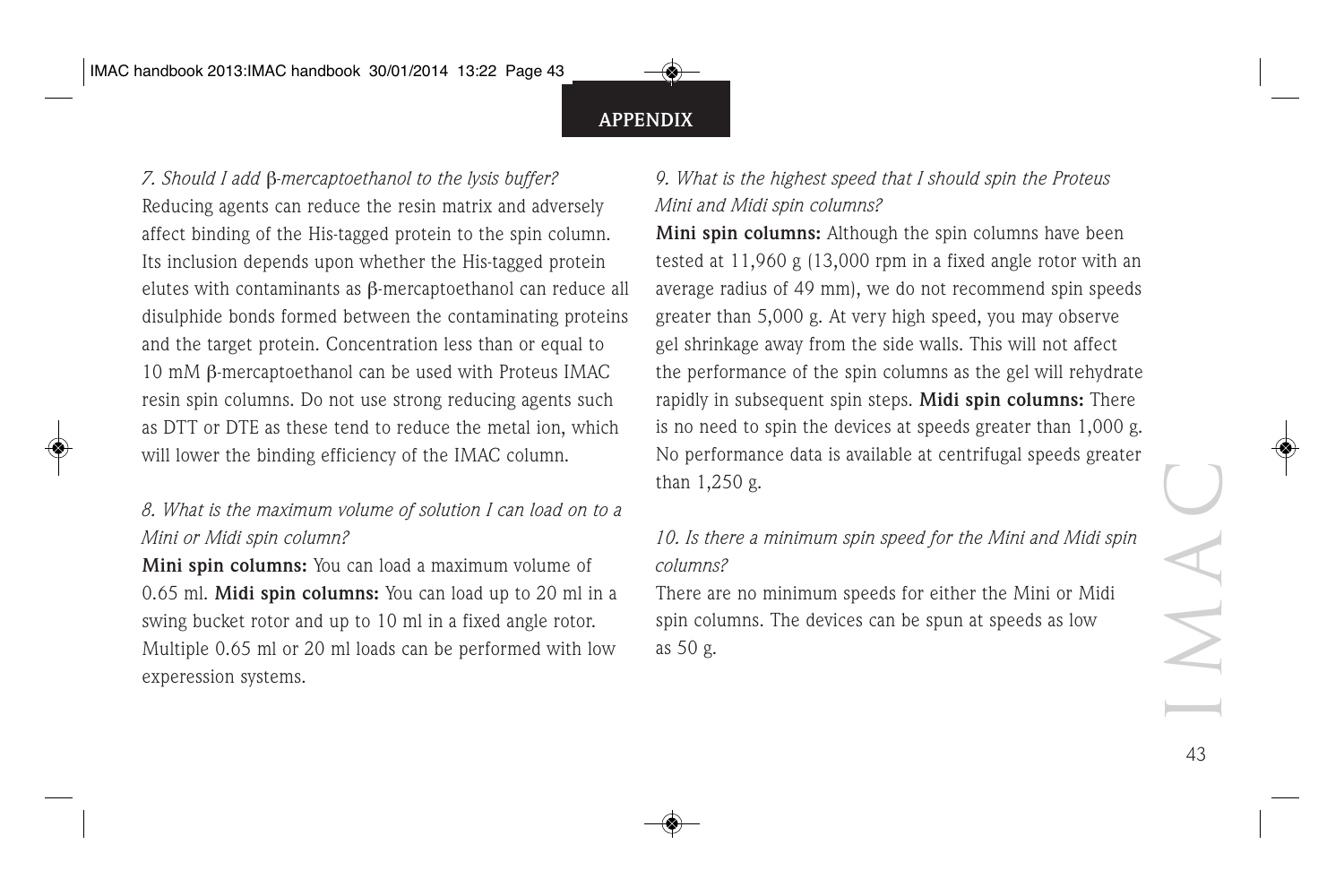

*11. Why are the sample loading steps for the Mini and Midi spin columns extended to 6 min and 30 min respectively?* The metal chelate resin plug incorporates a technologicallyadvanced flow regulator which is designed to control the flow rate of the samples through the active column matrix. Observed yields and purities fluctuate as a direct function of the flow rate of the sample loading step. The flow regulator is pre-set by Pro-Chem to slow down the flow rate to an optimal capture speed. The concomitant increase in the residence time of the target protein with the matrix of the spin column increases substantially the yield and purity of the purified target protein. However, unlike many other chromatography systems, there are negligible hold-up volumes and His-tagged protein elution to recover the purified target protein is rapid for both Mini (1 min) and Midi (3 min) columns.

#### *12. What are the minimum elution volumes from the Proteus spin columns?*

**Mini spin columns:** The minimum elution volume is 0.5 ml. **Midi spin columns:** The minimum elution volume is 4 ml.

#### *13. How can I regenerate the Proteus IMAC plugs?*

**Mini spin columns:** We recommend that you wash the plugs with 2 x 0.65 ml elution buffer by centrifuging the spin columns at 1,800 g for 1 min. Then re-equilibrate the plugs with 2 x 0.65 ml binding buffer by centrifuging the spin columns at 1,800 g for 1 min. Proceed to the preequilibration step if plugs are to be re-used immediately. After regeneration, plugs can also be stored, without their end caps, in a screw-capped Falcon tube containing 0.1 % sodium azide (made up in distilled water) at 2-8 °C until further use. **Midi spin columns:** We recommend that you wash the plugs with 10 ml elution buffer by centrifuging the spin columns at 500 g for 3 min. Then re-equilibrate the plugs with 10 ml binding buffer by centrifuging the spin columns at 500 g for 3 min. Proceed to the pre-equilibration step if plugs are to be re-used immediately. After regeneration, plugs can also be stored, without their end caps, in a screw-capped Falcon tube containing 0.1 % sodium azide (made up in distilled water) at 2-8 ˚C, until further use.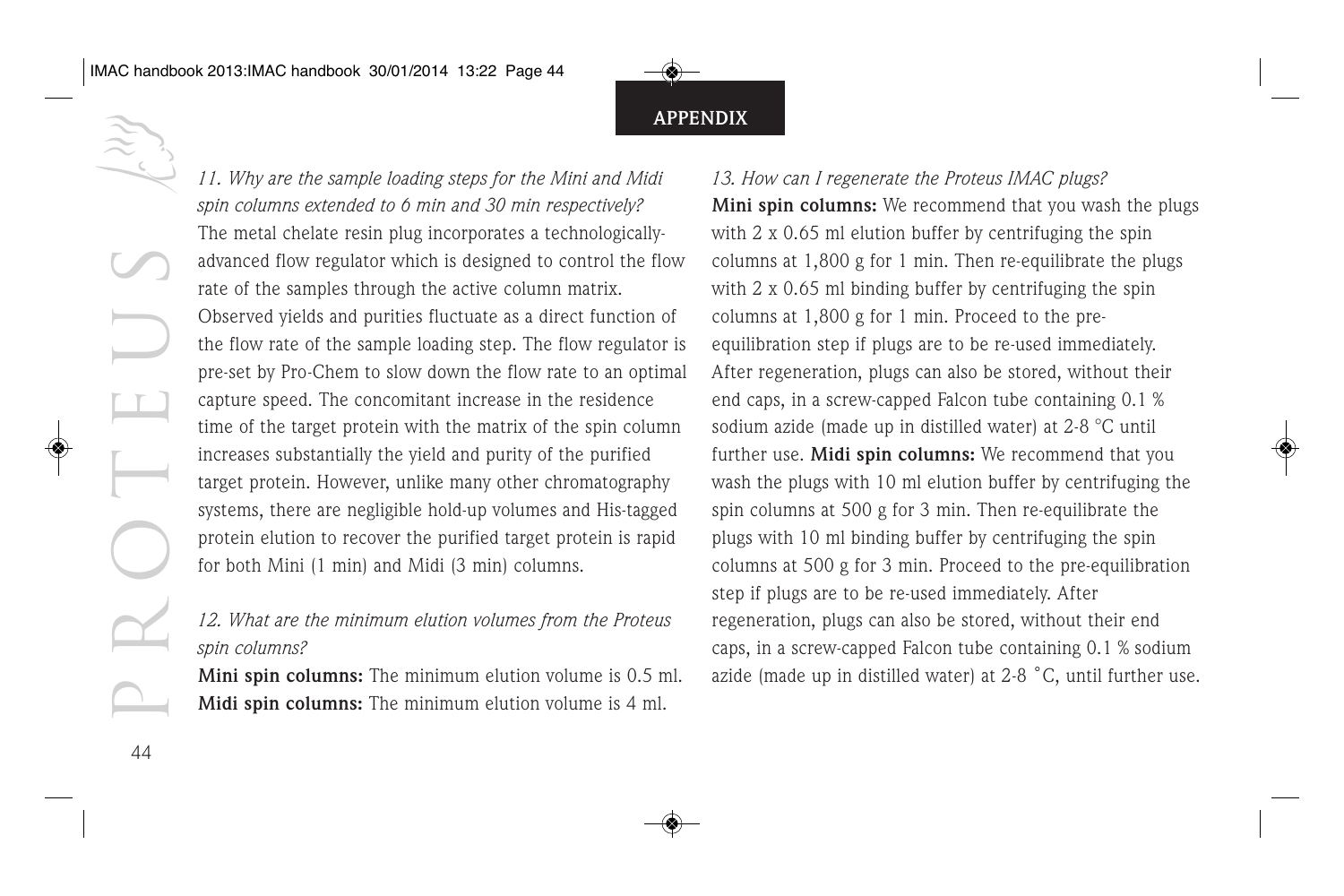*14. Can I autoclave the Proteus IMAC plugs?* The Proteus IMAC plugs cannot be autoclaved.

#### *15. Can I immobilize the metal chelate resin with a different metal ion?*

Ensure that the resin is stripped of  $Ni^{2+}$ . This is achieved by successive washing with 10 column volumes of (i) 0.2 M EDTA, 0.5 M NaCl (ii) 0.2 M NaOH (iii) distilled water and finally (iv) 0.1 M metal salt.

#### *16. What can I do if the resin has changed colour?*

The blue colour is attributed to the  $Ni^{2+}$  salt. Reductants will cause the resin to turn brown and chelating agents will cause the resin to turn white. Ensure that all solutions are compatible with the Ni-IDA resin.

*17. How can I re-charge the plug with NiSO4?* Wash the Midi plugs with 20 ml distilled water followed by 20 ml washes with 0.1 M NiSO<sub>4</sub> solution (made up in distilled water). Wash off any unbound  $Niso<sub>4</sub>$  with 20 ml distilled water and equilibrate the plug with 20 ml 1 x PBS

buffer, pH 7.4. Spin the Midi plug at 500 g for 3 min for all above steps. Use appropriate buffer volumes for re-charging Mini plugs and spin the Mini plug at 1,800 g for 1 min.

*18. How can I ensure that levels of contaminants in the final eluate remain low?*

We recommend that the binding buffer contains minimum 10 mM imidazole and the wash buffer contains minimum 20-30 mM imidazole.

*19. Should I be concerned if the plugs partially dry out during the centrifugal steps?*

The plugs are robust. Partially dried plug rehydrate rapidly. There are no adverse effects upon the performance of the plugs.

*20. Should I remove imidazole after the final elution step?* You should always remove imidazole if the protein is going to be stored. Otherwise, the protein may precipitate out of solution at  $-20$  or  $-80$  °C.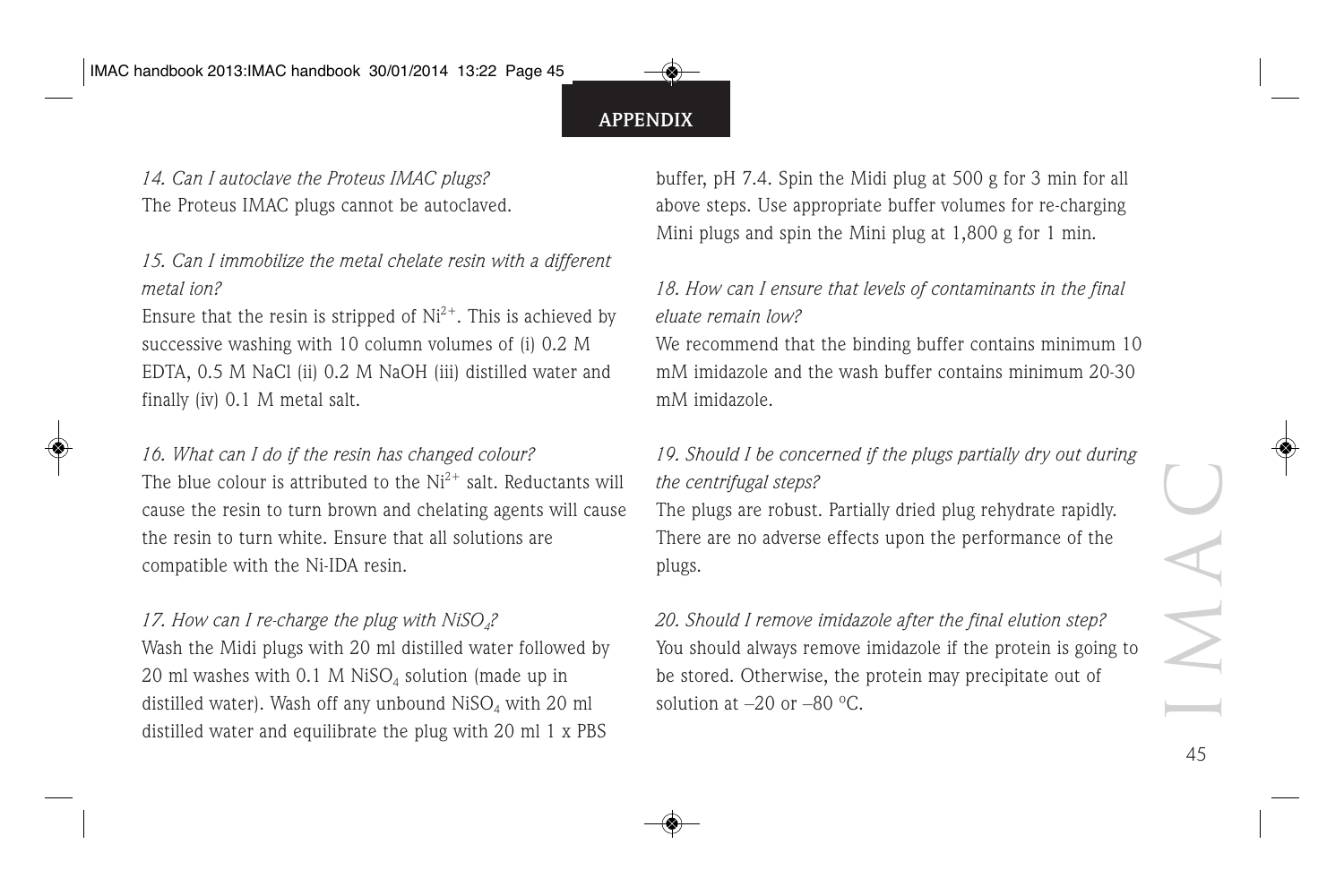*21. Can I load purified protein immediately on to an SDS-gel?* Proteins purified under native conditions can be loaded on to an SDS-polyacrylamide gel. Those proteins purified under denaturing conditions in 6-8 M urea can also be loaded directly on to a denaturing SDS-polyacrylamide gel. Proteins purified in the presence of 4-6 M guanidine HCl should be buffer exchanged in buffers lacking the denaturant prior to a denaturing SDS-PAGE.

#### *22. Do I need to remove the His-tag from the recombinant protein after purification?*

Normally, a protease cleavage site e.g. Factor Xa Protease is engineered between the His-tag and the target protein. The target protein can then be re-purified by passing it through a Proteus  $Ni<sup>2+</sup>$ -IDA spin column in order to purify undigested His-tagged protein. For most applications, it is not necessary to remove the His-tag. However, it is often desirable to remove the His-tag if X-ray crystallography or NMR is to be used to determine the structure of the target protein.

#### *23. Under what circumstances should I re-use the spin columns?*

The spin columns can be re-used. Re-use does depend on the properties of your target protein. You may observe that flow rates slow down in successive bind-wash-elute cycles as more samples are progressively loaded on to the columns. In addition, if the plug is not re-charged with  $Ni<sup>2+</sup>$ , binding capacity may be reduced.

#### *24. How many times can I re-use the Proteus Mini and Midi spin columns?*

**Mini spin columns:** Assuming that all samples are correctly filtered, sufficient buffer is provided in the kit for 2 re-uses of each Mini spin column. **Midi spin columns:** Each Midi plug can be re-used typically 2 times without the need for  $Ni^{2+}$  recharging. There is sufficient buffer volume in the kit for 1 complete use of each Midi spin column.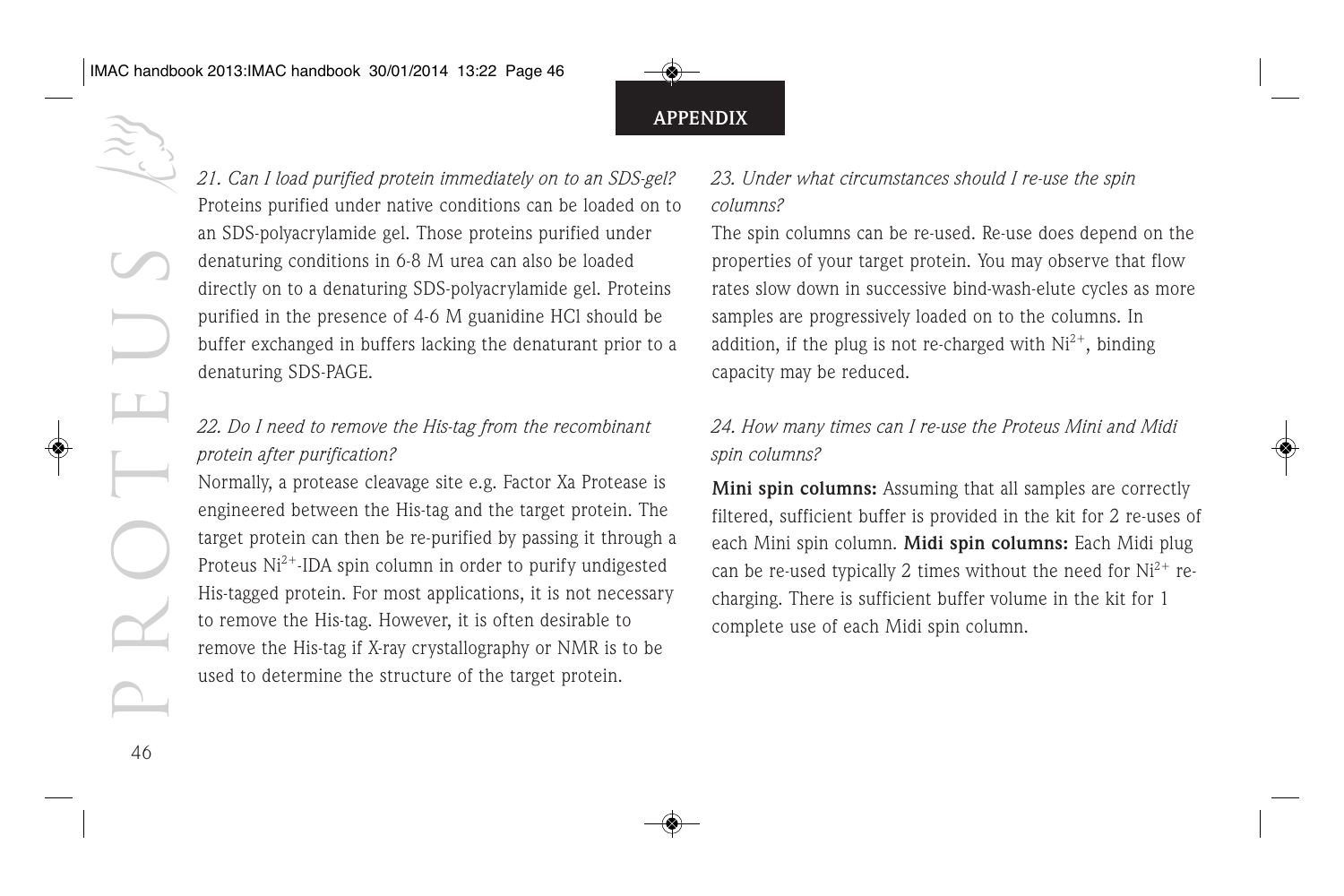#### **Troubleshooting assistant:**

#### *Bubbles or cracks appear in the resin bed*

The spin column has been stored at a cool temperature and then rapidly warmed up. Proteus spin columns should be warmed slowly to room temperature before use.

#### *The sample does not flow easily through the spin column*

- The centrifugal speed for the sample loading step can be increased to 1,250 g.
- The resin is clogged with particulates. Pre-filter the sample just before loading it on to the Proteus spin column.
- If the spin columns are not stored at 2-8  $^{\circ}$ C, or they have been used more than once and stored in the absence of a bacteriostat, microbial growth in the column may restrict flow through the resin plug.

*No elution of the target protein is observed from the spin column*

- The elution conditions are too mild to desorb the target protein. Use a higher concentration of imidazole or lower the elution pH further!
- Ensure that the resin is blue in appearance. Otherwise the expressed protein will not bind effectively to the spin column.
- Ensure that there are no chelators or reductants in he sample which will interfere with binding of the target protein to the spin column.
- The protein may have precipitated in the column. Use denaturing conditions!
- The cell disruption method may have liberated proteolytic activities. Purify the protein under denaturing conditions if you do not need to purify an active protein.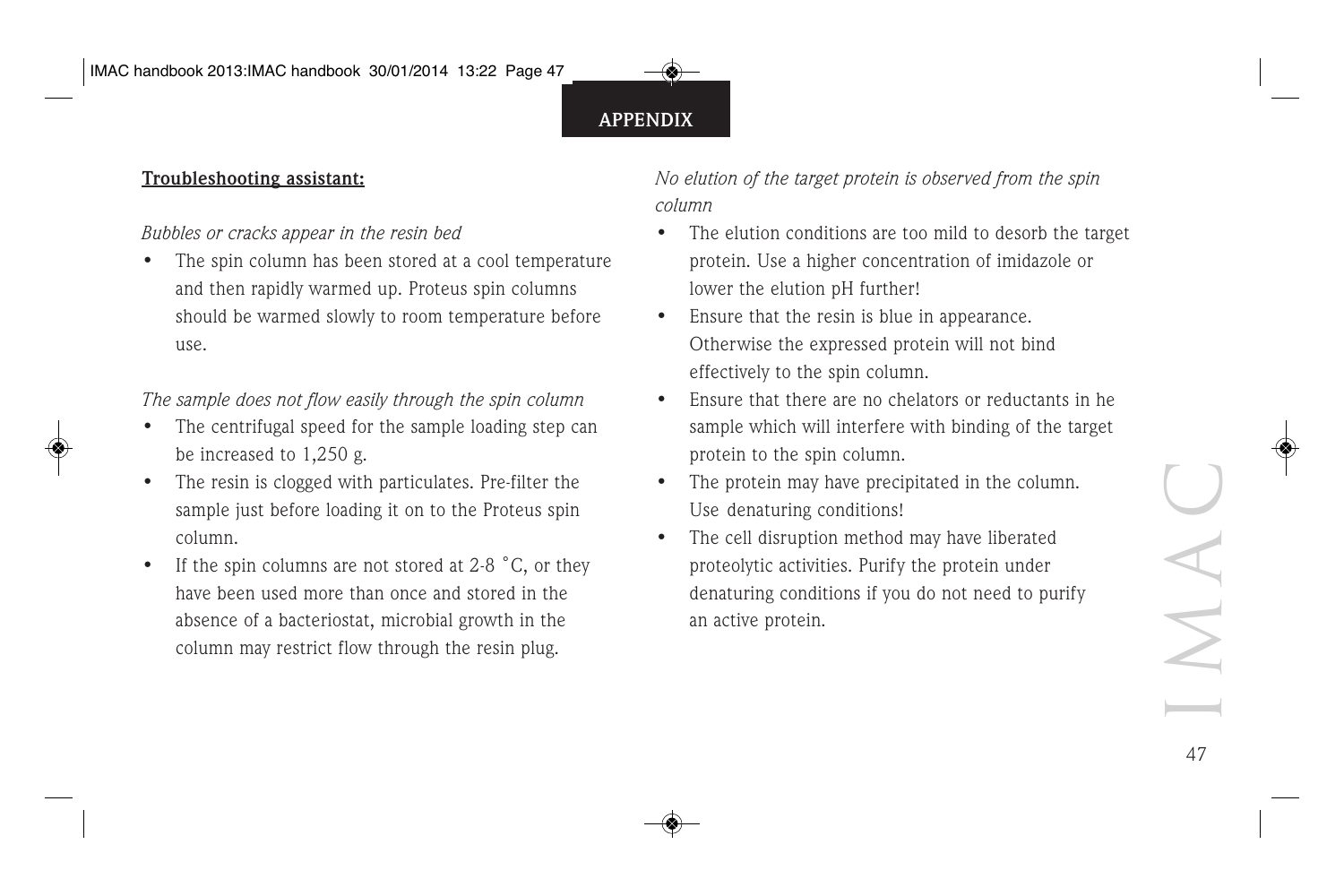#### *The recovery of target protein is low*

- The His-tag may be inaccessible. Either move the affinity tag to the other end of the protein or perform the purification under denaturing conditions.
- Ensure that the resin bed volume is proportionate to the level of expressed His-tagged protein. The target protein may pass through into the sample wash if the capacity of the resin plug is insufficient for the level of expressed protein.
- Confirm levels of target protein by immunoassay. This will help determine if your cell disruption methods have been successful.
- The target protein may contain hydrophobic stretches which could have been toxic to the host bacterium, *E.coli*.
- Ensure that the protein is not insoluble i.e. exists in inclusion bodies and resides in the pellet. Solubilize the insoluble protein using 6-8 M urea or 4-6 M guanidine hydrochloride.

Add further protease inhibitors to the buffers as the fulllength protein may have been degraded by hydrolytic enzymes. Alternatively, reduce the time of expression, lower the temperature at which the protein is exposed or use special *E.coli* strains devoid of proteases.

#### *Poor resolution of the target protein*

- The sample volume or concentration may be too large for the capacity of the resin plug. In this case, reduce the sample load or sample volume.
- The sample may also need to be filtered carefully.

#### *The target protein elutes at an unexpected position*

- There may be an ionic interaction between the protein and Proteus resin. You should maintain the ionic strength above 0.1 M.
- There may be hydrophobic interactions between the sample and Proteus resin. In this instance, reduce the salt concentration and add suitable detergents or organic solvents.
- Co-purification of contaminants may occur if both the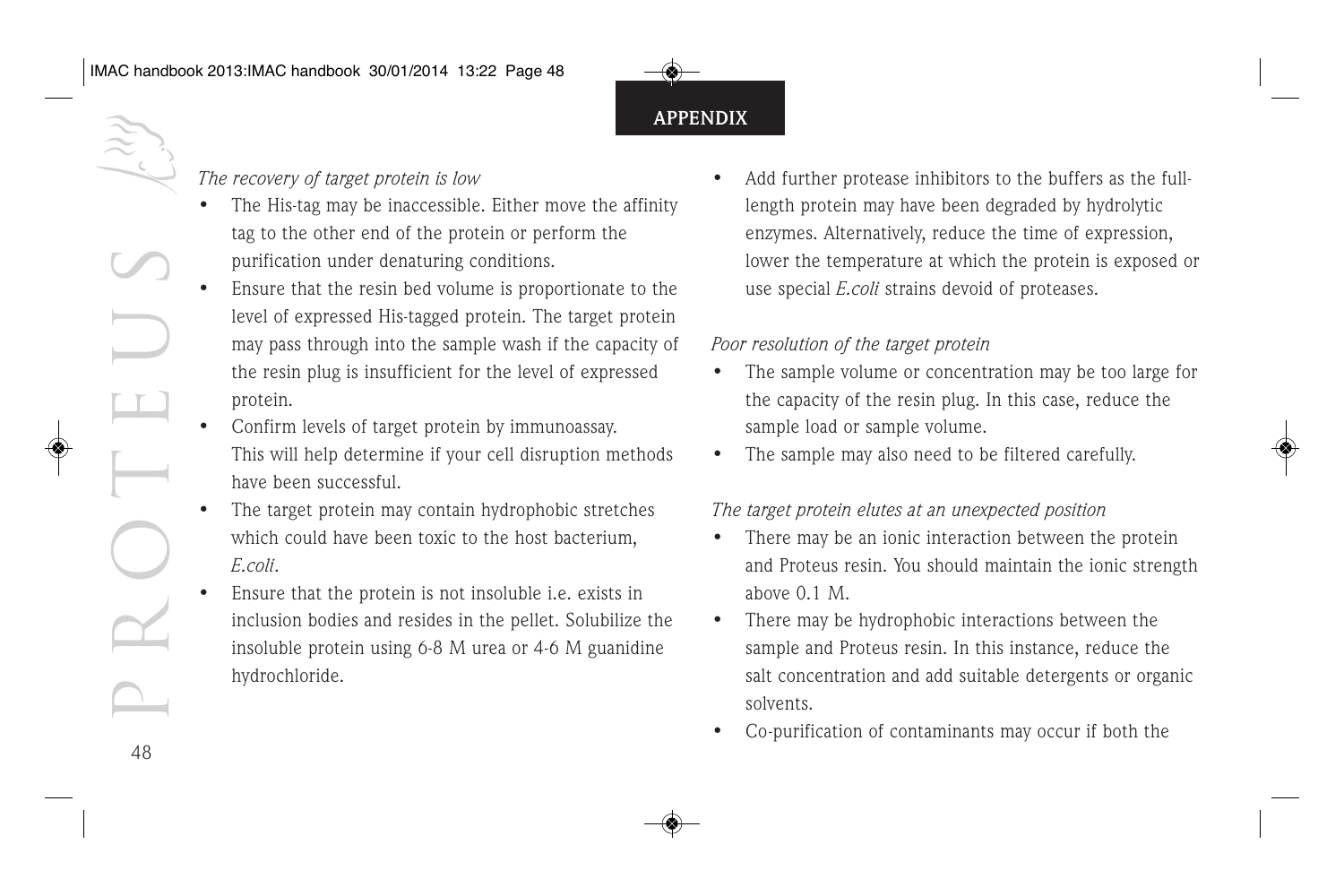expressed protein and the contaminant have similar affinities for the matrix. In this case, a further chromatographic method such as gel filtration or ion exchange chromatography is recommended.

#### *The elution profile cannot be reproduced*

- The nature of the sample may have altered and so it may be important to prepare a fresh sample. The His-tag may have been removed by proteases. Work at 2-8 °C and add a protease inhibitor cocktail to the lysis buffer.
- Accessibility of the His-tag may have altered. If the His-tag becomes buried in the protein, the binding capacity of any metal chelate resin for this target protein will be significantlly reduced under native conditions. In this instance, the purification needs to be performed under denaturing conditions.
- The sample load may be different from the original sample load. It is advisable to keep all these parameters constant.
- Proteins or lipids may have precipitated in the resin bed.

Use elution conditions, which stabilize the sample.

The buffer pH and ionic strength are incorrect and new buffers will need to be prepared.

IMA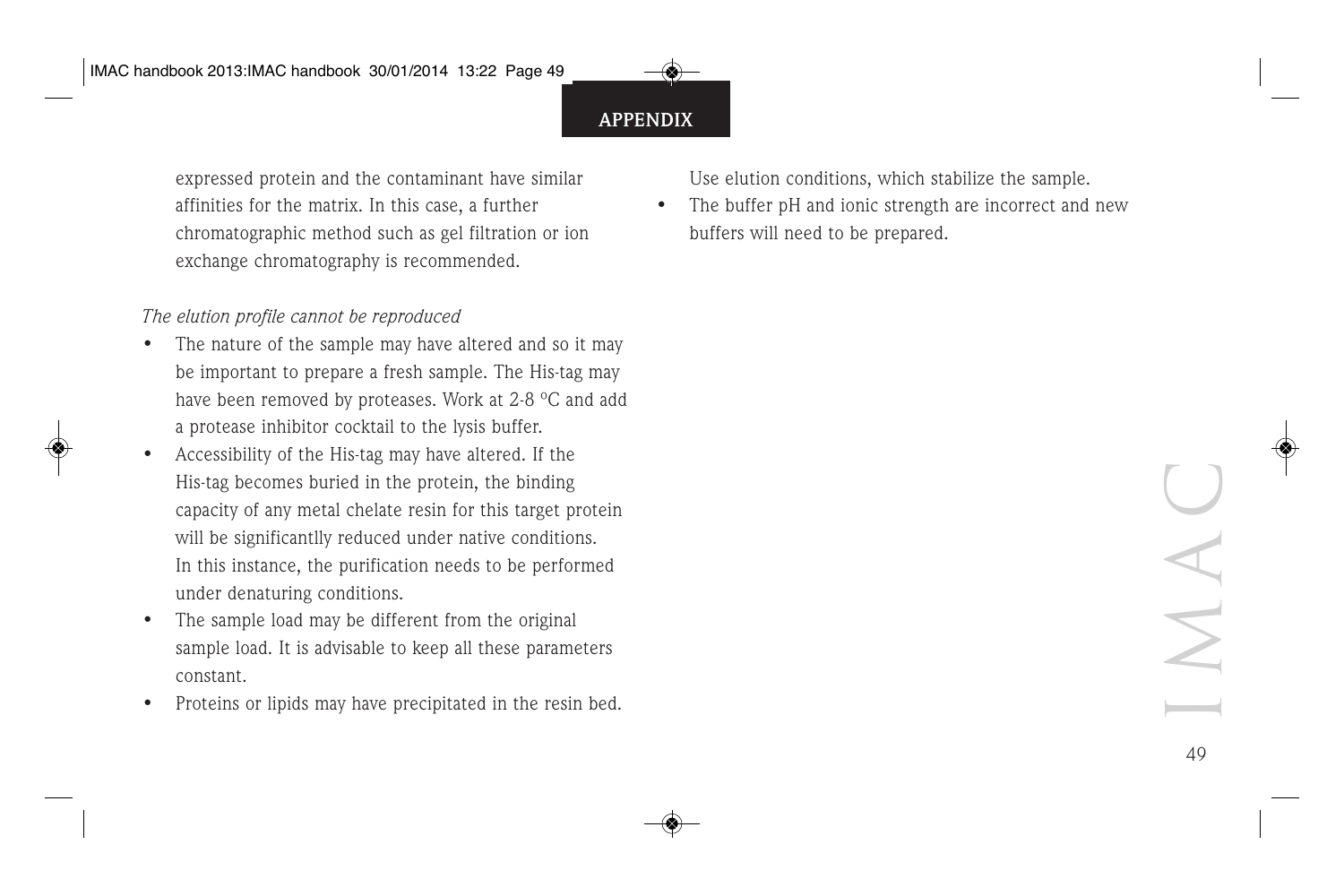#### **Glossary:**

*affinity chromatography* - chromatographic separation based on a specific interaction between an immobilized ligand and a binding site on a macromolecule.

*baculovirus* – a virus vector for expression of recombinant proteins in insect cells.

*bed volume* - the total volume occupied by the chromatographic packed bed. It is also referred to as the column volume or CV.

*chaotropic agent* - a molecule which interferes with hydrophobic interactions by disrupting the ordered structure of water molecules. Examples include urea and guanidine.

*chelating agent* – a compound such as EDTA or EGTA that is able to combine with a metal ion to form a structure with one or more rings.

*cleared lysate* – the soluble cell extract after the cell debris and other particulates have been removed by centrifugation.

*expression vector* – a cloning vector intended for the foreign gene to be expressed in the host organism.

*french pressure cell* – a device that uses high shear forces to rupture microbial cells. The suspension is poured into a chamber, which is closed at one end by a needle valve and at the other end by a piston. Pressures of up to  $16,000$  lb/in<sup>2</sup> are applied by a hydraulic press against a closed needle valve. When the desired pressure is attained, the needle valve is fractionally opened to marginally relieve the pressure. The cells subsequently expand and rupture, thereby releasing the cellular components through the fractionally open valve.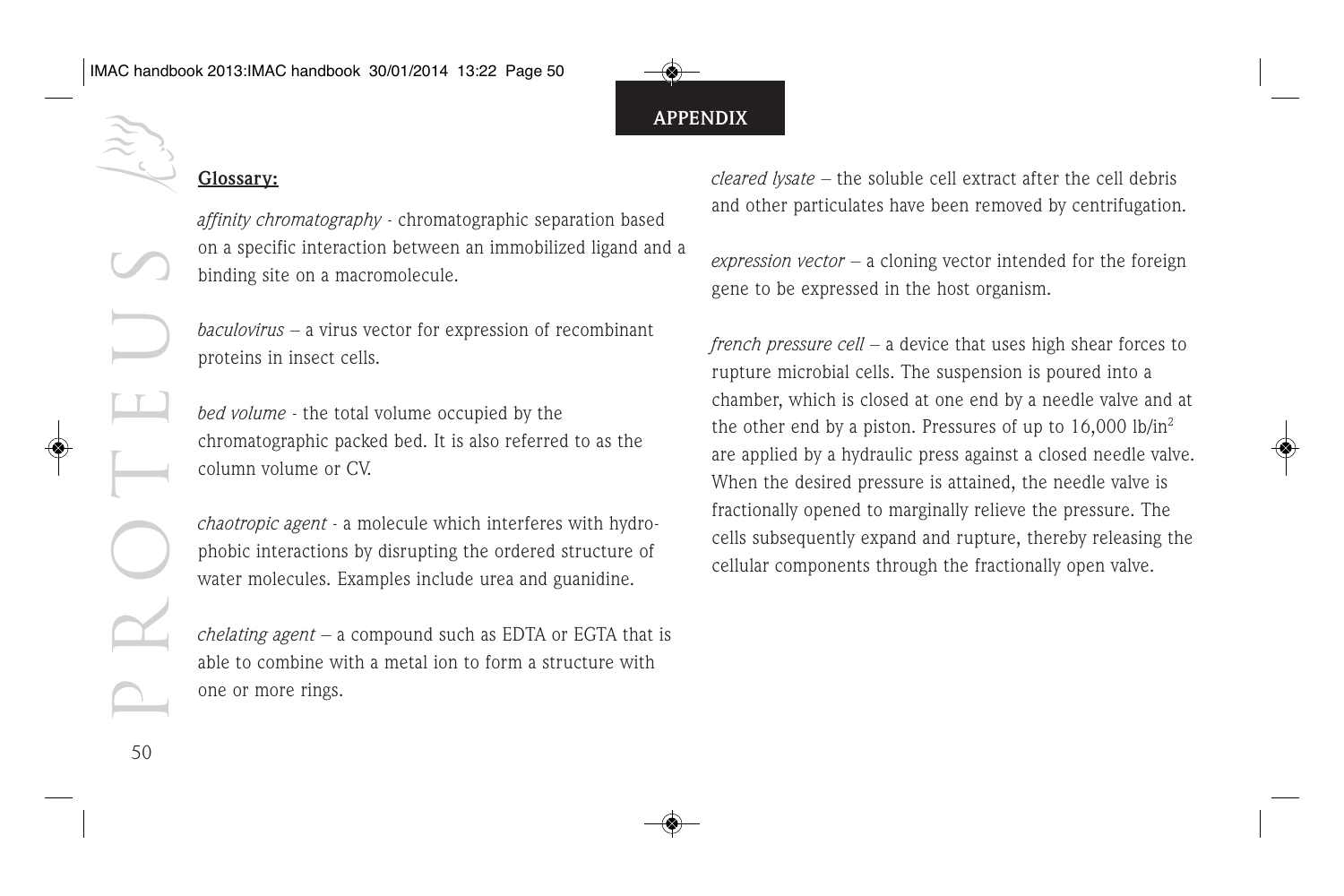*freeze-thawing* – a method that is sometimes used to break open cells by successive periods of slow freezing and thawing. Ice crystals are generated during the freezing stage, which disrupt the cells when they melt during thawing. The method, however, is slow and releases a limited amount of subcellular components.

*his* - a 3 letter symbol for L-histidine

*his-tag* – a permanent affinity tag engineered into the expression vector upstream or downstream of the gene of interest to facilitate the purification of the recombinant protein. The His-tag doesn't normally have any effect upon the protein structure or function, it comprises 6 x Histidine residues (Hexahistidine) and has a molecular weight of 0.7- 0.9 kDa

*immobilized* - bound to a surface, usually through covalent linkages.

*inclusion bodies* – quite a lot of proteins form insoluble crystalline aggregates known as inclusion bodies when they are expressed at high levels inside bacteria. The proteins can be solubilized using denaturants such as 8 M urea or 6 M guanidine hydrochloride.

*ion exchange chromatography* - chromatographic separation based on different charge properties of macromolecules.

*isoelectric point* - the pH at which the protein has no net charge.

*lysozyme* – an enzyme than hydrolyzes β-1,4-linkages between N-acetylmuramic acid and 2-acetamido-2-deoxy-Dglucone in peptidoglycan heteroploymers of prokaryotic cell walls. An example is egg white lysozyme and this enzyme is used to disrupt cells in order to liberate expressed proteins. 1 mg/ml lysozyme is normally added to *E.coli* cells in lysis buffer and incubated for 30 min to aid cell disruption. The pH optimum for lysozyme is pH 9.2 (Davies et al 1969).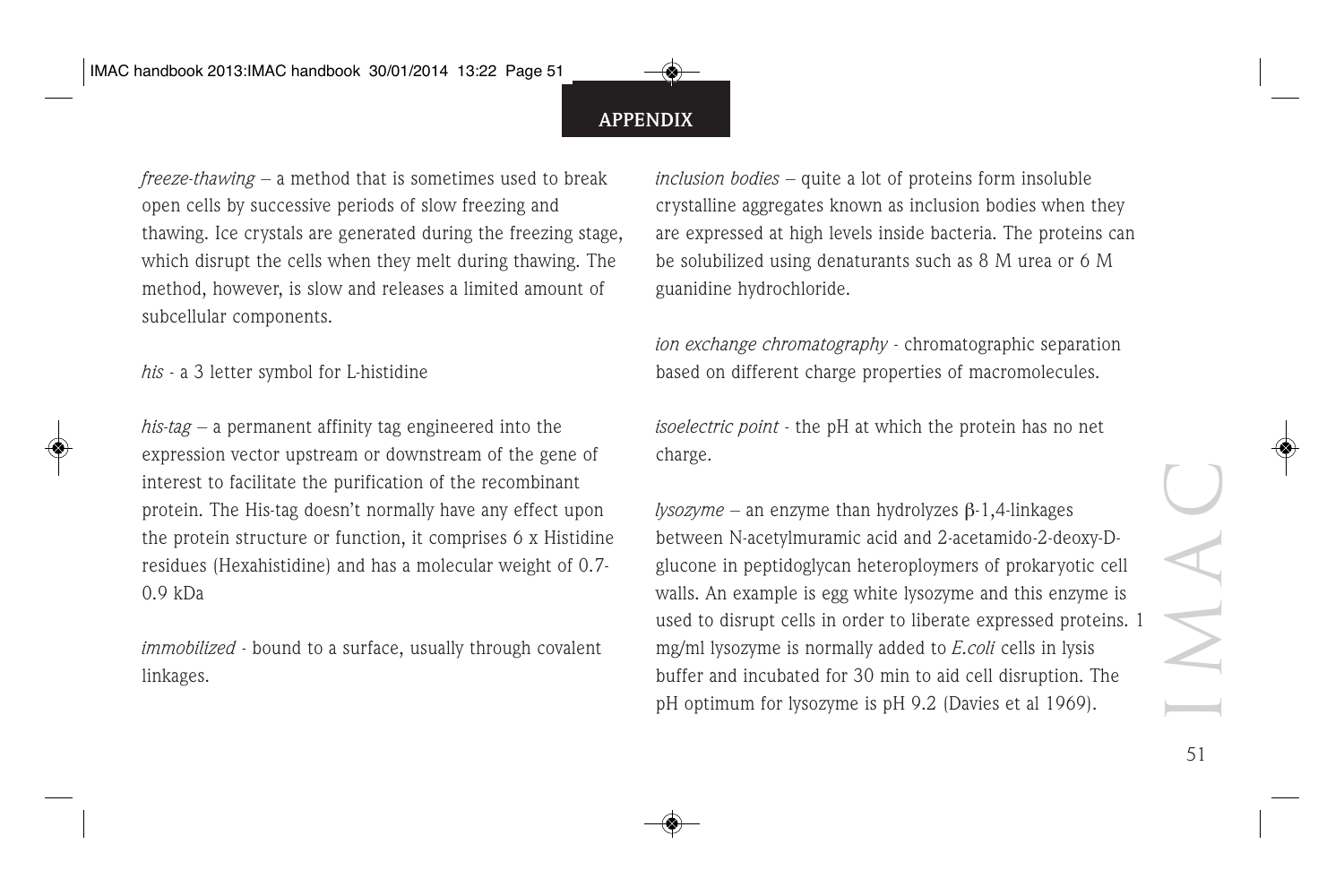PROTEUS 52

*metal chelate affinity chromatography* – a form of affinity chromatography where a suitable chelator such as iminodiacetic acid is cross-linked via long stable hydrophilic spacer arm to a matrix such as agarose. The resin is then saturated with an appropriate metal ion, which then has a high affinity for peptidic metal chelates such as poly His-tags.

*recombinant protein* – a protein coded for by a cloned gene which has often been modified to increase the expression of that protein or to alter the properties of the protein.

*sonication* – this technique uses ultrasonic energy to generate high transient pressures that are believed to disrupt the cells.

*truncate* - terminate prematurely or to shorten by cutting.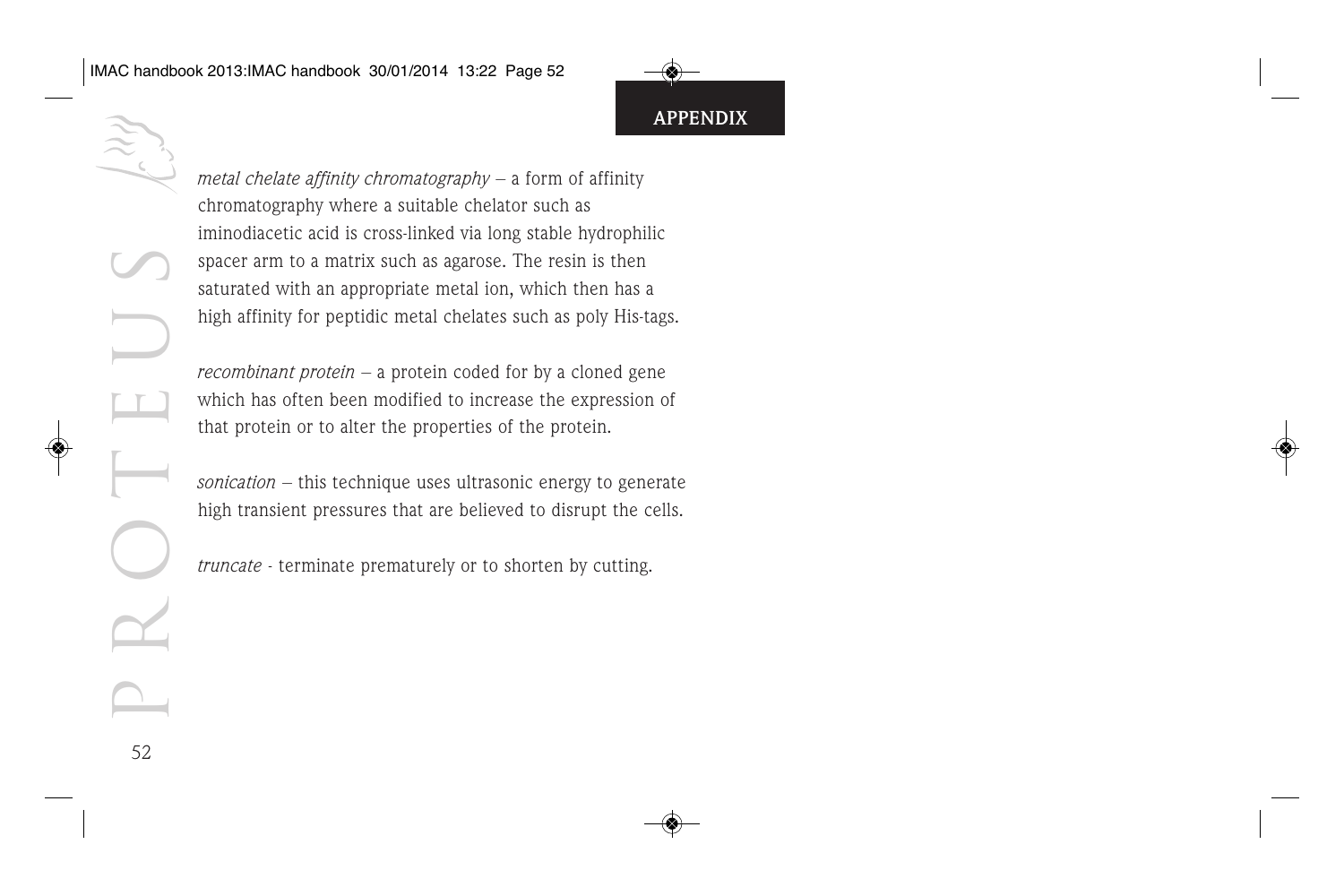#### **References:**

#### **Affinity Separations: A Practical Approach**

1997 (Matejtschuk, P Ed.) IRL PRESS at Oxford University Press. ISBN: 0-19-963550-1.

#### **Biochemistry, 2nd Edition**

1996 (Mathews, CK & van Holde, KE) Benjamin/Cummings Publ. Co. ISBN: 0-8053-3931-0.

#### **Insect cell culture technology in baculovirus expression**

**systems** Cameron, I. R et al (1989). Trends in Biotechnology, 7, 66-70.

Cuatrecasas, P., Wilcheck, M. and Anfinson, C.B. (1968) Proc. Natl. Acad. Sci. U.S.A. 61, 636.

Davies, A., Neuberger, A. and Wilson, B. (1969). Biochim. Biophys. Acta 178, 294.

**Protein Purification Applications: A Practical Approach** 1995 (E.L.V. Harris and S. Angal Eds.) IRL PRESS at Oxford University Press. ISBN: 0-19-963023-2.

#### **Recombinant Protein Protocols**

1997 (RS Tuan Ed.) Humana Press, ISBN: 0-89603-400-3.

**Metal Chelate Affinity Chromatography: A New Approach to Protein Fractionation, Nature** (1975) 258, 598. Porath, J., Carlson, J., Olsson, I., and Belfrage, G.

Porath, J. and Olin, B. (1983) Biochemistry 22, 1621

Porath, J. (1988) Trends Anal. Chem. 7, 254.

**Immobilized metal ion affinity chromatography** Porath, J. (1992).

**Protein Expression and Purification** 3, 263-281. Sulkowski, E. (1989) BioEssays, 10, 170.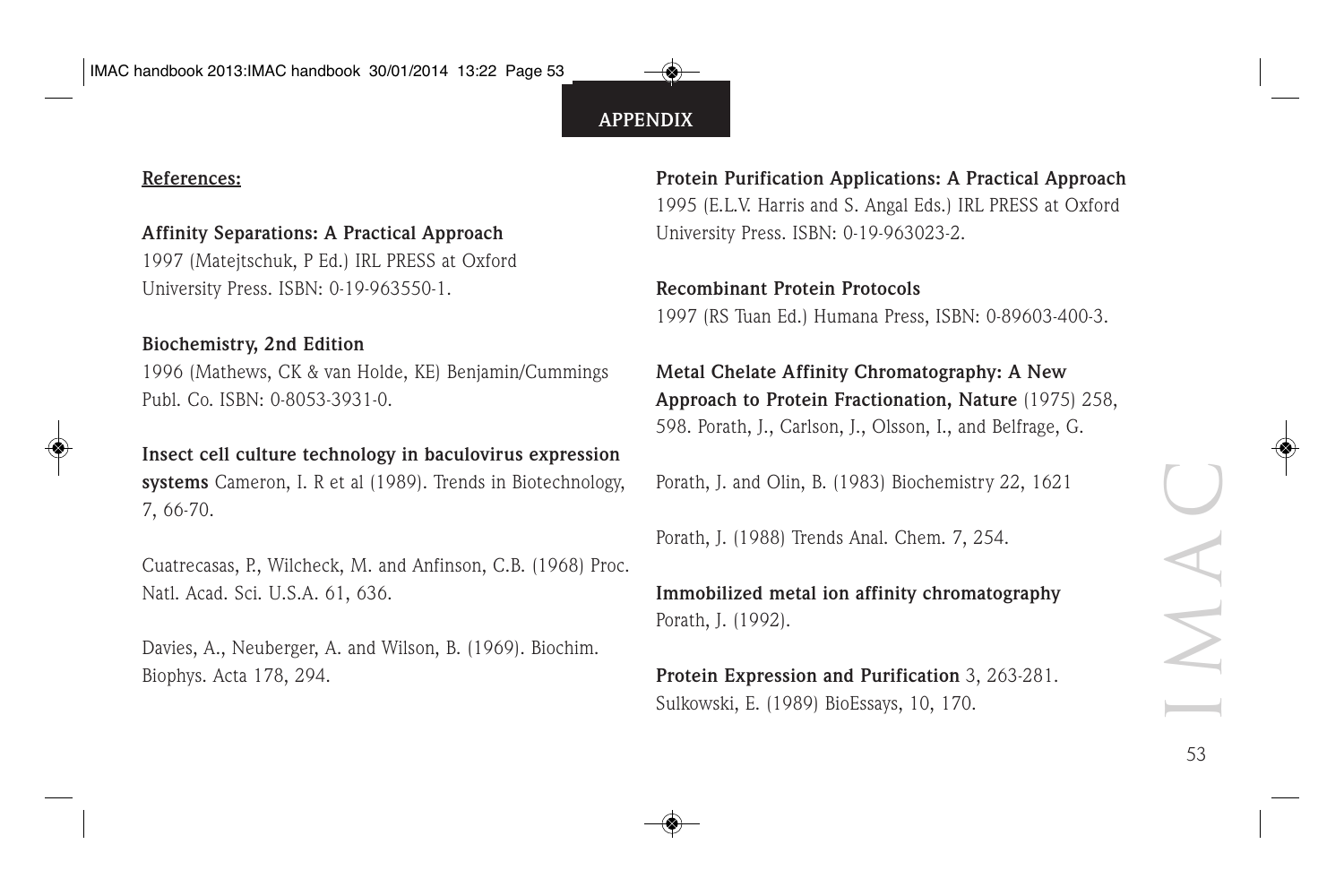## **Ordering Information:**

| Mini Products                                                         | Quantity | Order codes |  |
|-----------------------------------------------------------------------|----------|-------------|--|
| Mini IMAC Starter Kit (8 units)                                       |          | PC-MMCK-08  |  |
| Mini IMAC Kit (24 units)                                              |          | PC-MMCK-24  |  |
| Mini IMAC Pack (24 units; excludes UF concentrators)                  |          | PC-MMCC-24  |  |
| Mini IMAC Bulk Pack (72 units; excludes UF concentrators and buffers) |          | PC-MMCC-72  |  |

| Midi Products                                                         | Order codes |  |
|-----------------------------------------------------------------------|-------------|--|
| Midi IMAC Kit (8 units)                                               | PC-MCK-08   |  |
| Midi IMAC Pack (8 units; excludes UF concentrators)                   | PC-MCC-08   |  |
| Midi IMAC Bulk Pack (24 units; excludes UF concentrators and buffers) | PC-MCC-24   |  |

| . Buffer Pack (250 ml 5 x PBS Buffer A $-150$ ml 1 x Imidazole Buffer $\overline{ }$ |  |  |
|--------------------------------------------------------------------------------------|--|--|

PROTEUS

 $\Box$ 

 $\sqrt{}$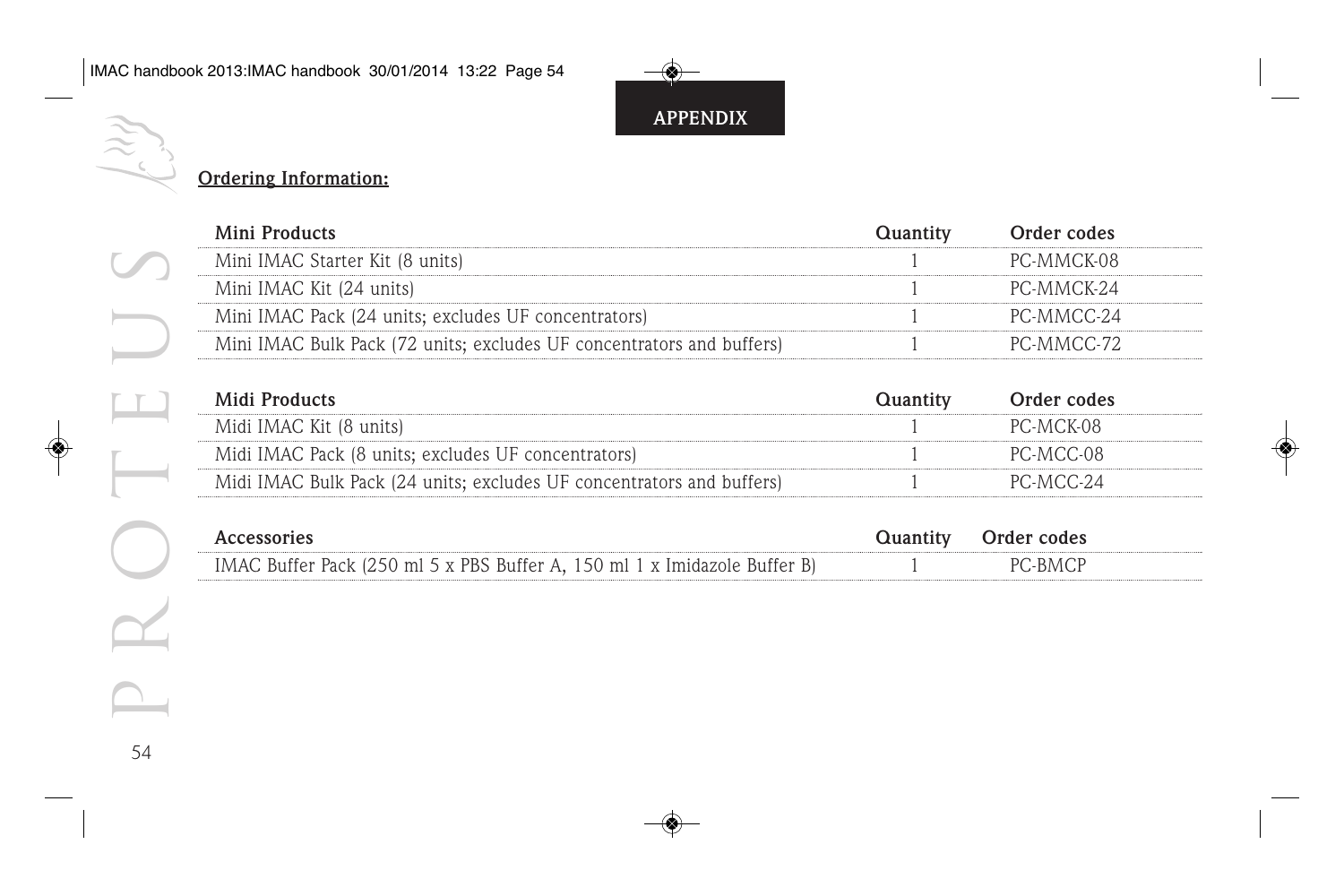IMAC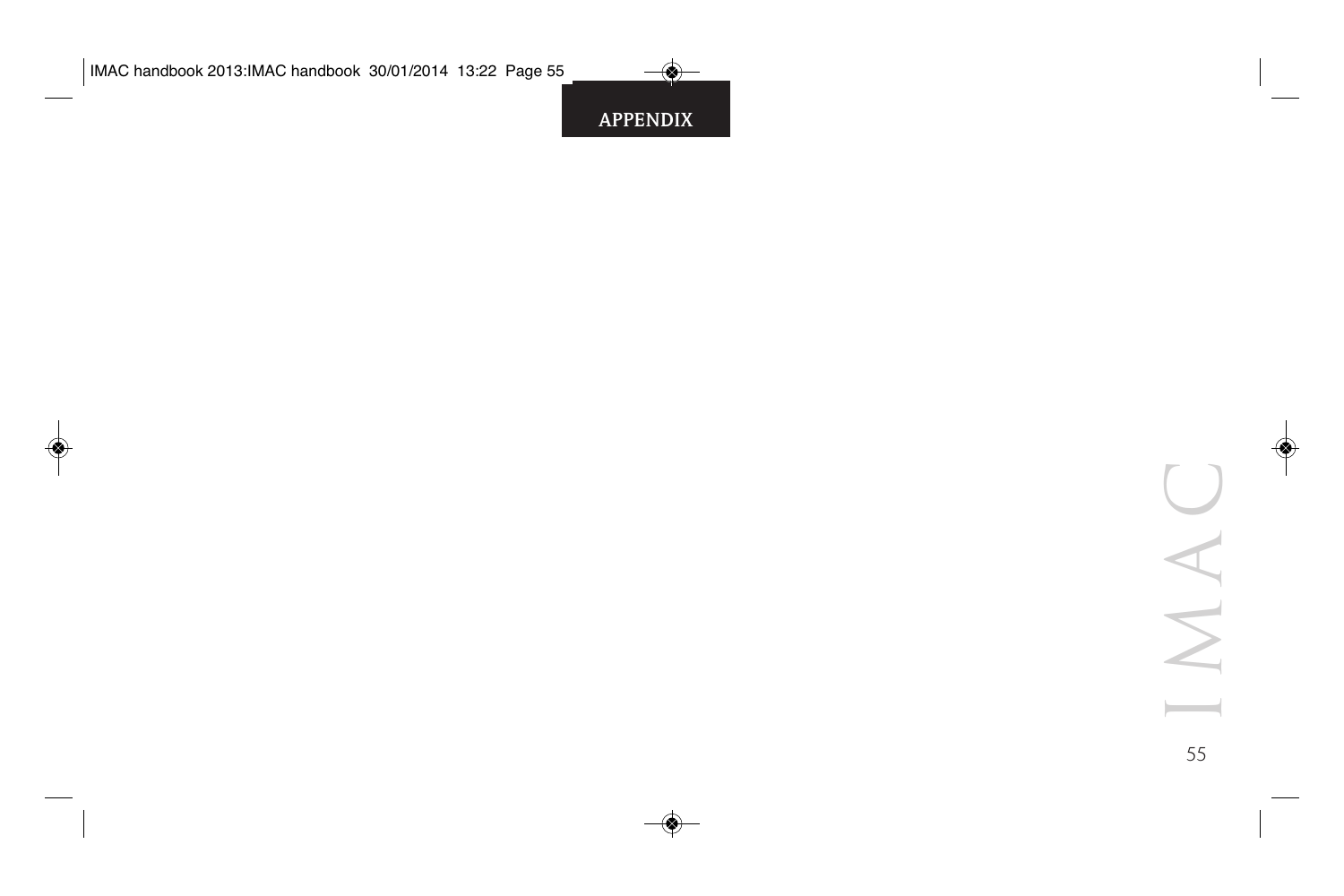

 $\widetilde{\mathcal{X}}$